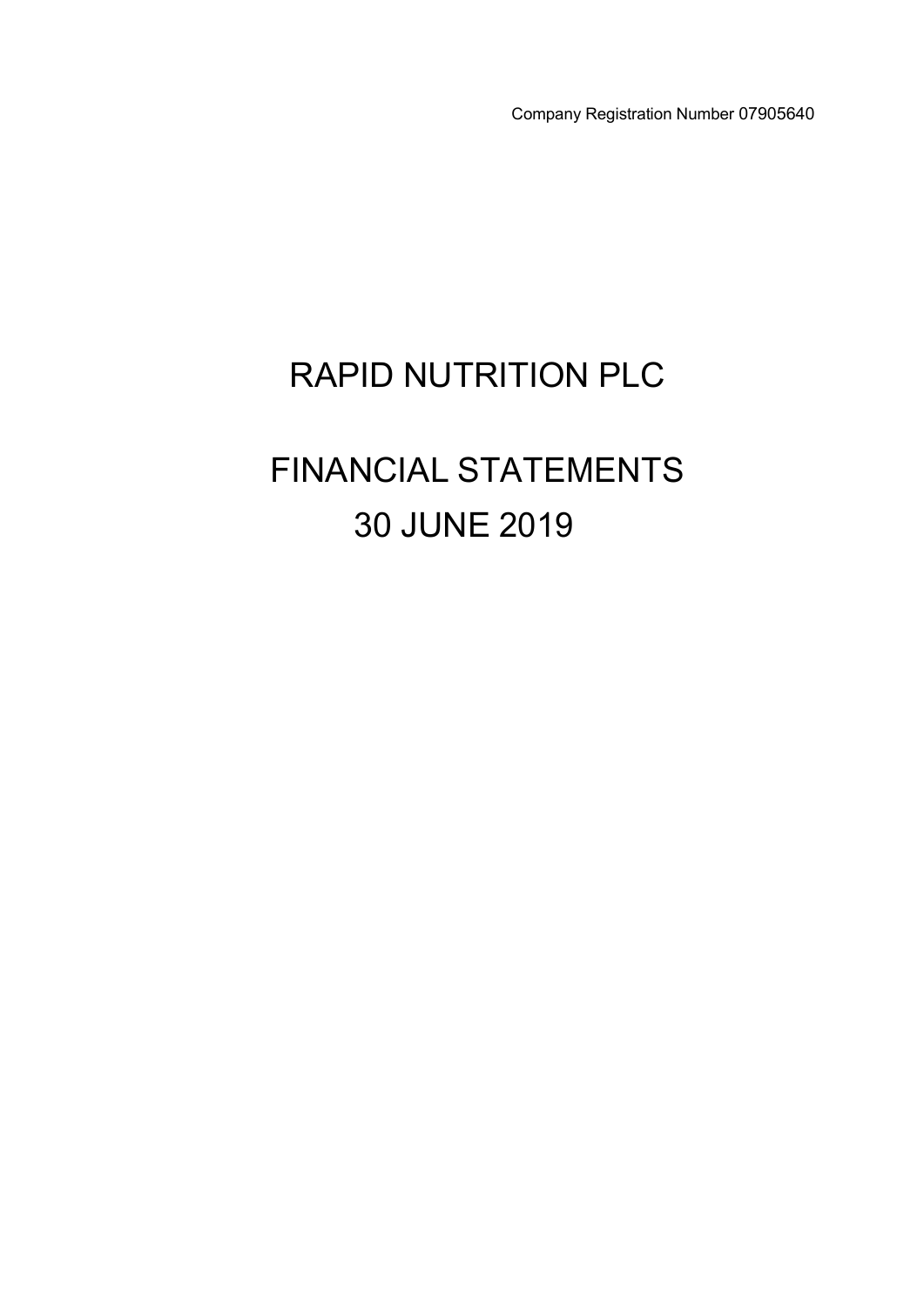# **FINANCIAL STATEMENTS**

**FOR THE YEAR ENDED 30 JUNE 2019**

| <b>CONTENTS</b>                                                         | Page           |
|-------------------------------------------------------------------------|----------------|
| Corporate directory                                                     | 1              |
| Strategic report                                                        | $\overline{2}$ |
| Director's Report                                                       | 8              |
| Independent auditor's report to the shareholders                        | 15             |
| Consolidated statement of profit or loss and other comprehensive income | 20             |
| Consolidated statement of financial position                            | 21             |
| Consolidated statement of changes in equity                             | 23             |
| Consolidated statement of cash flows                                    | 24             |
| Parent company statement of financial position                          | 25             |
| Parent company statement of changes in equity                           | 26             |
| Notes to the financial statements                                       | 27             |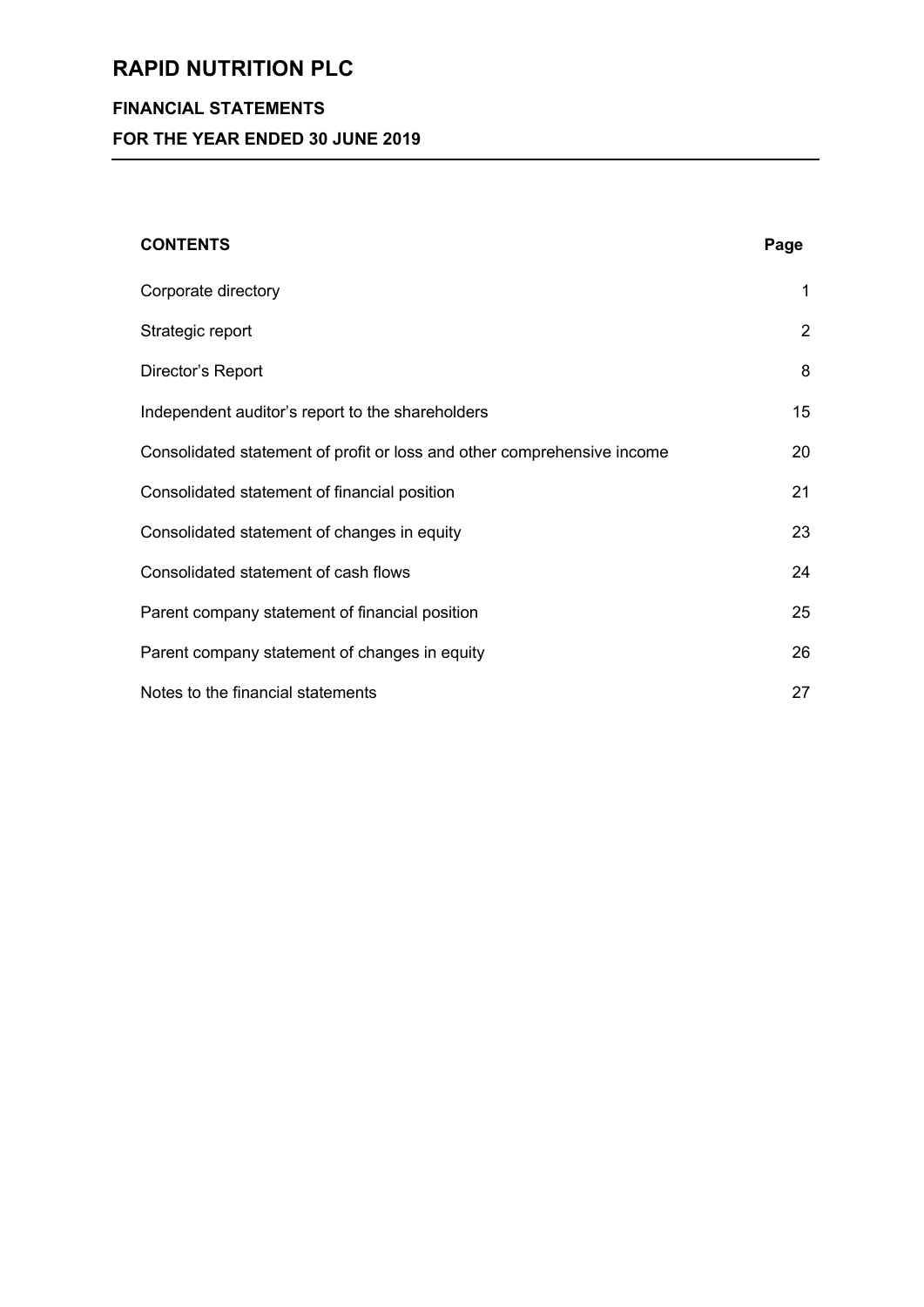# **CORPORATE DIRECTORY**

**FOR THE YEAR ENDED 30 JUNE 2019**

| <b>Directors</b>                   | S St Ledger<br>V Vanderbeken<br>S Kellow                                                                  |
|------------------------------------|-----------------------------------------------------------------------------------------------------------|
| <b>Company Secretary</b>           | <b>Elemental CoSec Limited</b>                                                                            |
| <b>Company registration number</b> | 07905640                                                                                                  |
| <b>Registered office</b>           | 27 Old Gloucestor Street<br>London<br>England<br>WC1N 3AX                                                 |
| <b>Auditor</b>                     | Greenwich & Co Audit Pty Ltd<br>Level <sub>2</sub><br>35 Outram Street<br>West Perth WA 6005<br>Australia |
| Domicile of the company            | United Kingdom                                                                                            |
| <b>Country of incorporation</b>    | <b>England and Wales</b>                                                                                  |
| <b>Legal form of entity</b>        | <b>Public Limited Company</b>                                                                             |
| <b>Stock Exchange Code</b>         | RAP, RPNRF                                                                                                |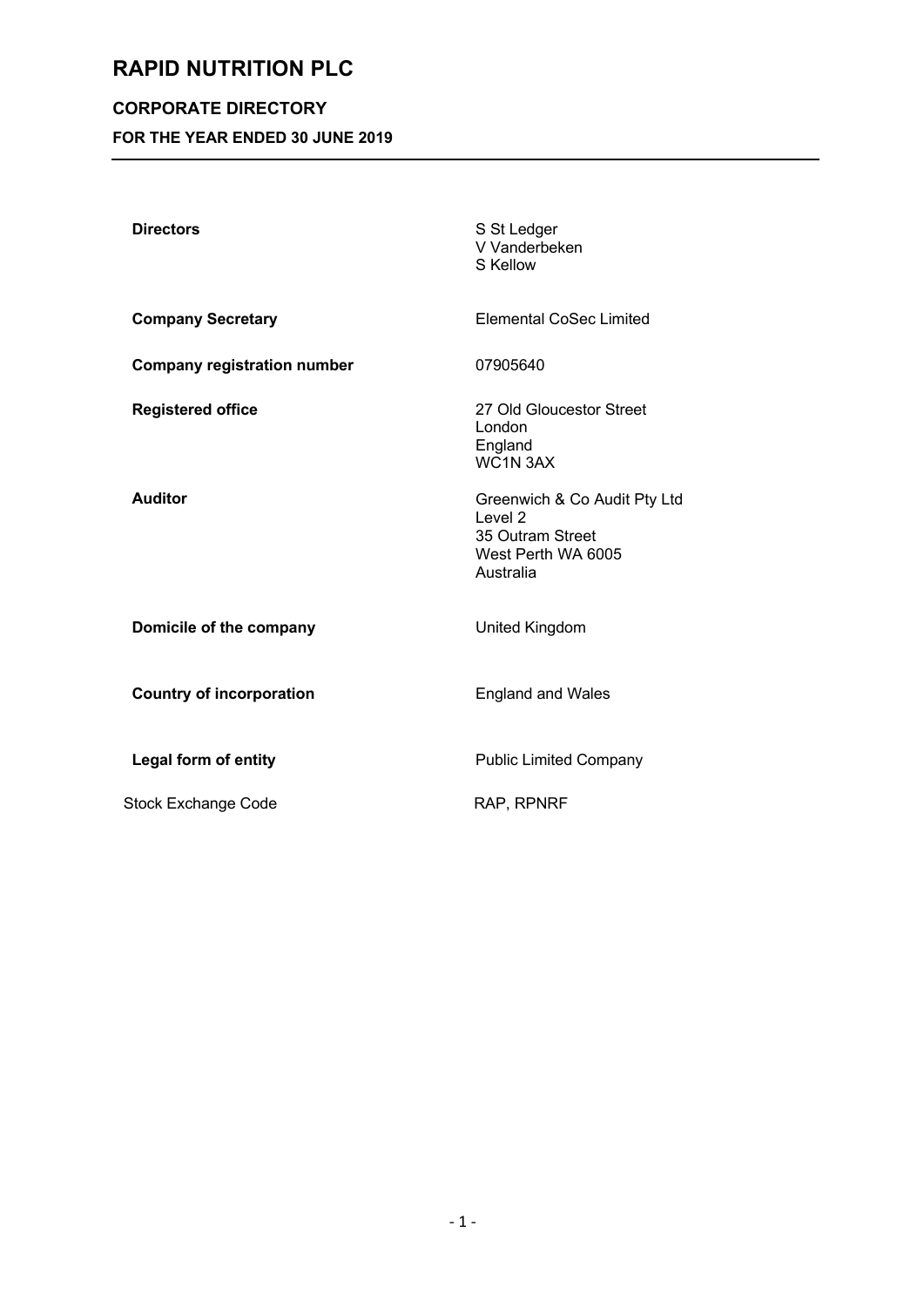#### **STRATEGIC REPORT**

### **FOR THE YEAR ENDED 30 JUNE 2019**

The directors present their strategic report on Rapid Nutrition PLC (the "Company") and its controlled entity (hereafter the "Group" or "Rapid Nutrition") for the year ended 30 June 2019.

#### **Principal activity**

Rapid Nutrition is a natural healthcare company focused on the research, development and production of a range of life science products.

The Company was established on the back of its successful and proven weight loss supplement range which is exported worldwide, and now offers consumers a growing range of health and wellbeing solutions to meet existing and emerging health issues and concerns, as well as a providing number of wider services to the life sciences industry.

#### **Financial Highlights**

|                           | <b>FY2019</b> | <b>FY2018</b> | % change |
|---------------------------|---------------|---------------|----------|
| Revenue*                  | \$3,104,879   | \$4,147,046   | $-25%$   |
| <b>Gross profit</b>       | \$2,053,041   | \$4,036,386   | $+49%$   |
| <b>Operating Profit</b>   | \$1,019,068   | \$1,912,394   | $-45%$   |
| <b>Basic EPS (dollar)</b> | \$0.04        | \$0.07        | $-43%$   |
|                           |               |               |          |

- Company revenue FY19 \$3.1m with \$1m operating profit compared to the previous year revenue of \$4.1m with \$1.9m operating profit respectively. Revenue adjustment in 2019 due to timing of new sales contracts, mainly GNC and Sigma Ltd commencing in the first quarter of new financial year. Gross profit improved compared 2018 where the Company incurred higher costs as a result of exploring various listing venues.
- Significantly increased SystemLS™ distribution footprint across 500 GNC stores in North America and 100 Discount Drug Stores in Australia via recent Sigma Ltd distribution agreements.
- Total revenue for FY19 \$3.1m of which company branded products contributed \$2.3m.
- Highly successful launch of GNC products (Beyond Raw®, AMP Gold™, Climb™) into Australia into 100 Discount Drug stores nationally.
- Operating profit of \$1m was lower due to investments made in corporate listings, brand development and growth.
- DTC customer base and reach, through the groups Top Ryde Health Food store channel in Sydney Australia delivering \$827k for the first full year of operation.
- GNC product sales in Australia expected to make a significant contribution to current FY with continued store expansions.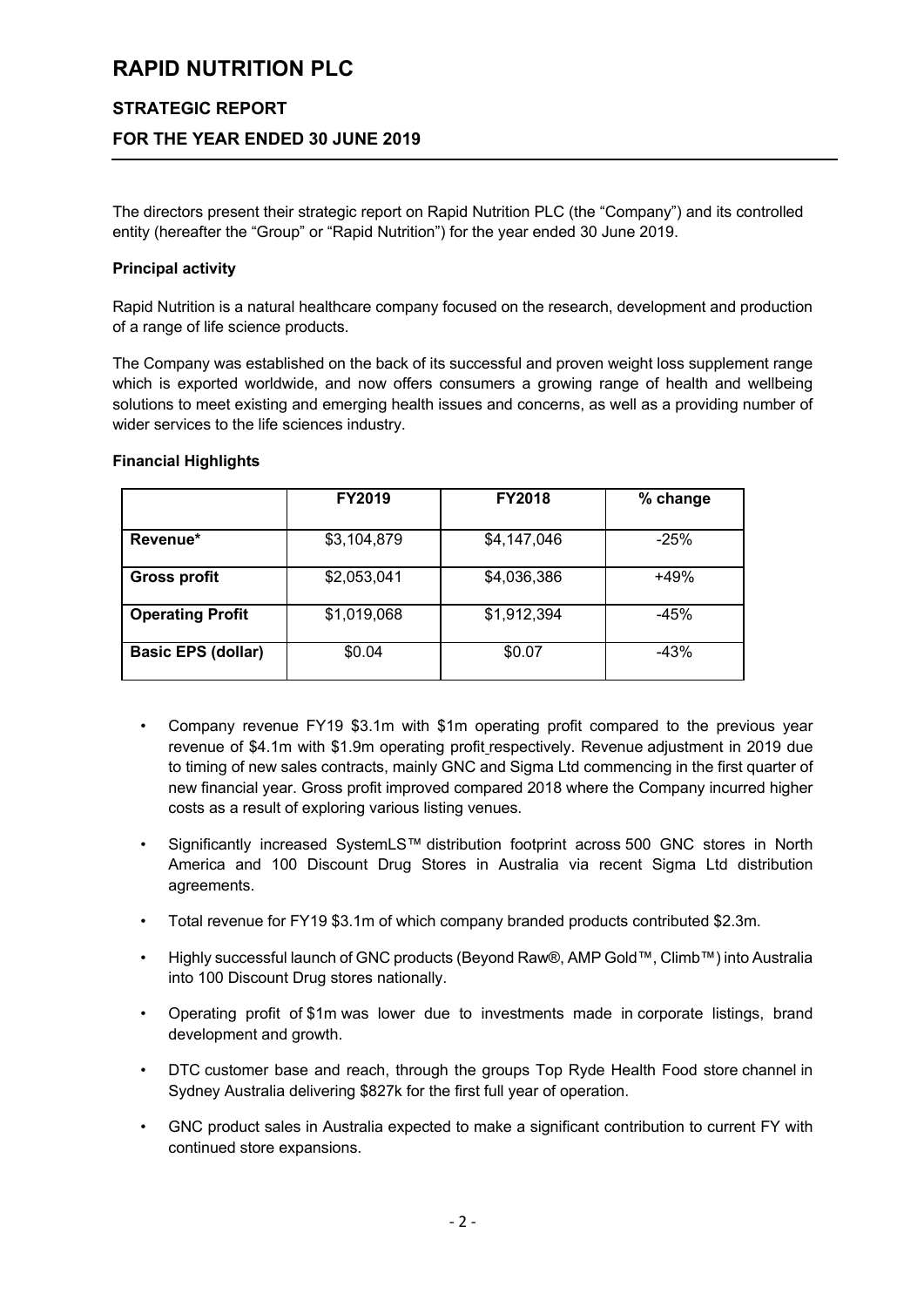# **STRATEGIC REPORT**

### **FOR THE YEAR ENDED 30 JUNE 2019**

- Significant new retail and DTC channels added in US and Australia and distributors appointed in multiple regions globally expected to contribute to future growth
- The Company secured additional investment in the form of Convertible Note Instruments to support the groups increase distribution in the US and Australia.

### **Operational Highlights**

The Group's long-term objective is to build a vertically integrated company with a unique position in the life sciences and nutraceutical space. The Directors believe that this strategy enables the Group to impose superior standards of quality control for its products, to strengthen its value chain, and to scale up to optimum business efficacy.

#### *Key pillars of Rapids growth strategy are:*

- I. **Expand distribution** into neighbouring countries where the Company is not already present. UK, Europe, Australia, US and China are focus markets for 2019.
- II. **Product innovation and extension** -to leverage successful flagship brands Leisa's Secret® and System LS. Rapid has recently developed a new organic certified vegan range. In order to capture new markets, other new products in development are under development.
- III. **Synergistic acquisitions** the Company will explore acquisitions of assets that produce sound cash flow or are complementary to the Company's operations.

#### *Retail partners and distribution channels*

We have recently established a closer relationship with our retail partners and distributors enabling us to range our brands in the US and internationally. During the year, System LS™ secured ranging in more than 500 stores in GNC owned stores in North America and together with our distributor partner Super Health Centre in North America, our core brand now has a platform to access more than 3,100 storefronts in the North and South America*.* 

Through our first ranging order from Sigma Healthcare in Australia into more than 100 stores nationally, GNC products, (Beyond Raw®, AMP Gold™, Climb™) have received positive feedback and we continue to have high expectations in extending into more stores.

### *DTC channel*

Our DTC channel is an important platform to engage directly with our customers and is key to our marketing campaigns. Digital and online shopping has changed the retail landscape since we started Rapid Nutrition. Through our online fitness streaming service with world-class trainers and classes our strategy has always embraced the opportunities presented by the digital transformation across marketing, social media and e-commerce and this has enabled us to deliver strong growth in the DTC channel with our average monthly revenue increasing by 17% in June 2019 compared July 2018 with eleven thousand customers.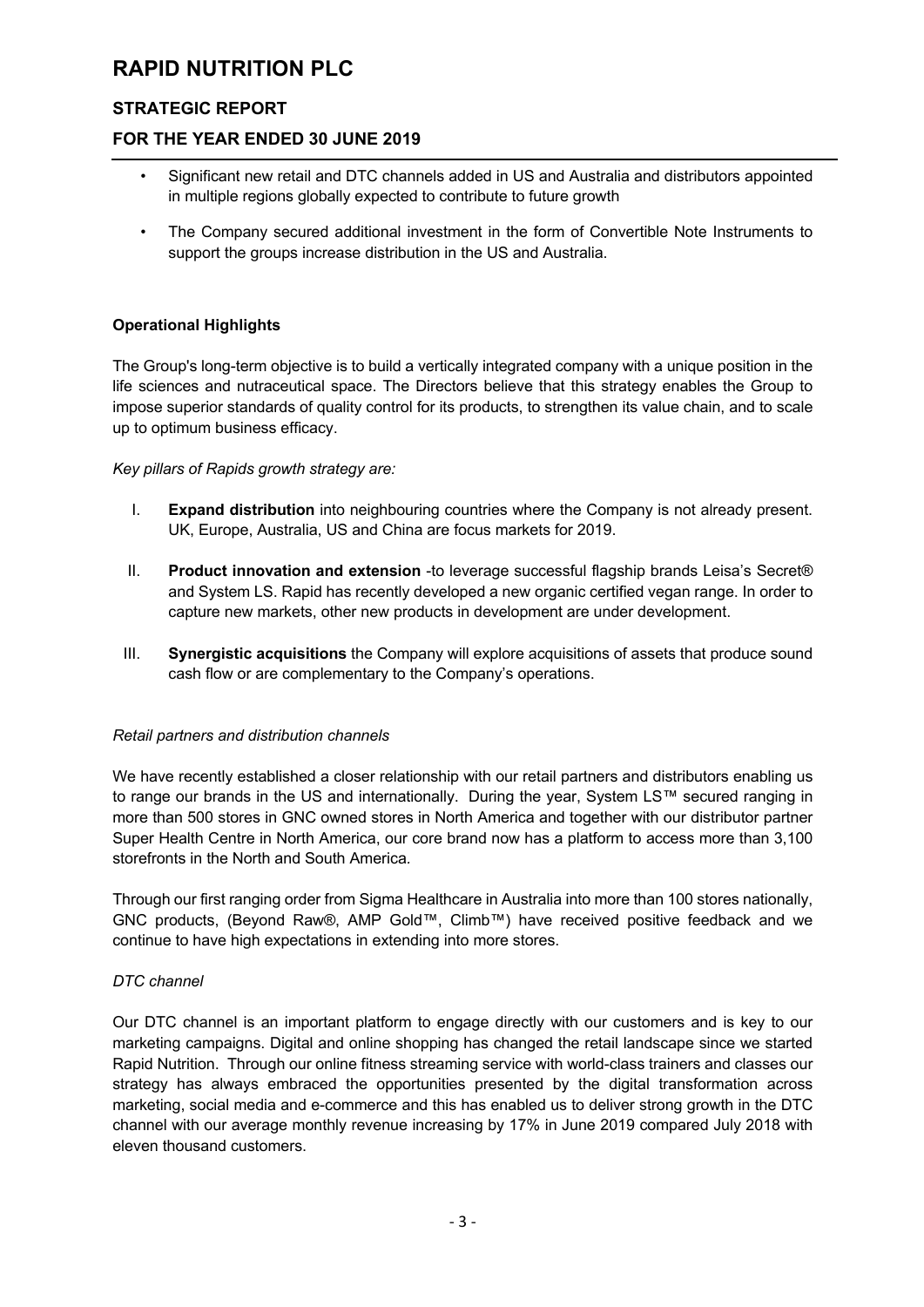# **STRATEGIC REPORT FOR THE YEAR ENDED 30 JUNE 2019**

#### *Growth strategy*

The Board believes there are significant opportunities to grow the business organically and through acquisitions. Our focus in FY2020 will be based on the following initiatives to generate further growth over the long term:

System's LS™ has performed very well and we will seek additional ranging and increased store depth as the category review process continues with GNC & Super Health Centre in North America. This will be underpinned by the benefit of having the benefit of full year revenue contribution from the account.

The DTC channel which also includes our Top Ryde retail outlet in Sydney, will receive new resources through the addition of Artificial Intelligence, a 360-degree strategy for comprehensive consumer engagement and contracting of a proven digital sales platform to drive revenue. This is a multi-market strategy covering the Australia and US;

SystemLS™ will receive additional marketing resources to capitalise on the increase in store presence in GNC. This will be supported by the roll out of new product development and;

In international markets, SystemLS™ will continue to build its presence in existing and new geographies including South America through our new distributor relationships;

#### *People*

On behalf of the Board, I would like to thank the highly dedicated team who worked so diligently for the business. In order to sustain our growth trajectory, the business has invested in additional personnel for our DTC channel, in addition to retail management in Australia with the recent appointment of Douglas Kuskopf-Dallas. This ensures we have the skills and capacity to deliver on the strategies and plans we have developed.

### **Post-Period End and Outlook**

The new financial year has begun very positively, and current trading is line with management's expectations. We look forward to a year of significant growth both in terms of revenue and earnings. We are excited about our new product launches, especially the new category we will be entering later this year. This combined with our expanded retail and DTC channels, gives us much confidence in the business and its future growth opportunities.

#### **The Year In Review**

#### *Simon St Ledger, Executive Chairman said:*

We are excited to continue building momentum this quarter by initiating the import of our first GNC order, the execution of our multi-channel business model approach while ensuring a strong initial foothold in the Australian market for the GNC brand. We believe there exists an enormous opportunity to consolidate the Australian market by leading with a marque brand such as GNC as we continue our commitment to building long-term shareholder value."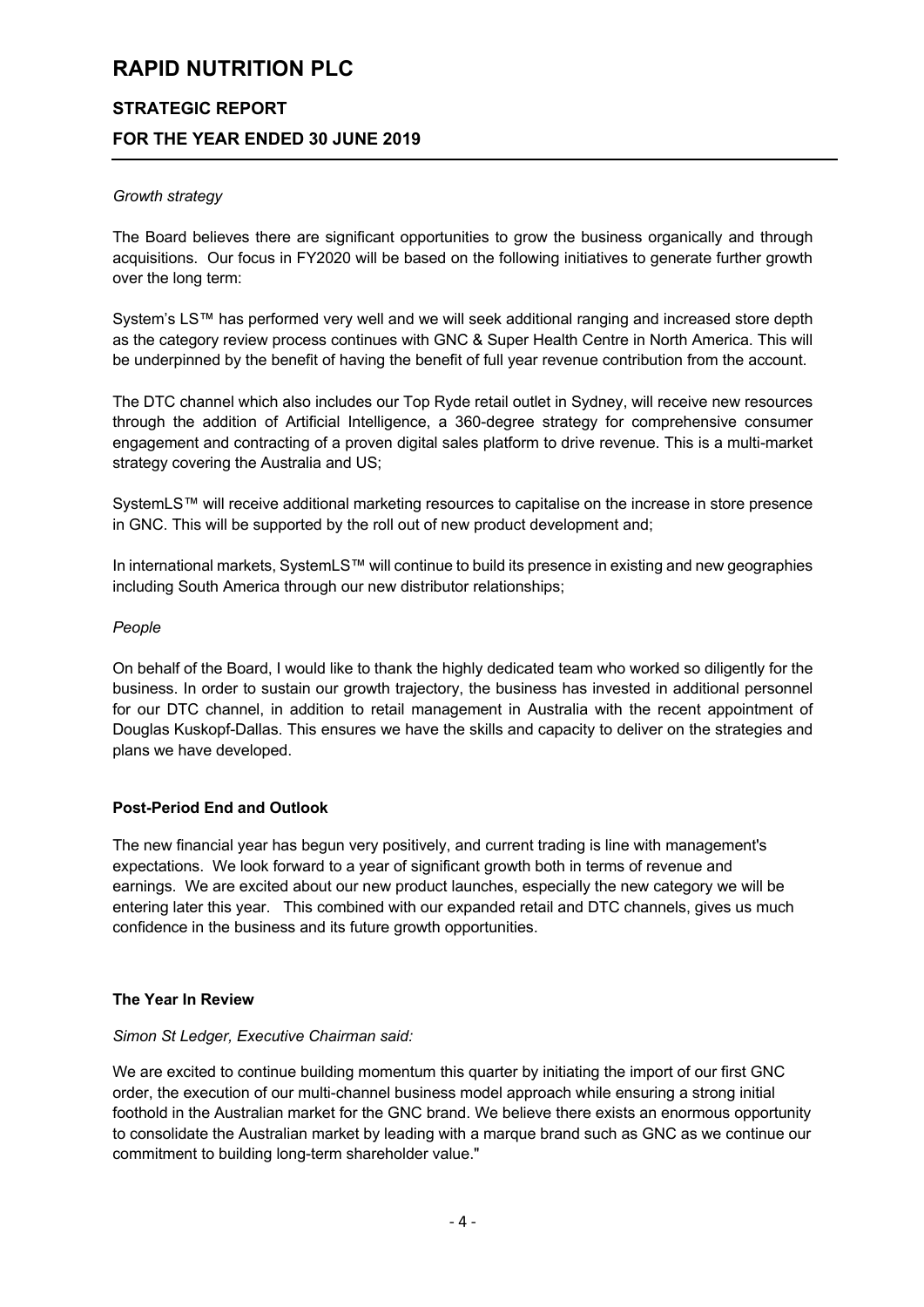# **STRATEGIC REPORT FOR THE YEAR ENDED 30 JUNE 2019**

World-renowned for offering evidence-based nutrition supplements backed by extensive studies, GNC partners with over 15 plus Universities and consistently leads the industry in the US as a standard for high quality and safety.

As previously announced on April 23, 2019, Rapid Nutrition commenced the distribution process with GNC stores in North America. Terms of the opening order provide for distribution of its flagship brand SystemLS™ into 500 stores in addition to GNCs online store next quarter. The product offering will include a variety of high-quality protein shakes, bars and vitamins, all with natural and organic ingredients designed to support wellness, weight loss and a healthy lifestyle. Additionally, Rapid Nutrition developed an online fitness streaming service with world-class trainers and classes for anytime streaming. As part of the GNC rollout, Rapid Nutrition is offering this streaming service for free.

We are also thrilled to have secured the global distribution expertise and infrastructure of Super Health Center (SHC) to support our new distribution partners. As the Company advances its rollout with GNC, SHC will be instrumental in expediting order fulfillment with GNC franchised stores while also leveraging its established global distribution channels to advance the growth of our SystemLS™ brand. We believe SHC will play an integral role in our growth strategy as we continue our commitment to building long-term shareholder value.

#### *Stock Exchange Listings*.

The Company has successfully dual-listed on the OTC Markets (18 March, 2019), which provides the opportunity for the Company to access a greater pool of liquidity in addition to our current quotation on SIX.

Key Results:

.

- US ownership increased after joining OTC.
- Trading volume by number of shares increased within its SIX quotation.
- Trading volume by number of shares increased within the OTC market.
- There were positive liquidity reactions for the company on both markets.
- Share price support has increased within the home market.

The board is encouraged with the benefits this has created for shareholders, with overall improved liquidity and the enhancement of shareholder value.

*Growth within markets*. With ongoing key partnerships and distribution agreements throughout a variety of countries, Rapid Nutrition has a strong focus on building growth within this footprint and neighboring locations. Notably within the United States and Australia in particular, this year.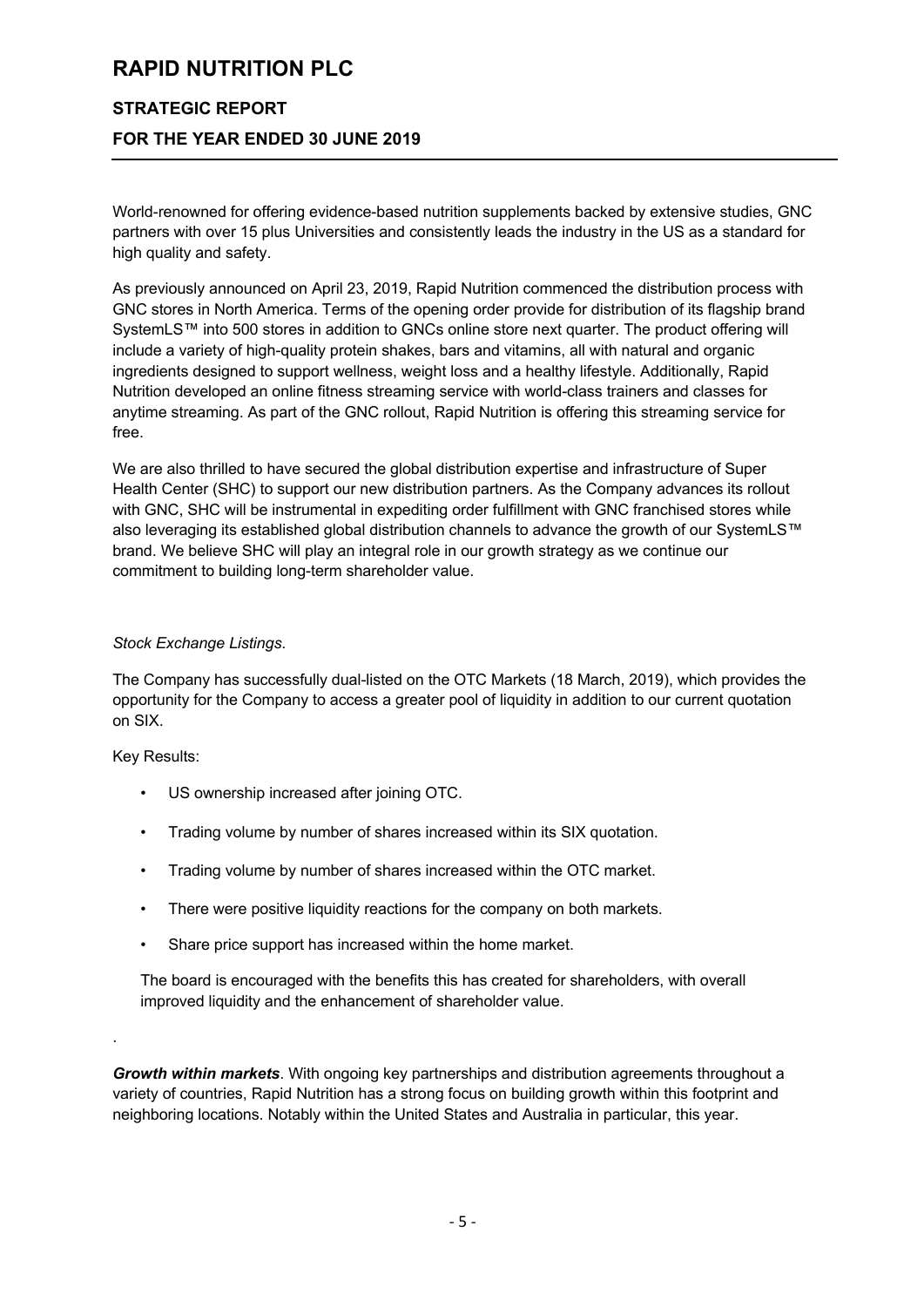# **STRATEGIC REPORT FOR THE YEAR ENDED 30 JUNE 2019**

#### *Corporate Actions Taken*

The Company successfully secured institutional investment via convertible notes to support its growth and increased manufacturing demand to support our two new international partners. Valid conversion notices were received in June in respect of 1,914,850 New Shares. Following the conversion, the total number of share in issue is 34,374,674.

The New Shares have been allotted subject only to admission to listing of the New Shares on SIX Swiss Exchange ('Admission'). Such listing took effect on 22 July, 2019.

#### *Value For Our Shareholders*

Rapid Nutrition provides ongoing value for shareholders through thoughtful growth, up-to-date communication, scrupulous business conduct and economic sustainability. In turn, we value the trust and confidence we receive from our shareholders.

Healthy growth for investors and satisfaction for consumers are the hallmark of the way we choose to do business. Ultimately, providing the best value for everyone is at the heart of everything we do.

#### **Dividends**

The Board has elected not to declare a dividend at this time.

### **Principal Risks and Uncertainties**

The principal risks the Company faces relate to a) the regulatory requirements in each country to which it exports, b) cash flow and c) Foreign exchange risk due to exchange rate fluctuations.

If the regulations affecting our products change, the Group will need to quickly adapt its product formulations to ensure compliance and facilitate continuing sales. At this stage, because Australian regulators operate very stringent policies on all products, having passed the Australian test gives the Group a strong foundation to take its products into foreign markets and get local endorsement too; nevertheless, this has been recognised as a potential risk.

Cashflow is another principal risk as, while the Company is in its growth phase, revenues are low vs. costs. However, the Company has support from its shareholders for funding and is anticipating sales growth in the coming year to improve cashflow substantially. Furthermore the Company has recently secured a significant institutional investment to ensure it is well capitalised to support its forward initiatives. The Company continues to re-invest profits from its trading revenues to support organic expansion of its global distribution into neighboring markets where the Company is not already present. The Company is profitable and expects to have sufficient cashflow to enable organic growth to be sustained at current rates.

The Group's main financial asset – shares held at fair value through the profit and loss – are denominated in US dollars, so the risk of any adverse movement in the foreign currency exchange rates is borne by the Group.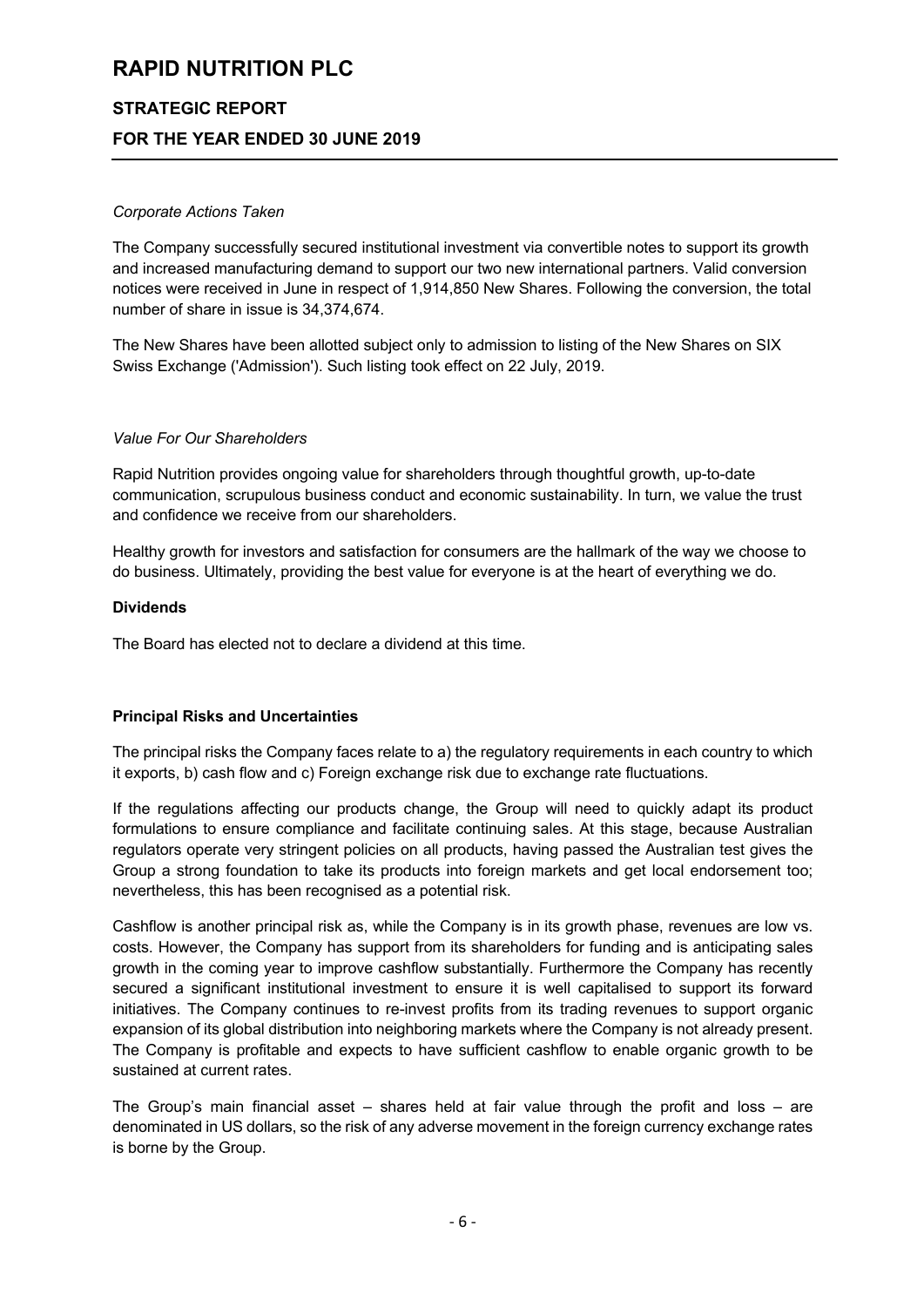### **STRATEGIC REPORT**

### **FOR THE YEAR ENDED 30 JUNE 2019**

As at 30 June 2019, if the US dollar had strengthened/weakened by 5% against the Australian dollar with all other variables held constant, comprehensive income for the period and assets would have been adjusted higher/lower, as a result of foreign exchange gains/losses on transaction of the financial asset.

#### **Environmental matters**

There are no environmental issues arising from the Group's business that might affect the future strategic direction or results of our Group.

#### **Employees**

In line with *Companies Act 2006* requirements, we present the following breakdown of our employee structure:

| Role                   | Number of Men  | Number of Women |
|------------------------|----------------|-----------------|
|                        |                |                 |
| <b>Directors</b>       | 2              | 1               |
| Senior Managers        | 4              |                 |
| <b>Other Employees</b> | $\blacksquare$ | 5               |

With a refined business model enabling greater long-term growth potential, the fiscal year witnessed increased distribution agreements across several continents, and expanded sales team, and a significant rollout of the SystemLS™ product line across Australia We have enjoyed notable successes, and believe the company is at an inflection point in terms of its growth.

We want to thank each of you for your passion, interest and dedication. All of us at Rapid Nutrition look forward to an amazing year ahead.

On behalf of the board

**Simon St Ledger** Managing Director 30 October 2019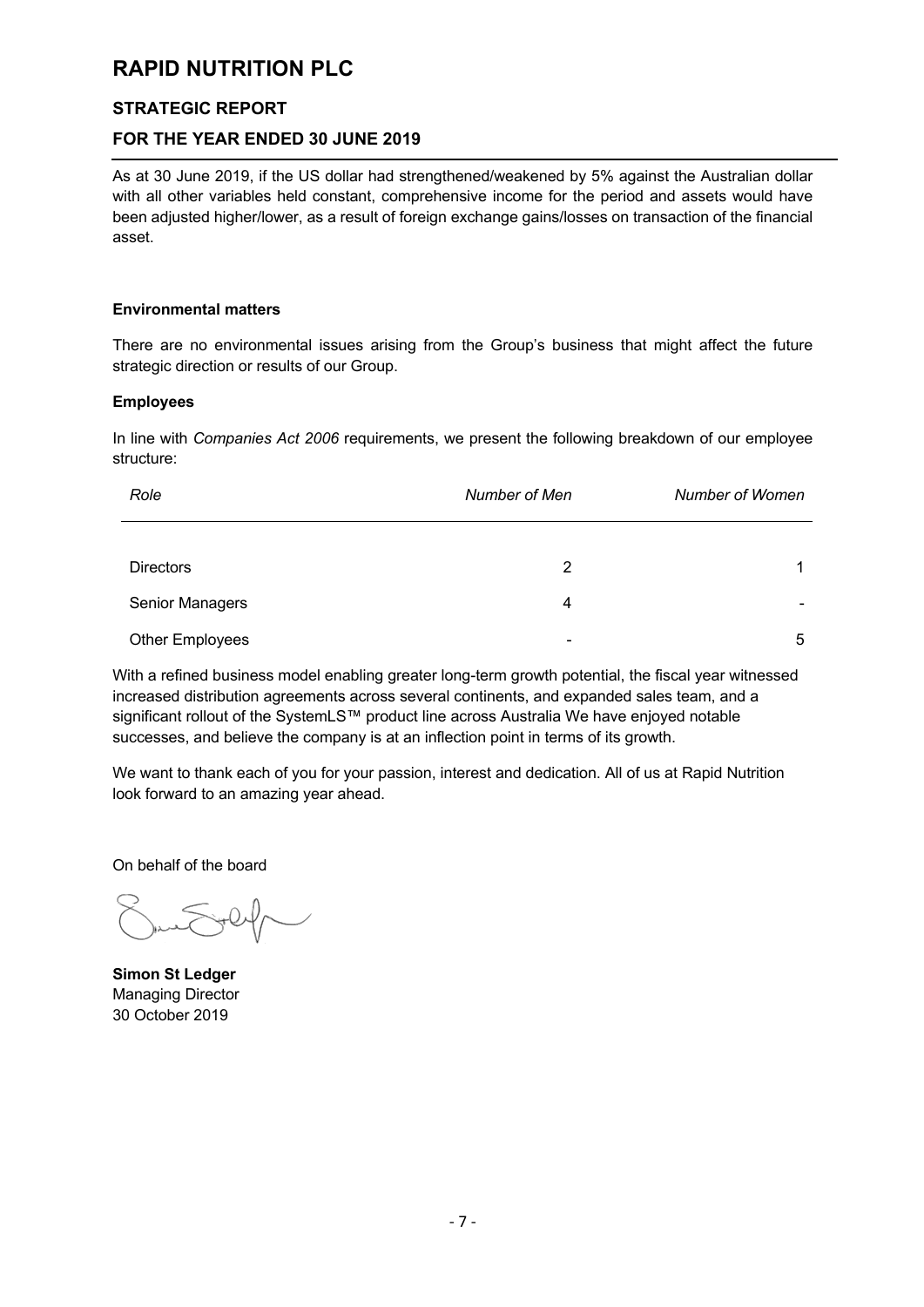### **DIRECTORS' REPORT**

### **AS AT 30 JUNE 2019**

The Directors present their report and financial statements of the Group for the year ended 30 June 2019.

#### **Directors**

The Directors who served the Group during the period are as follows:

Mr Simon St Ledger Mr Shayne Kellow Mr Malcolm Sinclair (terminated 27 July 2018) Ms Vesta Vanderbeken (appointed 27 July 2018)

All directors were in office for the entire period unless otherwise disclosed.

#### **Simon St Ledger**

Nationality: Australian

*Simon St Ledger, Executive Director, Chairman and CEO, appointed 11 January 2012*

Simon St. Ledger has been a personal trainer and dietary consultant, and an advisor to numerous health clubs and organisations. In the two decades that he has been in the industry, Simon St Ledger has amongst other things managed national fitness equipment suppliers, and was chiefly responsible for the establishment of the Australian National Weight Loss Clinic.

Mr St Ledger was named a finalist for the 2012 Brisbane Young Entrepreneur Award. Simon St Ledger also made the Subsidiary worthy of the 2013 Premier of Queensland's Export Award in the Health and Biotechnology category. This recognition earned the Subsidiary a place in the national finals of the 51st Australian Government Export Awards, representing Queensland in the small business category.

#### **Shayne Kellow**

Nationality: Australian

*Shayne Kellow, Non-Executive Director, appointed 13 October 2017* 

Shayne Kellow brings with him over twenty-five years of experience in institutional and business development, corporate finance and international sales. He has first-hand experience, establishing global distribution networks within the healthcare industry, in particular South-East Asia, Middle East and the Americas. Previous roles include Business Operations Manager of the Australian Business Development Centre, which involved mentoring and advising Business Startup for over 250 new businesses. He was the Founding Director of Elmore Oil, a successful healthcare company manufacturing and distributing natural lotions with therapeutic benefits to over 12 countries.

#### **Vesta Vanderbeken**

Nationality: Australian

#### *Vesta Vanderbeken, Non-Executive Director, appointed 27 July 2018*

Vesta Vanderbeken has had over two decades of investment banking and corporate finance experience across various industries, including diversified industrials, consumer services, infrastructure, power, utilities, telecommunications, entertainment and agriculture. Vesta has held senior roles in Investment, Institutional and Corporate Banking with the Australia and New Zealand Banking Group Limited, ANZ Investment Bank and worked on some of the largest institutional and project finance deals in Australia.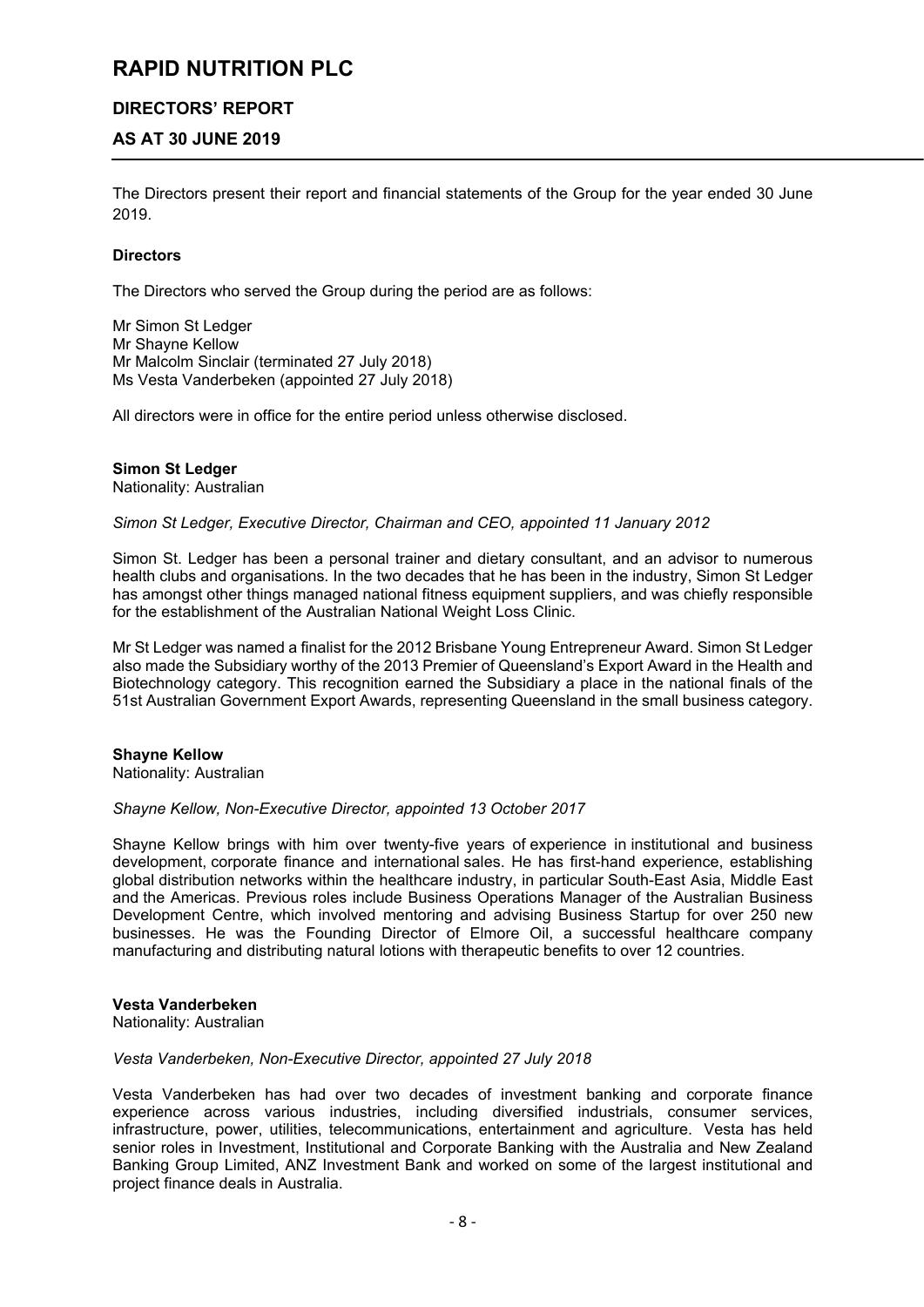### **DIRECTORS' REPORT**

### **AS AT 30 JUNE 2019**

Vesta has a Bachelor of Applied Economics degree from the University of South Australia, a Graduate Diploma in Applied Finance and Investments from the Financial Services Institute of Australia and completed studies in entrepreneurship at Stanford University.

#### **Malcolm Sinclair**

Nationality: Australian

*Malcolm Sinclair, Non-Executive Director, date of termination 27 July 2018 (For profile, refer Swiss Listing Memorandum, dated 20 March 2017)*

#### **Company Secretary**

The following served as Company Secretary during the period:

Elemental CoSec Limited

The Company Secretary of the Company is Elemental Company Secretary Limited ("Elemental CoSec") with its business address at 27 Old Gloucester Street, London WC1N 3AX, United Kingdom. Nick Lindsay is a corporate lawyer and a director of Elemental CoSec. Nick is responsible for the delivery of the governance, secretarial and corporate legal functions at Elemental CoSec and works with a range of UK and international public companies on their initial listings and ongoing compliance.

Elemental CoSec provide company secretarial, administrative and corporate services to a range of companies, law firms and accountancy firms.

The Company Secretary's general responsibilities are:

- annual compliance services;
- support for the general meeting of the Company;
- drafting of the notice of general meeting;
- drafting of the proxy form, board minutes calling the meeting, chairman's script and ancillary documents;
- ad hoc advice on the proposed resolutions:
- attendance at the meeting in person or by telephone conference;
- drafting of the minutes of the meeting; and
- filing any relevant resolutions with Companies House.

#### **Meetings of the Directors**

During the year to 30 June 2019, the directors attended the following meetings of the board of directors.

|                   | Meetings eligible to attend | Meetings attended |
|-------------------|-----------------------------|-------------------|
| Simon St Ledger   |                             |                   |
| Shayne Kellow     |                             |                   |
| Vesta Vanderbeken |                             |                   |

#### **Review of the Business**

Please refer to the Strategic Report for information on the Group, its strategic direction, this year's results, and plans for the future.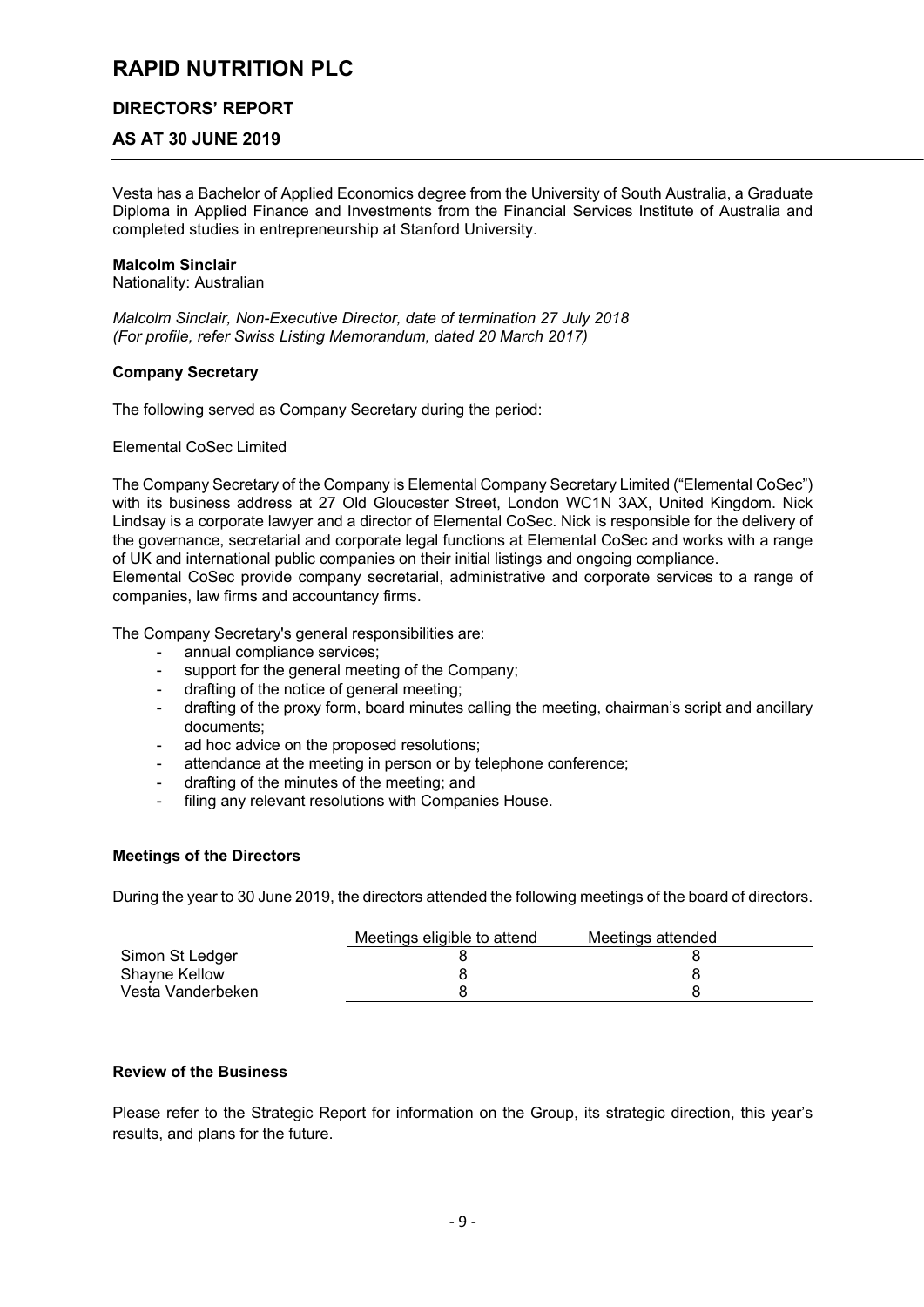## **DIRECTORS' REPORT**

## **AS AT 30 JUNE 2019**

#### **Dividends**

At this stage of the Group's development, no dividends have been recommended. All monies generated by the Group's operations are to be retained for the future growth and development of the Group's offerings to market.

#### **Research and Development**

The Group undertakes a variety of research activities into potential new products and new formulations that could form part of their future offerings to customers. The Group classifies all such spending as research and expenses the costs accordingly.

It is the view of the directors at this stage that the Group is unable to confirm the potential flow of benefits from new products until they arrive to market. Given that, it is not possible to capitalise these expenditures as development.

#### **Financial Instruments**

The Group holds shares in other companies, Motivate Health Technologies, Inc., Streamcast Marketing LLC, Rapid Nutrition Asia Pty Ltd., Rapid Nutrition Australia Pty Ltd and Rapid Nutrition Canada Inc. Information regarding the Group's financial risk management objectives and policies, including exposure to market, credit and liquidity risks, are presented in Note 26 to these financial statements.

#### **Corporate Governance**

Information relating to the Groups Corporate Governance Code can be viewed on the Company's website: *Search Path: www.rnplc.com>Investor Relations>Corporate Governance*

#### **Post Balance Sheet Events**

.

- As announced on 8 July 2019, the Group successfully obtained Clearing and Depository Services ("CDS") eligibility in North America. CDS eligible often increase trading volume. As Rapid Nutrition moves forward with its business plans, CDS eligibility will extend its reach to a broader audience of investors, both in North America and internationally. The Company incorporated a one hundred percent (100%) owned subsidiary in Canada with the name "Rapid Nutrition Canada Inc."
- The Company announced with reference to its media announcement of 14 June 2019, valid conversion notices from Investors have been received in respect of 1,914,850 new shares. Following the conversion, the total number of share in issue is 34,374,674.
- As announced 24 July, 201, the Company has expanded its distribution partnering with ASX listed pharmaceutical company Sigma Healthcare to launch health and wellness giant GNC further across the Australian pharmacy network.
- As announced 13 August, 2019 the Company has further expanded its distribution network partnering with Australia's largest natural health retailer, Mr.Vitamins.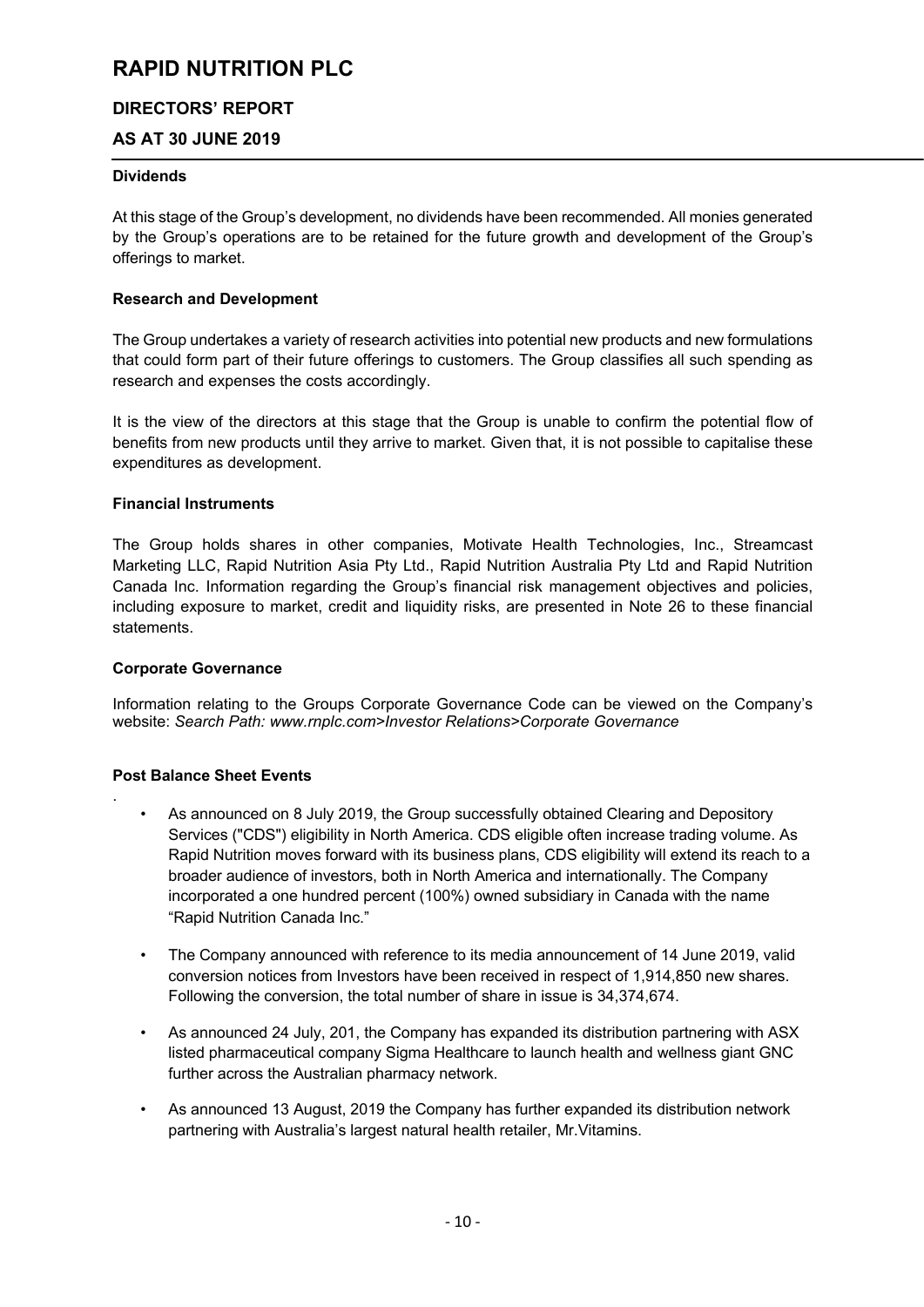# **DIRECTORS' REPORT**

# **AS AT 30 JUNE 2019**

• Opening order from GNC, USA for the Company's flagship brand SystemLS™ was delivered by the Company to GNC's distribution centers in August 2019 in preparation to go into 500 GNC store shelves next month.

Other than as disclosed above, the directors are not aware of any significant events since the end of the reporting period.

#### **Indemnification of Officers**

Insurance premiums have been paid by the Company for directors and officers' liability in relation to the Group.

No indemnities have been given or insurance premiums paid, during or since the end of the financial period, for any person who is auditor of the Group.

#### **Proceedings on Behalf of the Group**

No person has applied for leave of court to bring proceedings on behalf of the Group or intervene in any proceedings to which the Group is a party for the purpose of taking responsibility on behalf of the Group for all or any part of those proceedings.

The Group was not a party to any such proceedings during the period.

#### **Director's Interests**

At the year end date, the directors of the Company had the following interests in the shares of the Company, through both direct and indirect holdings:

| <b>Director</b>   | Shares Held on           | <b>Shares</b> | <b>Shares</b>            | <b>Shares</b><br>held |
|-------------------|--------------------------|---------------|--------------------------|-----------------------|
|                   | 1 July 2018 <sup>1</sup> | acquired      | disposed during          | June<br>-30<br>on     |
|                   |                          | during year   | the year                 | 2019                  |
|                   |                          |               |                          |                       |
| Simon St Ledger   | 6,115,050 <sup>2</sup>   |               | -                        | 6,115,050             |
|                   |                          |               |                          |                       |
| Malcolm Sinclair  | 87,175                   |               | $\overline{\phantom{0}}$ | 87,175                |
|                   |                          |               |                          |                       |
| Shayne Kellow     | 272,022                  |               |                          | 272,022               |
|                   |                          |               |                          |                       |
| Vesta Vanderbeken |                          |               | $\overline{\phantom{0}}$ |                       |

<sup>1</sup> The number of Shares and/or the number of options refers to the number of Shares and/or the number of options held as of 30 June 2019.

<sup>2</sup> The 3,666,592 Shares are held by JBG Corp Pty Ltd, which is a company controlled by the wife of Simon St Ledger. 2,448,458 Shares are held directly by Simon St Ledger.

#### *Remuneration Report (audited)*

#### **Policy & Practice**

The Group operates on a strictly 'capital efficient' approach and therefore directors remuneration has been based on conservative market matching rates in order to act in the best interest of the Company during the Company's growth phase. As at 30 June 2019, outside of existing shareholdings, there are no performance components included in directors remuneration.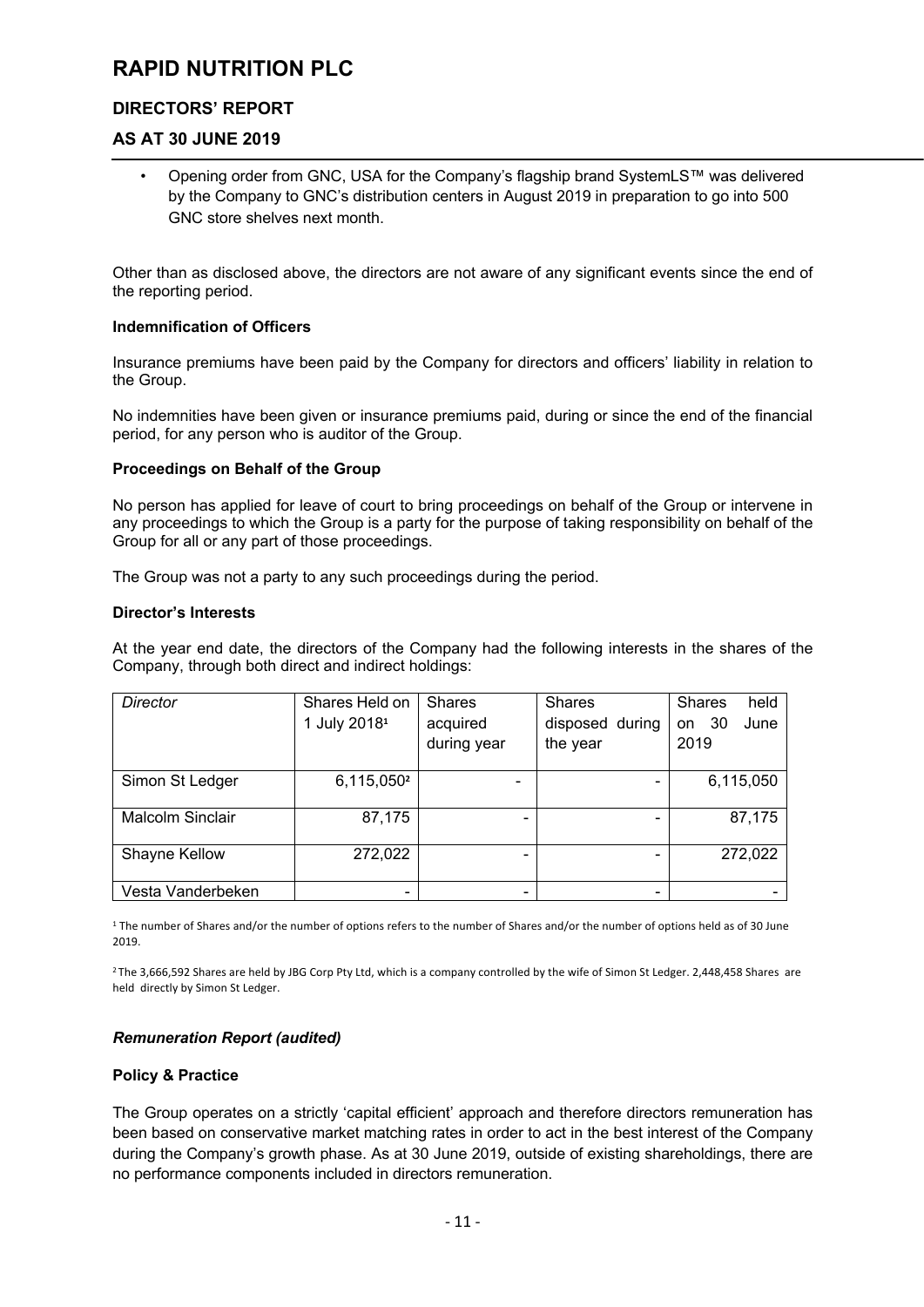# **DIRECTORS' REPORT**

# **AS AT 30 JUNE 2019**

Refer the Company's Corporate Governance Code for further details on the Remunerations Committee and is responsibilities.

*Reference Search Path: www.rnplc.com>Investor Relations> Corporate Governance*

### **Contracts**

Directors' remuneration in its various forms was agreed by Board resolution, not formalised by contracts at this stage, and these arrangements will continue until re-visited by either party. Thus, there has been no specification of termination benefits for directors at this time.

### **Amount of emoluments & compensation**

Directors' salaries have been agreed in Australian dollars. This means that, absent any increased salary or reward, the British pound value of director's remuneration will still fluctuate year on year due to exchange differences.

| 2019                          | Salary (\$) | Superannuation<br>( \$)  | Consultancy Fees (\$)    | Total $(\$)$ |
|-------------------------------|-------------|--------------------------|--------------------------|--------------|
| Simon St Ledger <sup>12</sup> | 150,000     | 14,250                   | $\overline{\phantom{0}}$ | 164,250      |
| Vesta Vanderken <sup>3</sup>  |             | $\overline{\phantom{0}}$ | 16,281                   | 16,281       |
| Shayne Kellow <sup>2</sup>    |             |                          |                          |              |

 $1 -$  Simon St Ledger's employment terms, as formalised by board resolution, specify a salary of AUD150,000 per year excluding Super. During the year to 30 June 2019 nil was paid and remains outstanding at the year end.

 $2 -$  Shayne Kellow has been provided with the use of a vehicle owned by the consolidated entity for their personal use. Mr Kellow's vehicle was acquired in the prior period for AUD 50,459

 $3 - V$ esta Vanderbeken's was provided with relevant contract that has been executed prior to the appointment. The fee payable for carrying out her duties is an annual gross amount of GBP12,000 (AUD\$21,680). \$16,281 remains outstanding as at June 30, 2019.

| 2018                          | Salary (\$) | Superannuation (\$) | Consultancy Fees (\$) | Total $(\$)$ |
|-------------------------------|-------------|---------------------|-----------------------|--------------|
| Simon St Ledger <sup>1</sup>  | 150,000     | 14,250              |                       | 164,250      |
| Shayne Kellow                 | -           |                     |                       |              |
| Malcolm Sinclair <sup>2</sup> |             |                     |                       |              |

 $1 -$  Simon St Ledger's employment terms, as formalised by board resolution, specify a salary of AUD 150,000 per year. As of 30 June 2019, all salary owing is AUD150,000<br><sup>2</sup> – Malcolm Sinclair was inactive Director for the accounting period, formalised by termination 27<sup>th</sup> July, 2018. Mr

Sinclair was engaged by Rapid Nutrition plc as a non-executive director and, all fees to date have been paid to Health E Nominees as consultancy fees as disclosed in previous audited accounts.

Refer the Company's Corporate Governance Code for further details on the Remunerations Committee and is responsibilities.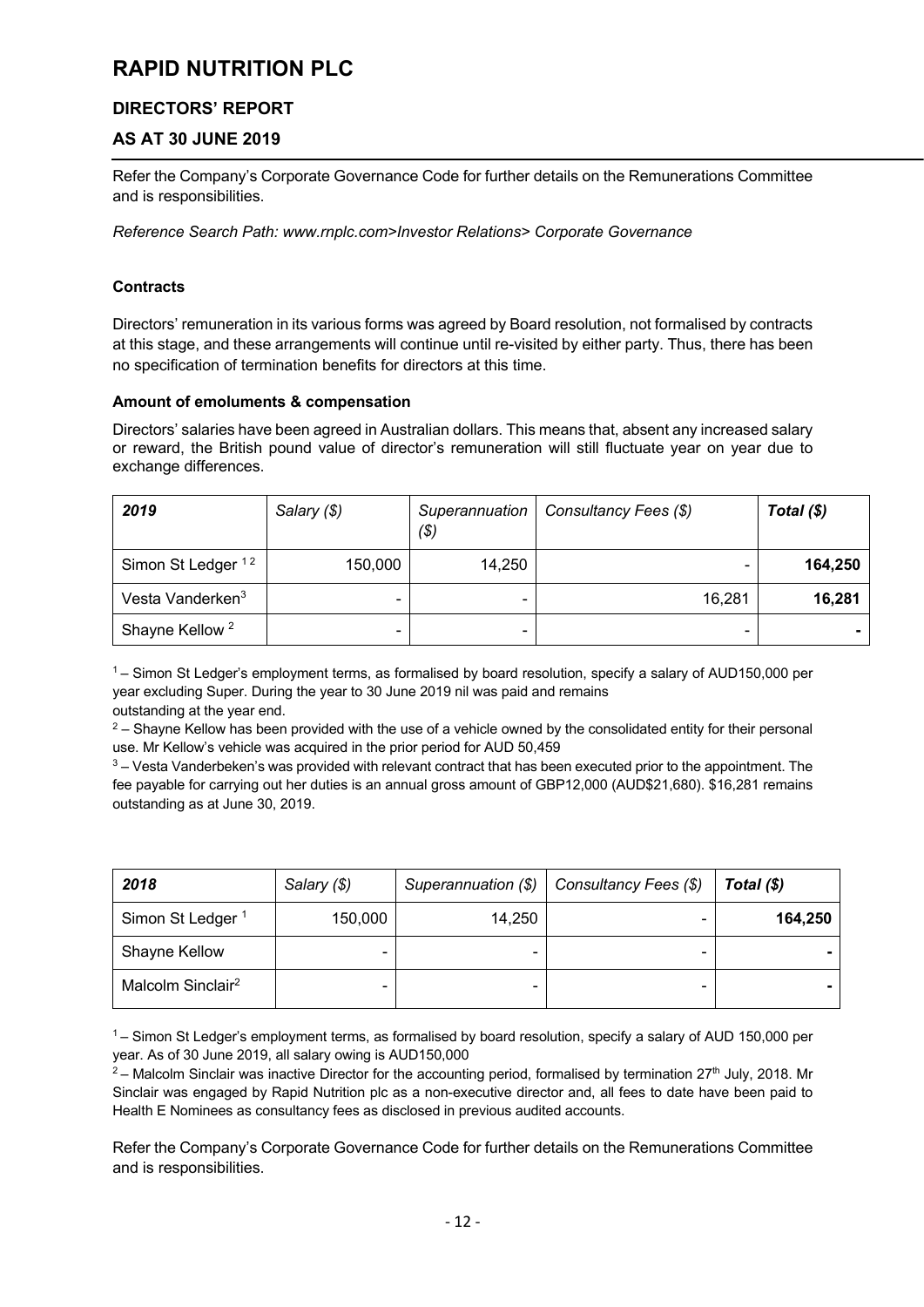# **DIRECTORS' REPORT**

# **AS AT 30 JUNE 2019**

The Committee is responsible for the determination of the terms and conditions of employment, remuneration and benefits of each of the Chairman, executive Directors, members of the executive and the company secretary, including pension rights and any compensation payments, and recommending and monitoring the level and structure of remuneration for senior management and the implementation of share option or other performance-related schemes.

*Reference Search Path: www.rnplc.com>Investor Relations> Corporate Governance*

End of audited section.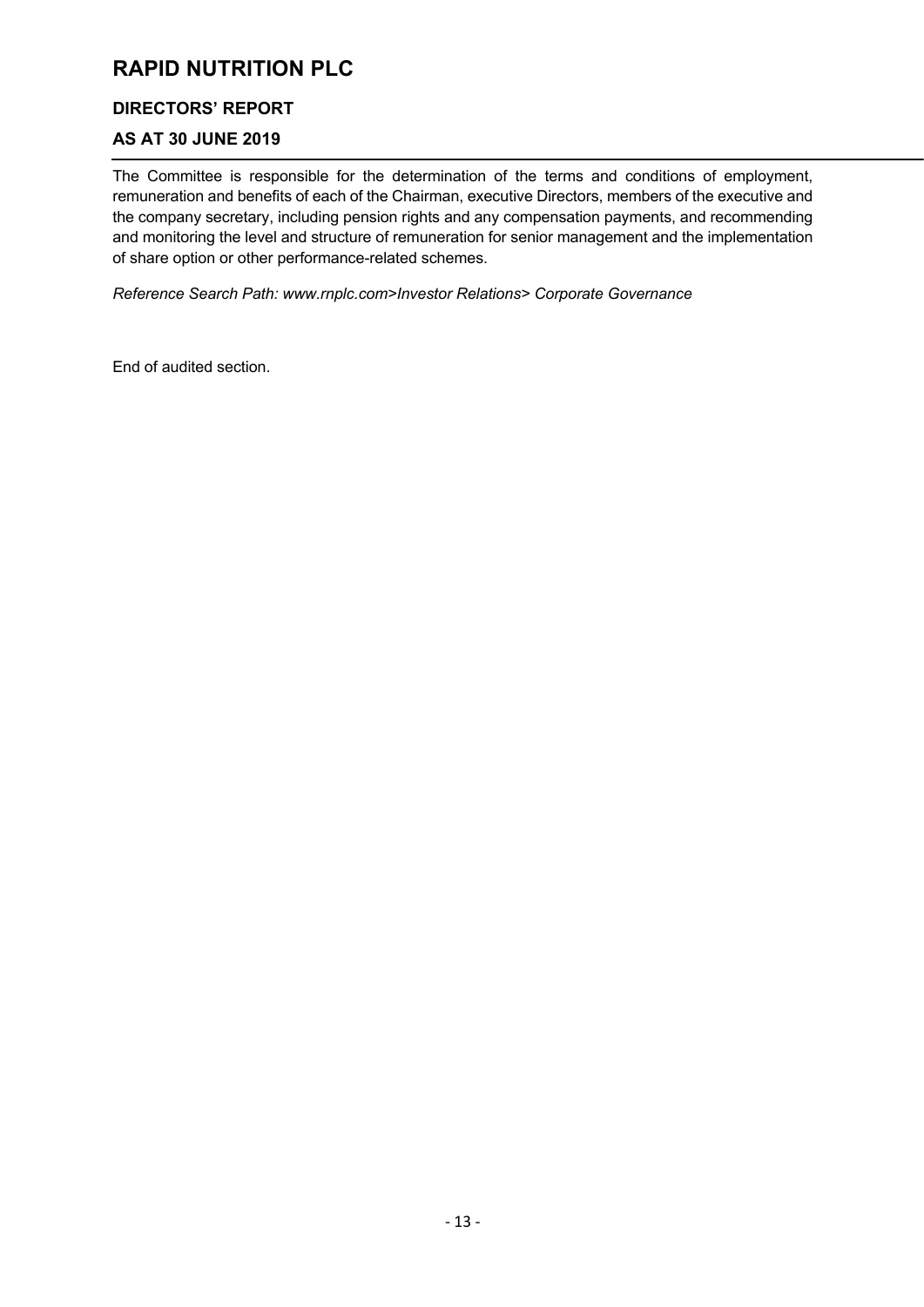#### **DIRECTORS' REPORT**

#### **AS AT 30 JUNE 2019**

#### **Directors' responsibilities**

The Directors are responsible for preparing the Strategic Report and the Directors' Report and the financial statements in accordance with applicable law and regulations.

Company law requires the Directors to prepare financial statements for each financial year or period. Under that law the Directors have elected to prepare the financial statements in accordance with applicable United Kingdom law and those International Financial Reporting Standards ("IFRS") as adopted by the European Union. Under company law, the Directors must not approve the financial statements unless they are satisfied that they give a true and fair view of the state of affairs of the Group and of the profit or loss of the Group for that period. In preparing these financial statements, the Directors are required to:

- select suitable accounting policies and then apply them consistently;
- make judgements and accounting estimates that are reasonable and prudent;
- state whether the financial statements have been prepared in accordance with IFRS as adopted by the European Union;
- prepare the financial statements on the going concern basis unless it is inappropriate to presume the Group will continue in business.

The Directors are responsible for keeping adequate accounting records that are sufficient to show and explain the Group's transactions and disclose with reasonable accuracy at any time the financial position of the Group and enable them to ensure that the financial statements comply with the Companies Act 2006 and, as regards the Group financial statements, Article 4 of the IAS Regulation. They are also responsible for safeguarding the assets of the Group and hence for taking reasonable steps for the prevention and detection of fraud and other irregularities.

The Directors are responsible for the maintenance and integrity of the corporate and financial information included on the Group's website. Legislation in the United Kingdom governing the preparation and dissemination of the financial statements may differ from legislation in other jurisdictions.

#### **Directors' statement as to disclosure of information to the auditor**

The Directors at the date of approval of this report confirm that:

- to the best of their knowledge and belief, there is no relevant audit information of which the Group's auditor is unaware; and
- the Directors have taken all the steps that that might reasonably be expected to have taken as a Director in order to make themselves aware of any relevant audit information and to establish that the Group's auditor is aware of that information.

On behalf of the Board

**S St Ledger** Managing Director 30 October 2019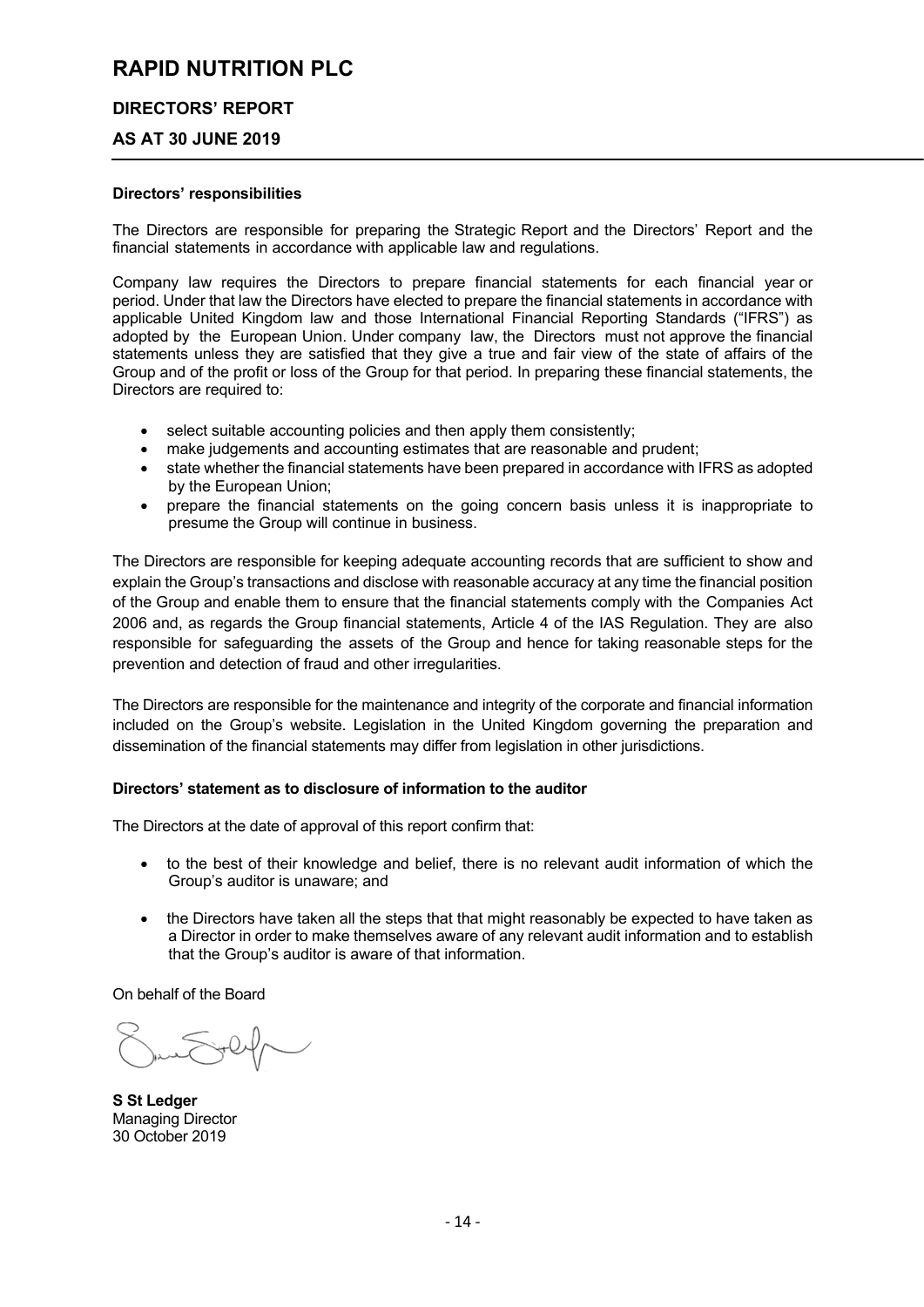# **INDEPENDENT AUDITORS' REPORT TO THE SHAREHOLDERS**

### **FOR THE YEAR ENDED 30 JUNE 2019**

#### **Opinion**

In our opinion:

- the financial statements give a true and fair view of the state of the Group's and of the parent company's affairs as at 30 June 2019 and of the Group's profit for the year then ended;
- the Group financial statements have been properly prepared in accordance with International Financial Reporting Standards (IFRSs) as adopted by the European Union;
- the parent company financial statements have been properly prepared in accordance with applicable law and IFRSs as adopted by the European Union; and
- the financial statements have been prepared in accordance with the requirements of the Companies Act 2006 and, as regards the Group financial statements, Article 4 of the IAS Regulation.

#### *Whom we are reporting to*

This report is made solely to the Company's members, as a body, in accordance with Chapter 3 of Part 16 of the Companies Act 2006. Our audit work has been undertaken so that we might state to the Company's members those matters we are required to state to them in an auditor's report and for no other purpose. To the fullest extent permitted by law, we do not accept or assume responsibility to anyone other than the Company and the Company's members as a body, for our audit work, for this report, or for the opinions we have formed.

#### *What we have audited*

The financial report of Rapid Nutrition PLC for the year ended 30 June 2019, which comprises the following statements:

- Consolidated Statement of Profit or Loss and Other Comprehensive Income,
- Consolidated Statement of Financial Position,
- Consolidated Statement of Changes in Equity,
- Consolidated Statement of Cash Flows,
- Parent Company Statement of Financial Position,
- Parent Company Statement of Changes in Equity, and
- All related notes to the above.

The financial reporting framework that has been applied in the preparation of the Group and parent company financial statements is applicable law and IFRSs as adopted by the European Union.

#### **Overview of Audit Approach**

We identified the key audit risks to be revenue recognition, change of presentation currency, and the valuation of prepayments.

We set materiality for the Group at 1.5% of revenue: \$46,573.

We performed full scope audit procedures over all Group entities at the head office in Brisbane, Australia.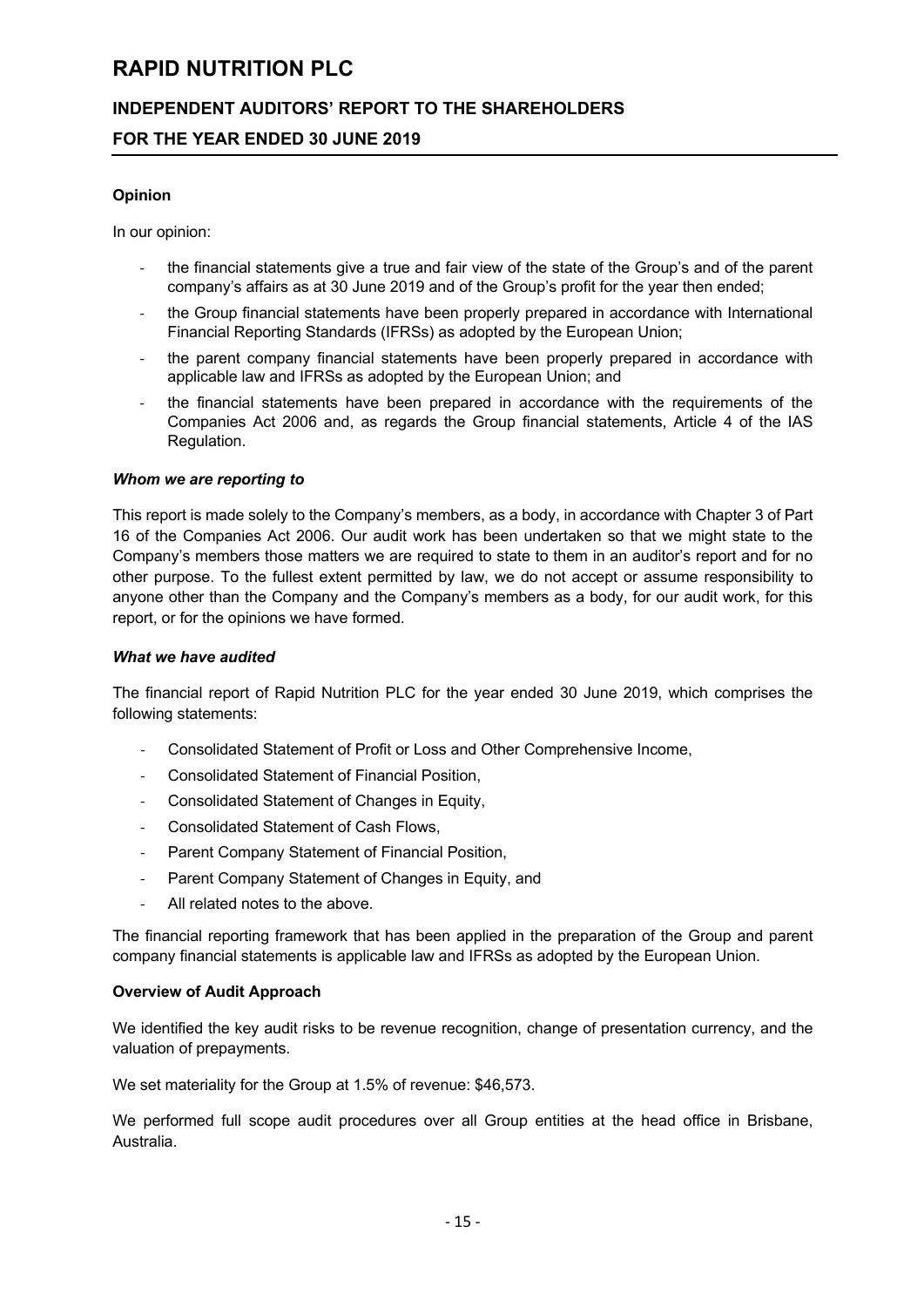# **INDEPENDENT AUDITORS' REPORT TO THE SHAREHOLDERS**

## **FOR THE YEAR ENDED 30 JUNE 2019**

#### **Our Assessment of Risks of Material Misstatement**

The assessed risks of material misstatement described below are those that had the greatest effect on our audit strategy, the allocation of resources in the audit and directing the efforts of the engagement team.

#### **REVENUE RECOGNITION**

| <b>Risk Description</b>                                   | Rapid Nutrition, as a Group, generates revenues from sales and licensing of<br>various health food and sports nutrition products, including the Leisa's<br>Secret® and SystemLS™ lines.                                                                                                                                                                                                            |
|-----------------------------------------------------------|----------------------------------------------------------------------------------------------------------------------------------------------------------------------------------------------------------------------------------------------------------------------------------------------------------------------------------------------------------------------------------------------------|
|                                                           | The method for recognising revenue varies depending on the type of sale<br>being made:                                                                                                                                                                                                                                                                                                             |
|                                                           | Retail sales<br>These sales are recognised at the date the stock is segregated from<br>other inventory, ready for collection or delivery in accordance with<br>these customers terms of trade.<br>Licensing sales<br>These arrangements are established via contract, with clauses that<br>specify what periods payments relate to, and subsequent royalty<br>percentages payable by the licensee. |
|                                                           | There are risks around the timing of revenue recognition of retail product<br>sales, particularly focused on the contractual terms of delivery and location<br>of sale. In addition, due to the volume of transactions in the year, and the<br>different types of revenue, we have identified revenue recognition as a key<br>risk for our audit.                                                  |
|                                                           | The Group's revenue recognition policy is disclosed in note 1.5.                                                                                                                                                                                                                                                                                                                                   |
| How the scope of<br>our audit<br>responded to the<br>risk | Our audit work assessed the design and implementation of controls over the<br>recognition of revenue. We tested, in detail, a sample of completed orders<br>around the year end date, with specific focus on recognition conditions for<br>revenue.                                                                                                                                                |
|                                                           | We assessed the transfer of risk and reward to the customer by reviewing<br>dates of transaction completion in the Group's financial records, and dates of<br>stock segregation and dispatch for retail sales.                                                                                                                                                                                     |
|                                                           | We evaluated the Group's contracts for licensing its products, with particular<br>focus on the period the contracts were active for.                                                                                                                                                                                                                                                               |
|                                                           | Key Observations: We noted no material instances of inappropriate<br>revenue recognition arising in our testing.                                                                                                                                                                                                                                                                                   |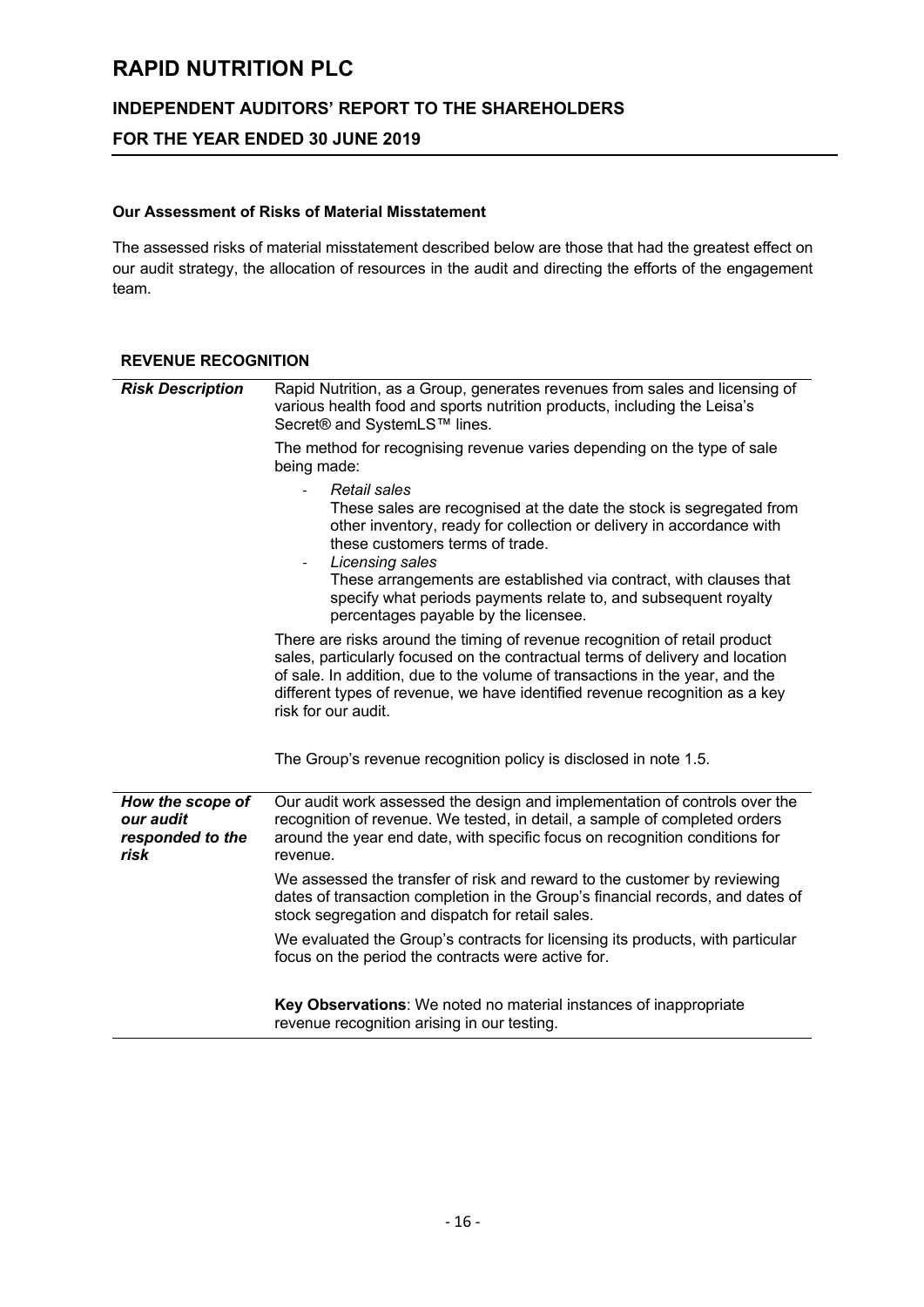## **INDEPENDENT AUDITORS' REPORT TO THE SHAREHOLDERS**

## **FOR THE YEAR ENDED 30 JUNE 2019**

#### **Our application of materiality and an overview of the scope of our audit**

#### *Materiality*

We define materiality as the magnitude of a misstatement in the financial statements that makes it probable that the economic decisions of a reasonably knowledgeable person would be changed or influenced. We use materiality in determining the nature, timing and extent of our audit work and in evaluating the results of that work. We determined materiality for the Group financial statements as a whole to be \$46,573 which represents 1.5% of the Group's revenue for the year ended 30 June 2019.

This benchmark is considered the most appropriate because this is a key performance measure used by the Board of Directors to report to investors on the financial performance of the Group.

Materiality for the current year is higher than the level that we determined for the year ended 30 June 2018, reflecting the Group's revenues during the year to 30 June 2019.

We use a different level of materiality, performance materiality, to drive the extent of our testing and this was set at 75% of financial statement materiality for the audit of the Group financial statements. We also determine a lower level of specific materiality for certain areas such as Directors' remuneration and related party transactions.

We agreed with the Board that we would report all audit differences in excess of \$3200, as well as differences below that threshold that, in our view, warranted reporting on qualitative grounds. We also report to the Audit Committee on disclosure matters that we identified when assessing the overall presentation of the financial statements.

#### *Overview of the scope of our audit*

A description of the generic scope of an audit of financial statements is provided on the Financial Reporting Council's website at www.frc.org.uk/auditscopeprivate. We conducted our audit in accordance with International Standards on Auditing (ISAs) (UK and Ireland). Our responsibilities under those standards are further described in the 'Responsibilities for the financial statements and the audit' section of our report.

We believe that the audit evidence we have obtained is sufficient and appropriate to provide a basis for our opinion. We are independent of the Group in accordance with the Auditing Practices Board's Ethical Standards for auditors, and we have fulfilled our other ethical responsibilities in accordance with those Ethical Standards.

The Group is managed from Brisbane, Australia. Through our procedures, all Group entities were subjected to a comprehensive audit approach. Our audit approach was based on a thorough understanding of the Group's business and is risk based, and in particular included:

- undertaking interim procedures before the year end date to evaluate the Group's internal control environment, including IT systems and controls;
- at this visit, we performed an evaluation of the design effectiveness of controls over key financial statement risk identified as part of our risk assessment, reviewed the accounts production process and performed certain transactional procedures for the first nine months of the year in advance of the year end;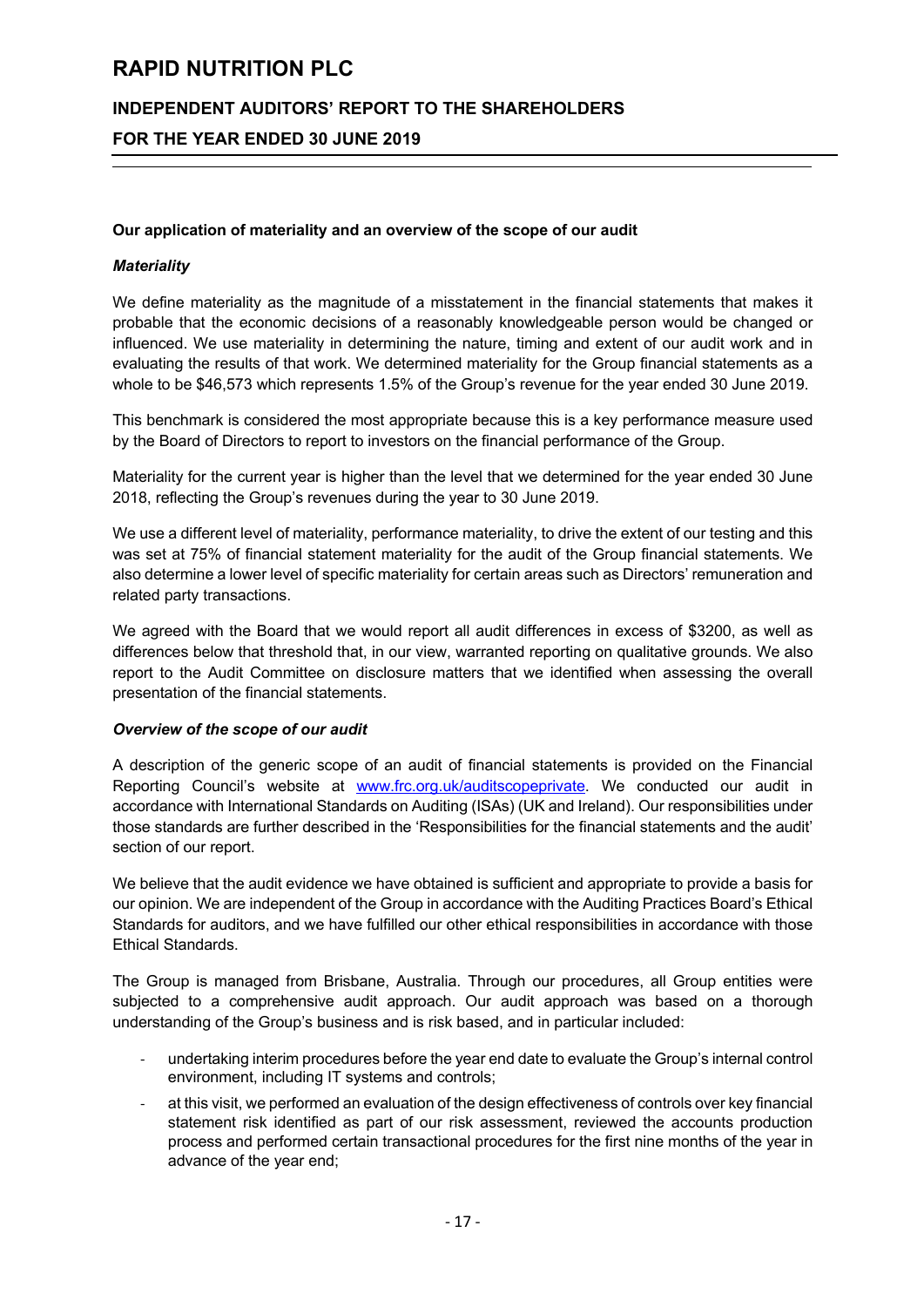# **INDEPENDENT AUDITORS' REPORT TO THE SHAREHOLDERS**

### **FOR THE YEAR ENDED 30 JUNE 2019**

- at the final audit visit, we undertook substantive testing on significant transactions, balances and disclosures, the extent of which was based on various factors such as our overall assessment of the control environment, the effectiveness of controls over individual systems and the management of specific risks; and
- the scope of the current year audit has remained consistent with the scope of that of the prior year.

#### **Opinion on Other Matters prescribed by the Companies Act 2006**

Our opinions on other matters prescribed by the Companies Act 2006 are unmodified In our opinion, the part of the Directors' Remuneration Report to be audited has been properly prepared in accordance with the Companies Act 2006.

In our opinion, based on the work undertaken in the course of the audit:

- the information given in the Strategic Report and the Report of the Directors for the financial year for which the financial statements are prepared is consistent with the financial statements; and
- the Strategic Report and the Report of the Directors have been prepared in accordance with applicable legal requirements.

In the light of the knowledge and understanding of the Group and Parent Company and its environment obtained in the course of the audit, we have not identified material misstatements in the Strategic Report or the Report of the Directors.

#### **Matters on which we are required to report by exception**

Under the Companies Act 2006 we are required to report to you if, in our opinion:

- adequate accounting records have not been kept by the parent company, or returns adequate for our audit have not been received from branches not visited by us; or
- the parent company financial statements and the part of the Directors' Remuneration Report to be audited are not in agreement with the accounting records and returns; or
- certain disclosures of Directors' remuneration specified by law are not made; or
- we have not received all the information and explanations we require for our audit.

Under the ISAs (UK and Ireland), we are required to report to you if, in our opinion, information in the annual report is:

- materially inconsistent with the information in the audited financial statements; or
- apparently materially incorrect based on, or materially inconsistent with, our knowledge of the Group acquired in the course of performing our audit; or
- otherwise misleading.

In particular, we are required to report to you if:

we have identified any inconsistencies between our knowledge acquired during the audit and the Directors' statement that they consider the annual report is fair, balanced and understandable; or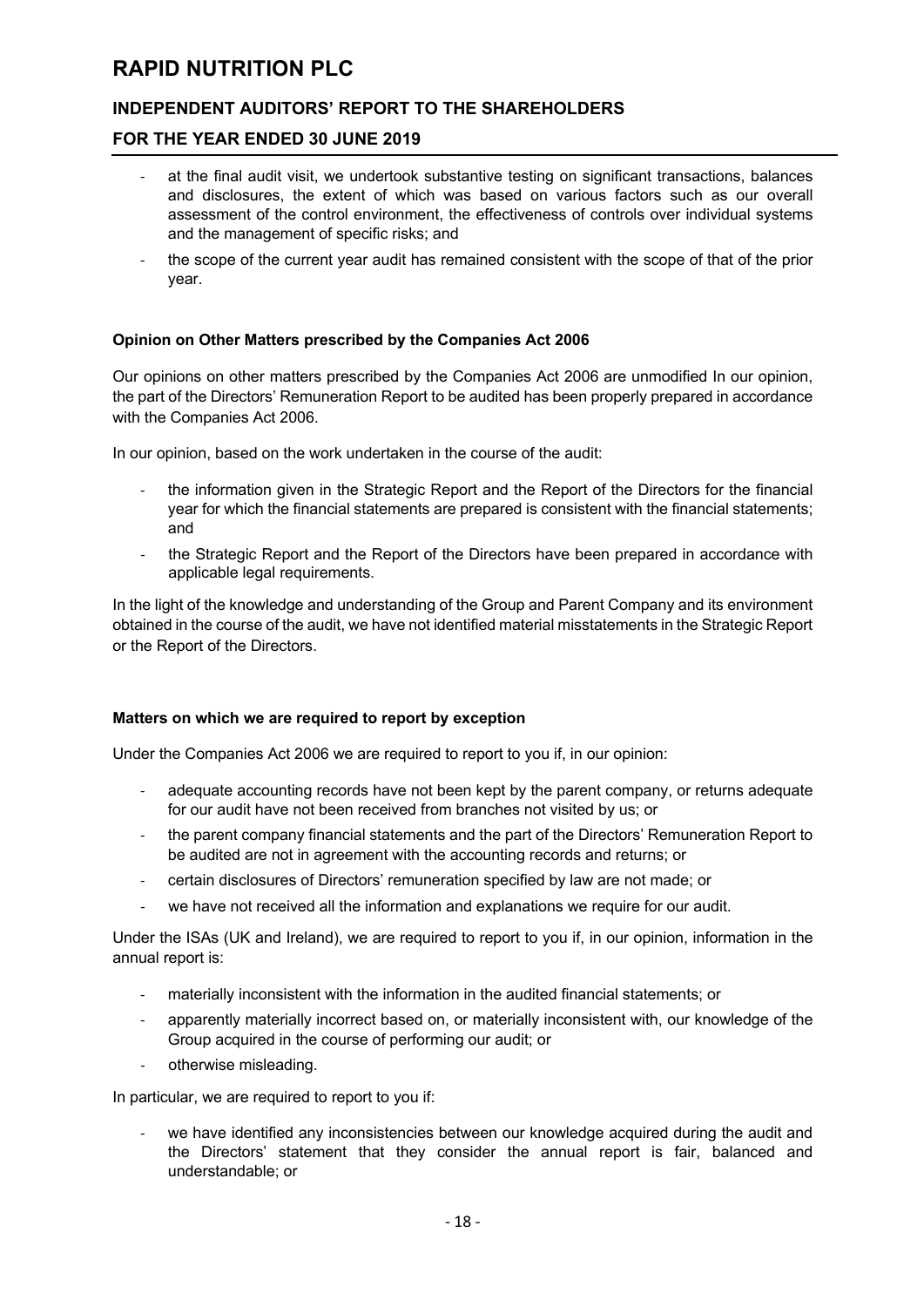# **INDEPENDENT AUDITORS' REPORT TO THE SHAREHOLDERS**

### **FOR THE YEAR ENDED 30 JUNE 2019**

the annual report does not appropriately disclose those matters that were communicated to the Audit Committee which we consider should have been disclosed.

We have nothing to report in respect of any of the above matters.

We also confirm that we do not have anything material to add or to draw attention to in relation to:

- the Directors' confirmation in the annual report that they have carried out a robust assessment of the principal risks facing the Group including those that would threaten its business model, future performance, solvency or liquidity;
- the disclosures in the annual report that describe those risks and explain how they are being managed or mitigated;
- the Directors' statement in the financial statements about whether they have considered it appropriate to adopt the going concern basis of accounting in preparing them, and their identification of any material uncertainties to the Group's ability to continue to do so over a period of at least twelve months from the date of approval of the financial statements; and
- the Directors' explanation in the annual report as to how they have assessed the prospects of the Group, over what period they have done so and why they consider that period to be appropriate, and their statement as to whether they have a reasonable expectation that the Group will be able to continue in operation and meet its liabilities as they fall due over the period of their assessment, including any related disclosures drawing attention to any necessary qualifications or assumptions.

#### **Responsibilities for the financial statements and the audit**

#### *What the Directors are responsible for:*

As explained more fully in the Statement of Directors' Responsibilities set out on page 13 the Directors are responsible for the preparation of the financial statements and for being satisfied that they give a true and fair view.

#### *What we are responsible for:*

Our responsibility is to audit and express an opinion on the financial statements in accordance with applicable law and International Standards on Auditing (UK and Ireland). Those standards require us to comply with the Auditing Practices Board's Ethical Standards for Auditors.

inichalas Hallonc

### **NICHOLAS HOLLENS**

Senior Statutory Auditor for and on behalf of *Greenwich & Co Audit Pty Ltd* Statutory Auditor, Chartered Accountants Perth, Australia 30 October 2019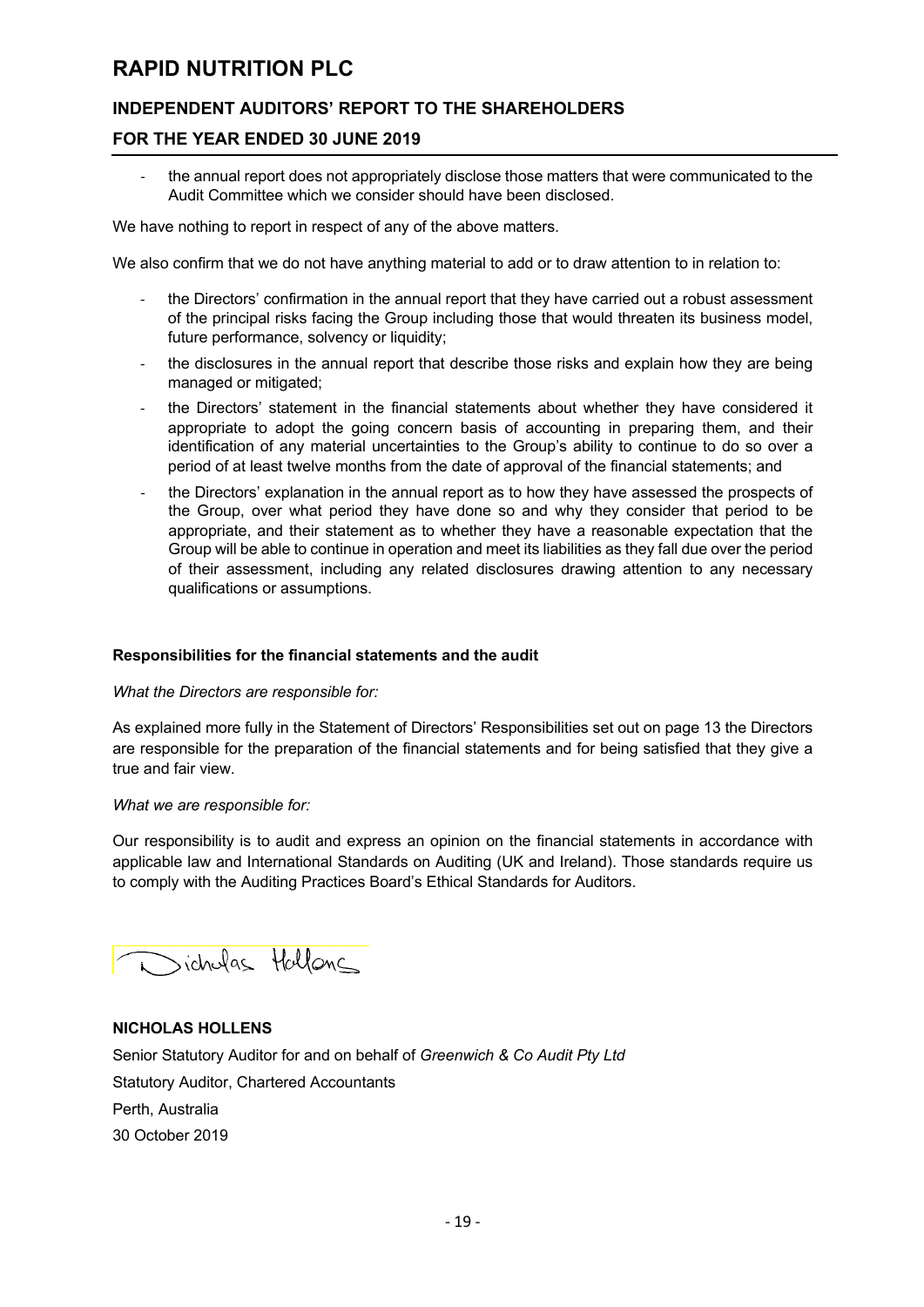# **CONSOLIDATED STATEMENT OF PROFIT OR LOSS AND OTHER COMPREHENSIVE INCOME**

# **FOR THE YEAR ENDED 30 JUNE 2019**

|                                                                                     | <b>Note</b>    | Year ended<br>30 June 2019<br>AU\$ | Year ended<br>30 June 2018<br>AU\$ |
|-------------------------------------------------------------------------------------|----------------|------------------------------------|------------------------------------|
| Revenue                                                                             | $\overline{4}$ | 3,104,879                          | 4,147,046                          |
| <b>Cost of sales</b>                                                                |                |                                    |                                    |
| Opening inventory                                                                   |                | (414,007)                          | (124, 245)                         |
| Direct costs                                                                        |                | (883, 634)                         | (400, 321)                         |
| Closing inventory                                                                   |                | 245,804                            | 414,007                            |
| <b>Gross profit</b>                                                                 |                | 2,053,041                          | 4,036,487                          |
| Administrative expenses                                                             |                | (1,033,973)                        | (2, 124, 093)                      |
| <b>Operating profit</b>                                                             |                | 1,019,068                          | 1,912,393                          |
| Unrealised gain of financial assets                                                 | 5              | (172, 224)                         | 146,063                            |
| Currency gain                                                                       |                |                                    |                                    |
| Profit before tax                                                                   |                | 846,844                            | 2,058,456                          |
| Tax expense                                                                         | 7              | (305, 720)                         | (201, 678)                         |
| Profit for the period attributable to members of the<br>Company                     |                | 541,124                            | 1,856,778                          |
| Other comprehensive income                                                          |                |                                    |                                    |
| <b>Translation Gain/Loss</b>                                                        |                | (194, 088)                         | 113,233                            |
| Changes in fair value of financial assets through other<br>comprehensive income     |                | (2,085,316)                        |                                    |
| Non controlling interest                                                            |                |                                    |                                    |
| Total comprehensive income for the period attributable to<br>members of the Company |                | (1,738,280)                        | 1,970,012                          |
| Basic & diluted earnings per share                                                  | 28             | 0.04                               | 0.07                               |

All of the activities of the Group are classed as continuing. All of the total comprehensive income for the period is attributable to the owners of the Group.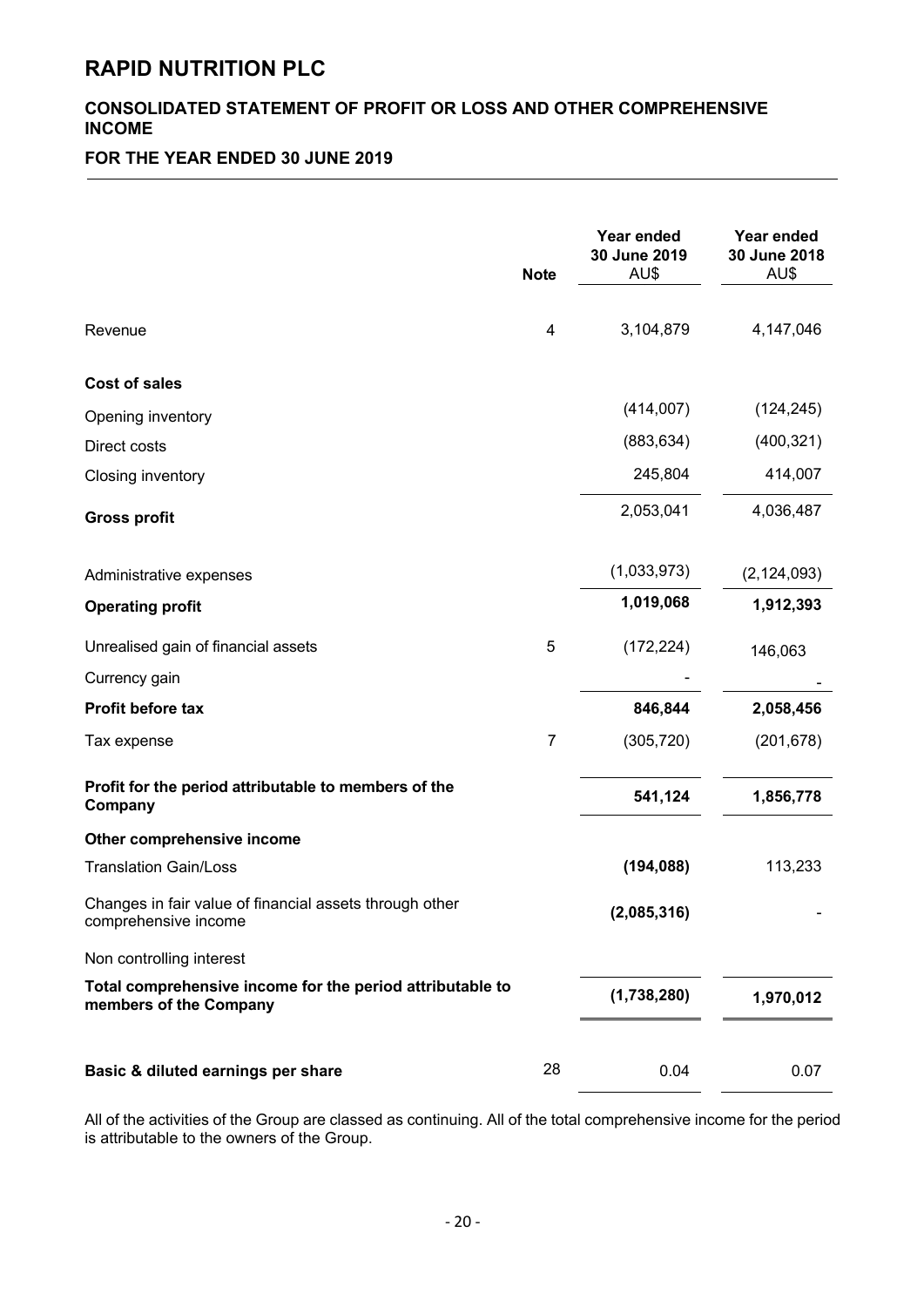# **CONSOLIDATED STATEMENT OF FINANCIAL POSITION**

# **AS AT 30 JUNE 2019**

|                                      | <b>Note</b> | 30 June 2019<br>AU\$ | 30 June 2018<br>AU\$ |
|--------------------------------------|-------------|----------------------|----------------------|
| <b>Current assets</b>                |             |                      |                      |
| Cash and cash equivalents            | 8           | 243,576              | 220,221              |
| Trade and other receivables          | 9           | 2,789,950            | 402,041              |
| Inventory                            | 10          | 245,804              | 414,007              |
| <b>Financial assets</b>              | 11          | 5,951,435            | 6,123,659            |
| <b>Total current assets</b>          |             | 9,230,765            | 7,159,927            |
| <b>Non-current assets</b>            |             |                      |                      |
| Investments                          | 12          | 6,329,347            | 8,414,663            |
| Property, plant and equipment        | 13          | 1,800                | 2,579                |
| Intangible assets                    | 14          | 2,105                | 2,105                |
| <b>Total non-current assets</b>      |             | 6,333,252            | 8,419,346            |
| <b>Total assets</b>                  |             | 15,564,017           | 15,579,273           |
| <b>Current liabilities</b>           |             |                      |                      |
| Trade and other payables             | 15          | 1,718,114            | 427,502              |
| Borrowings                           | 16          | 1,172,346            | 1,157,990            |
| Other payables                       |             |                      | 67,975               |
| <b>Total current liabilities</b>     |             | 2,890,459            | 1,653,467            |
| <b>Non-current liabilities</b>       |             |                      |                      |
| Tax and other related                | 17          | 296,014              | 940,441              |
| <b>Borrowings</b>                    | 18          | 1,405,341            | 686,975              |
| Deposit                              |             |                      |                      |
| <b>Total non-current liabilities</b> |             | 1,701,356            | 1,627,416            |
| <b>Total liabilities</b>             |             | 4,591,815            | 3,280,883            |
| <b>Net assets</b>                    |             | 10,972,201           | 12,298,390           |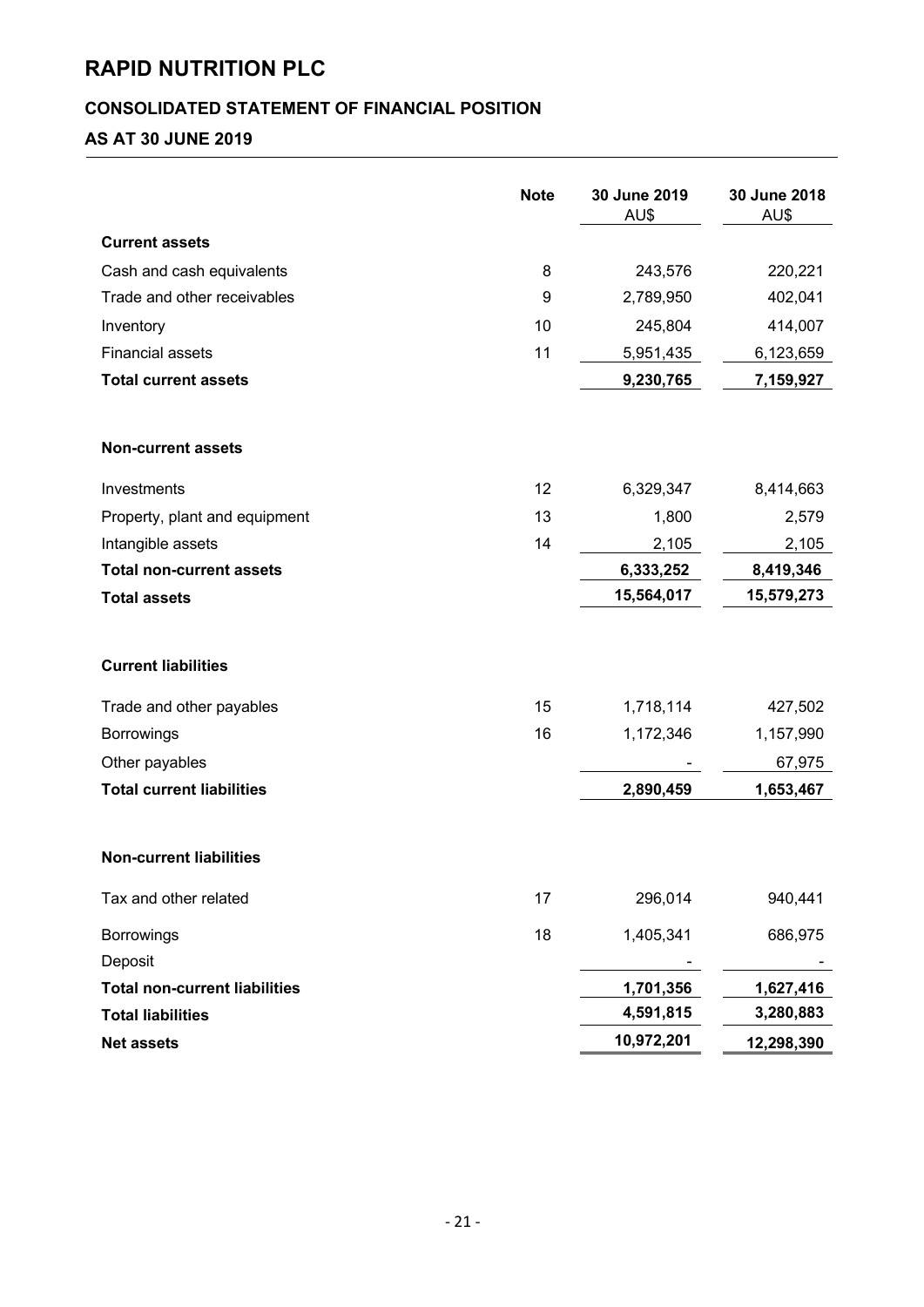# **CONSOLIDATED STATEMENT OF FINANCIAL POSITION**

# **AS AT 30 JUNE 2019**

|                                  |             | 30 June 2019 | 30 June 2018 |
|----------------------------------|-------------|--------------|--------------|
|                                  | <b>Note</b> | AU\$         | AU\$         |
| <b>Equity</b>                    |             |              |              |
| <b>Shares</b>                    | 19          | 29,503,701   | 29,091,609   |
| <b>Share Premium</b>             |             | 193,022      | 193,022      |
| Merger reserve                   |             | (26,061,971) | (26,061,971) |
| Retained earnings                | 20          | 8,962,496    | 7,105,717    |
| <b>Current Year Earning</b>      | 20          | 541,124      | 1,856,779    |
| Foreign Exchange - Opening       |             | 113,233      |              |
| Foreign Exchange - For the Year  |             | (194, 088)   | 113,233      |
| <b>Asset Reserve</b>             |             | (2,085,316)  |              |
| <b>Total equity and reserves</b> |             | 10,972,200   | 12,298,390   |

These financial statements were approved and authorised for release by the Directors on 30 October 2019 and are signed on its behalf by:

**S St Ledger** Managing Director

Company registration number: 07905640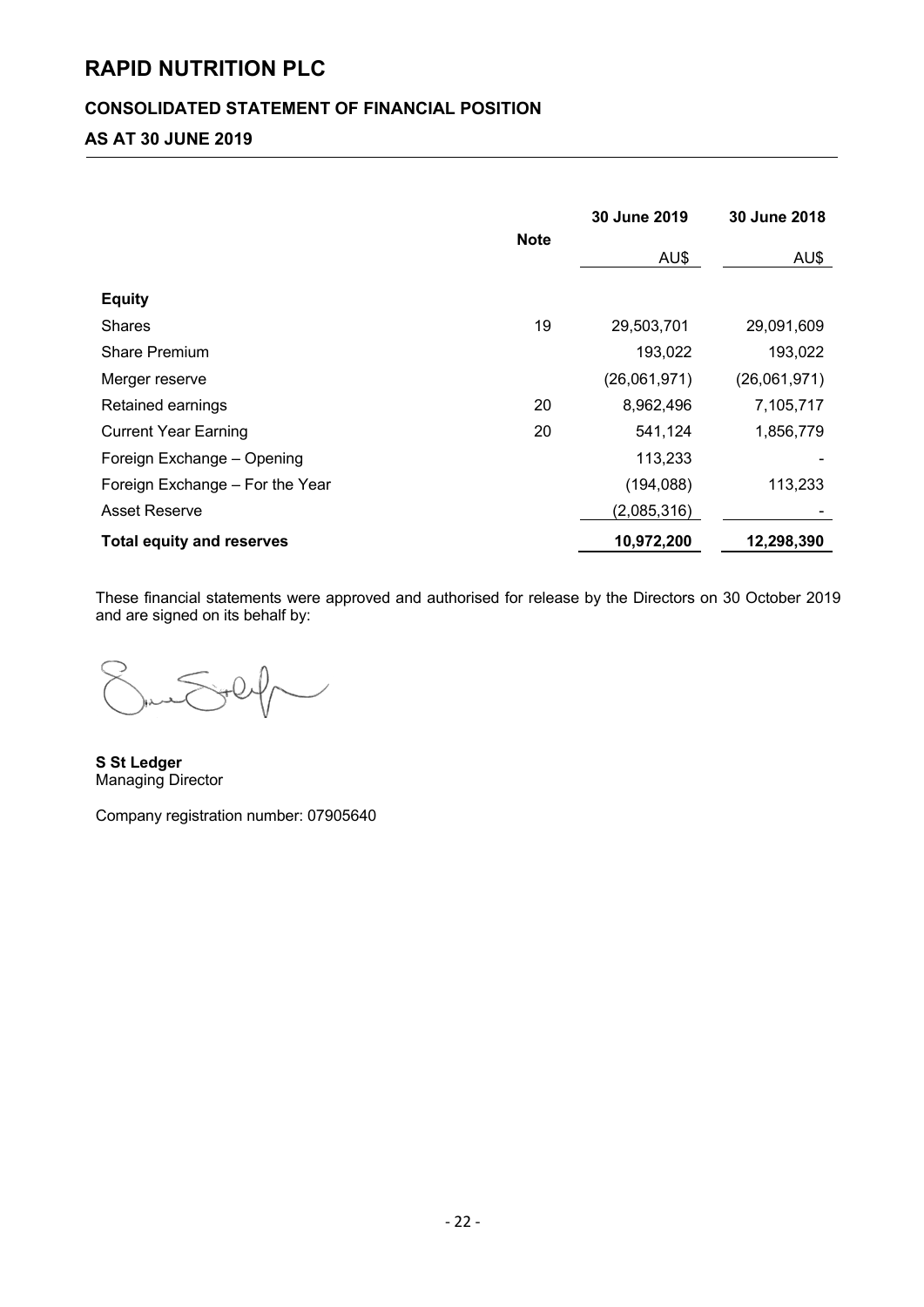# **CONSOLIDATED STATEMENT OF CHANGES IN EQUITY FOR THE YEAR ENDED 30 JUNE 2019**

| $\,$<br>$\,$<br>\$<br>\$<br>\$<br>\$<br>\$<br>Balance as at 1 July 2017<br>27,084,376<br>193,023<br>$-26,061,971$<br>7,105,717<br><b>Comprehensive Income</b><br>Ordinary Share<br>Capital,<br>net of<br>2,007,233<br>transaction costs<br>Profit for the year<br>1,856,779<br>113,233<br>Foreign Exchange<br>193,023<br>8,962,496<br>113,233<br>Balance as at 30 June 2018<br>29,091,609<br>$-26,061,971$<br>$\mathbf 0$<br>Share<br>Ordinary<br>Capital,<br>net of<br>412,092<br>transaction costs<br>541,124<br>Profit for the year<br>Asser Reserve<br>(2,085,316)<br>Foreign Exchange<br>194,088 | <b>Ordinary Share</b><br>Capital | Share<br>Premium | Merger<br>Reserve | Retained<br>Earnings | <b>Asset Reserve</b> | Foreign<br>Exchange | <b>Total Equity</b> |
|-------------------------------------------------------------------------------------------------------------------------------------------------------------------------------------------------------------------------------------------------------------------------------------------------------------------------------------------------------------------------------------------------------------------------------------------------------------------------------------------------------------------------------------------------------------------------------------------------------|----------------------------------|------------------|-------------------|----------------------|----------------------|---------------------|---------------------|
|                                                                                                                                                                                                                                                                                                                                                                                                                                                                                                                                                                                                       |                                  |                  |                   |                      |                      |                     |                     |
|                                                                                                                                                                                                                                                                                                                                                                                                                                                                                                                                                                                                       |                                  |                  |                   |                      |                      |                     |                     |
|                                                                                                                                                                                                                                                                                                                                                                                                                                                                                                                                                                                                       |                                  |                  |                   |                      |                      |                     | 8,321,145           |
|                                                                                                                                                                                                                                                                                                                                                                                                                                                                                                                                                                                                       |                                  |                  |                   |                      |                      |                     |                     |
|                                                                                                                                                                                                                                                                                                                                                                                                                                                                                                                                                                                                       |                                  |                  |                   |                      |                      |                     | 2,007,233           |
|                                                                                                                                                                                                                                                                                                                                                                                                                                                                                                                                                                                                       |                                  |                  |                   |                      |                      |                     | 1,856,779           |
|                                                                                                                                                                                                                                                                                                                                                                                                                                                                                                                                                                                                       |                                  |                  |                   |                      |                      |                     | 113,233             |
|                                                                                                                                                                                                                                                                                                                                                                                                                                                                                                                                                                                                       |                                  |                  |                   |                      |                      |                     | 12,298,390          |
|                                                                                                                                                                                                                                                                                                                                                                                                                                                                                                                                                                                                       |                                  |                  |                   |                      |                      |                     |                     |
|                                                                                                                                                                                                                                                                                                                                                                                                                                                                                                                                                                                                       |                                  |                  |                   |                      |                      |                     | 412,092             |
|                                                                                                                                                                                                                                                                                                                                                                                                                                                                                                                                                                                                       |                                  |                  |                   |                      |                      |                     | 541,124             |
|                                                                                                                                                                                                                                                                                                                                                                                                                                                                                                                                                                                                       |                                  |                  |                   |                      |                      |                     | (2,085,316)         |
|                                                                                                                                                                                                                                                                                                                                                                                                                                                                                                                                                                                                       |                                  |                  |                   |                      |                      |                     | $-194,088$          |
| 29,503,701<br>193,023<br>$-26,061,971$<br>9,503,620<br>2,085,316<br>$-80,855$<br>Balance as at 30 June 2019                                                                                                                                                                                                                                                                                                                                                                                                                                                                                           |                                  |                  |                   |                      |                      |                     | 10,972,200          |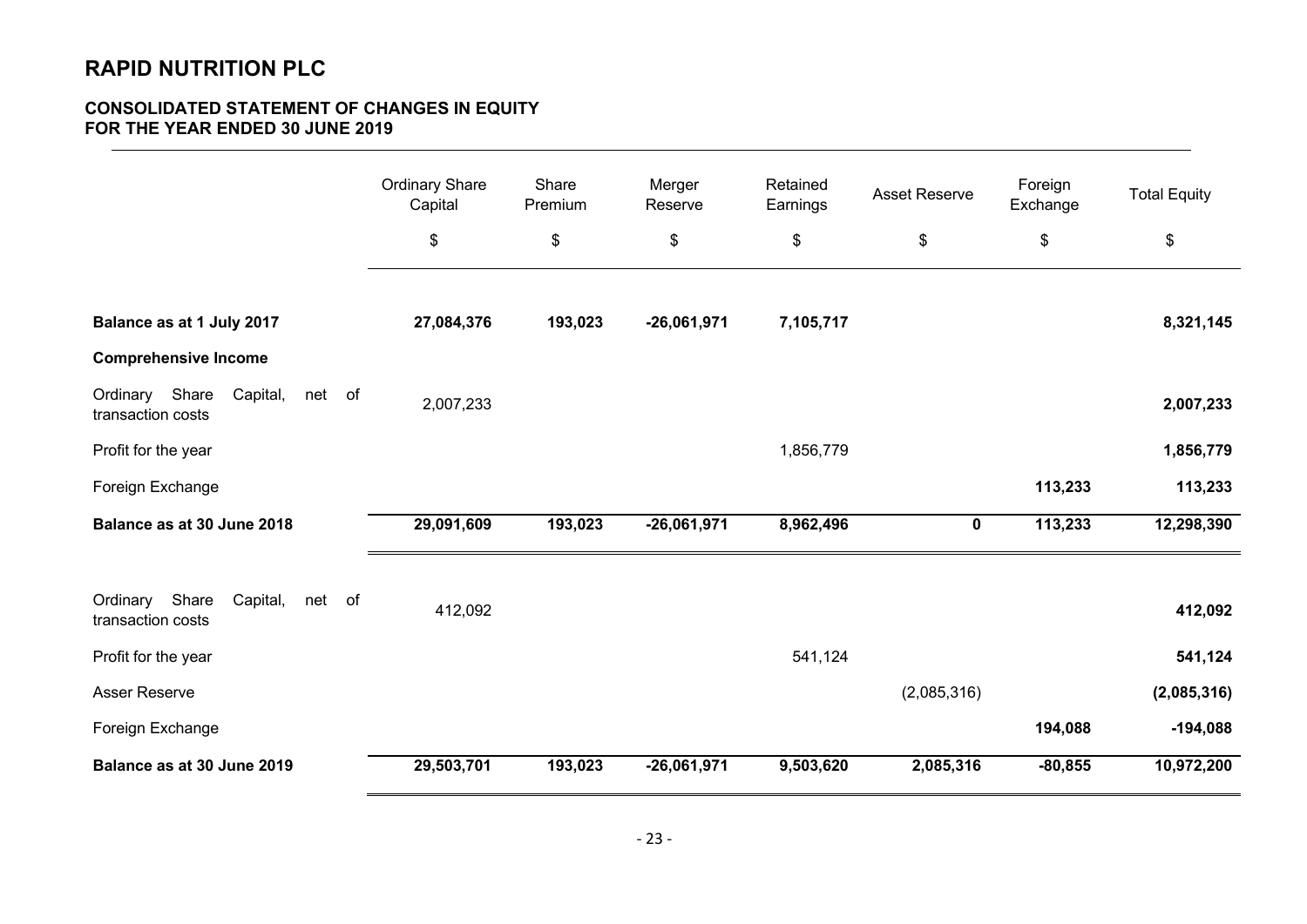# **CONSOLIDATED STATEMENT OF CASH FLOWS**

# **FOR THE YEAR ENDED 30 JUNE 2019**

|                                                          | <b>Note</b> | 30-Jun-19    | 30-Jun-18    |
|----------------------------------------------------------|-------------|--------------|--------------|
|                                                          |             | \$           | \$           |
|                                                          |             |              |              |
| <b>Cash flows from operating activities</b>              |             |              |              |
| Receipts from customers                                  |             | 890,360      | 311,077      |
| Payments to suppliers and employees                      |             | $-2,011,820$ | $-2,215,779$ |
| Net cash used by operating activities                    | 25          | $-1,121,460$ | $-1,904,702$ |
| Cash flows from investing activities                     |             |              |              |
| Purchase of plant and equipment                          |             | 0            | $-2,362$     |
| Net cash used by investing activities                    |             | $\pmb{0}$    | $-2,362$     |
| <b>Cash flows from financing activities</b>              |             |              |              |
| Proceeds from issue of shares                            |             | 412,092      | 2,007,233    |
| Proceeds from related party borrowings                   |             | 732,722      | 48,859       |
| Net cash used by financing activities                    |             | 1,144,814    | 2,056,092    |
|                                                          |             |              |              |
| Increase/(decrease)in cash and cash equivalents          |             | 23,355       | 149,028      |
|                                                          |             |              |              |
| Cash and cash equivalents at the beginning of the period |             | 220,221      | 71,193       |
| Cash cash equivalents at the end of the period           | 8           | 243,576      | 220,221      |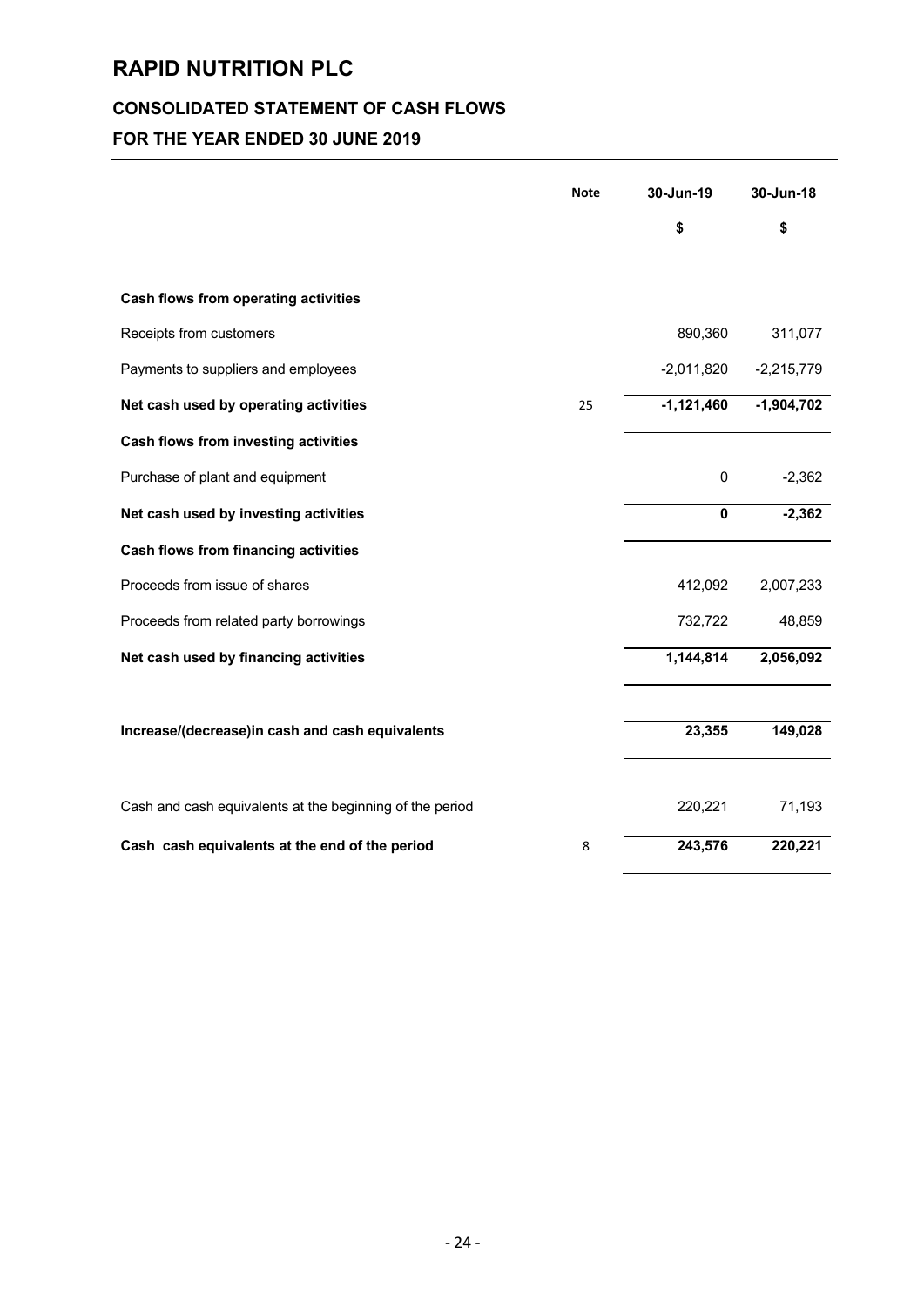# **PARENT COMPANY STATEMENT OF FINANCIAL POSITION**

# **AS AT 30 JUNE 2019**

|                                        |                 | 30-Jun-19     | 30-Jun-18     |
|----------------------------------------|-----------------|---------------|---------------|
|                                        | <b>Note</b>     | \$            | \$            |
| <b>Statement of Financial Position</b> |                 |               |               |
| <b>Current assets</b>                  |                 |               |               |
| Intercompany loan                      | 21              | 566,480       | 790,639       |
| <b>Financial assets</b>                | 11              | 5,951,435     | 6,123,659     |
| Other assets                           |                 | 53,161        | 53,161        |
| <b>Total current assets</b>            |                 | 6,571,076     | 6,967,459     |
| Non-current assets                     |                 |               |               |
| <b>Total Assets</b>                    |                 | 6,571,076     | 6,967,459     |
| <b>Current Liabilities</b>             |                 |               |               |
| Intercompany loan                      |                 | $\pmb{0}$     | $\mathbf 0$   |
| <b>Total current liabilities</b>       |                 | $\mathbf 0$   | $\mathbf 0$   |
| <b>Non-Current Liabilities</b>         |                 |               |               |
| Deferred tax                           |                 | 967,141       | 967,141       |
| Convertible Note                       |                 | 257,302       | 257,302       |
| Total non-current liabilities          |                 | 1,224,443     | 1,224,443     |
| <b>Total Liabilities</b>               |                 | 1,224,443     | 1,224,443     |
| <b>Net Assets</b>                      |                 | 5,346,633     | 5,743,016     |
|                                        |                 |               |               |
| <b>Issued Capital</b>                  |                 | 29,406,291    | 29,091,609    |
| <b>Share Premium</b>                   |                 | 193,022       | 193,022       |
| Reserves                               |                 | $-2,993,275$  | $-2,284,284$  |
| <b>Accumulated Losses</b>              | 20 <sub>b</sub> | $-21,259,405$ | $-21,257,331$ |
| <b>Total Equity</b>                    |                 | 5,346,633     | 5,743,016     |

In accordance with section 408 of the UK Companies Act 2006, the Company is availing itself of the exemption from presenting its individual statement of profit or loss and other comprehensive income. The Company's loss for the financial period as determined in accordance with IFRS's is AUD \$75,150. The Company had no cashflow in the period, and therefore no cashflow statement has been prepared.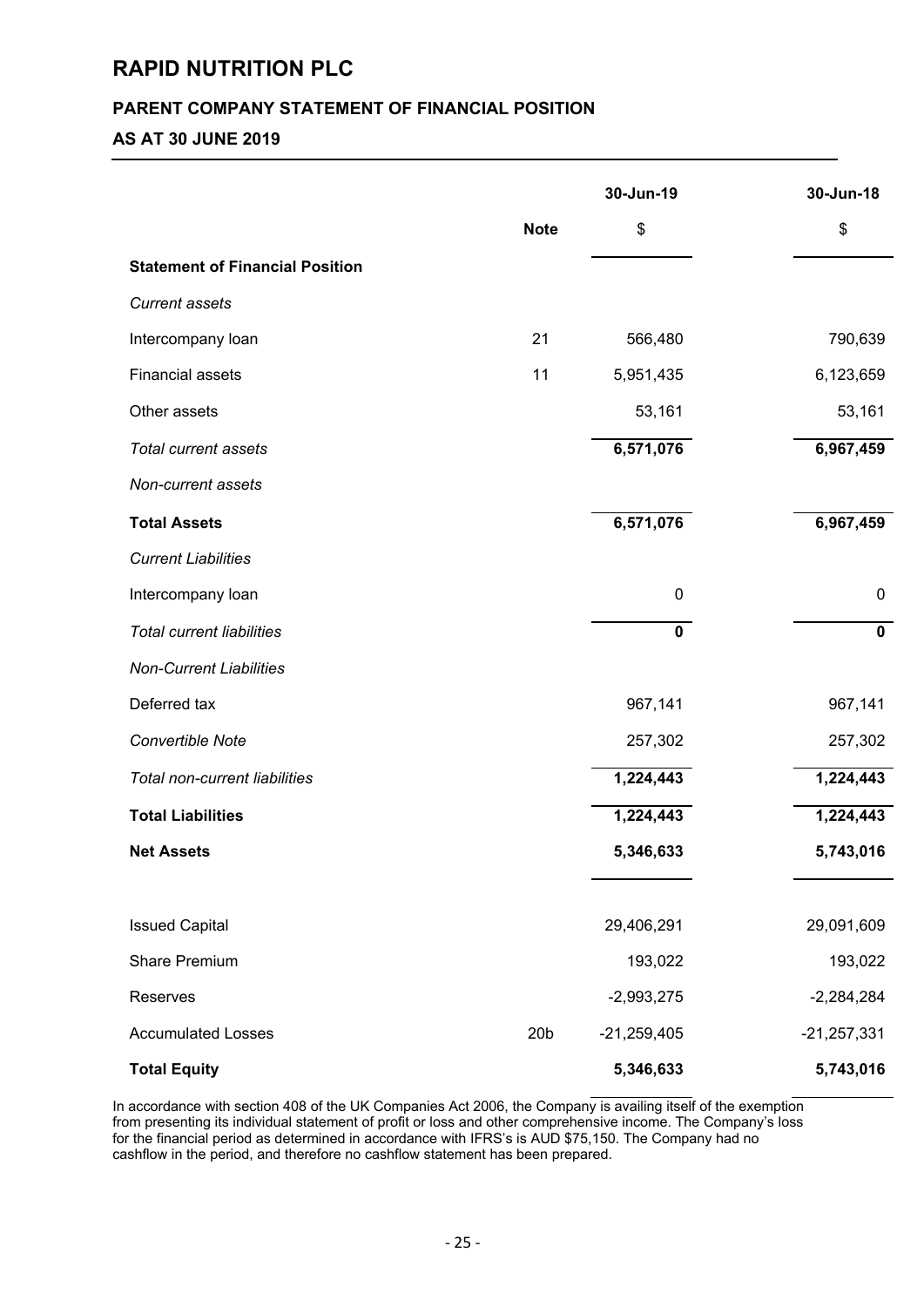# **PARENT COMPANY STATEMENT OF CHANGES IN EQUITY**

# **FOR THE YEAR ENDED 30 JUNE 2019**

|                                           | <b>Ordinary Share</b><br>Capital | <b>Share Premium</b>     | Foreign Exchange<br>Reserve | Retained<br>Earnings | <b>Total Equity</b> |
|-------------------------------------------|----------------------------------|--------------------------|-----------------------------|----------------------|---------------------|
|                                           | \$                               | \$                       | \$                          | \$                   | \$                  |
| Balance at 30 June 2018                   | 28,994,199                       | 193,022                  | (2, 186, 874)               | (21, 257, 331)       | 5,743,016           |
| <b>Comprehensive income</b>               |                                  |                          |                             |                      |                     |
| Loss for the period                       |                                  | $\overline{\phantom{a}}$ |                             | (2,074)              | (2,074)             |
| Share Issued                              | 412,092                          |                          |                             |                      | 412,092             |
| Foreign exchange difference               |                                  |                          | (806, 401)                  |                      | (806, 401)          |
| Total comprehensive income for the period | $\bf{0}$                         | ۰                        |                             |                      | 0                   |
| Balance as at 30 June 2019                | 29,406,291                       | 193,022                  | (2,993,275)                 | (21, 259, 405)       | 5,346,633           |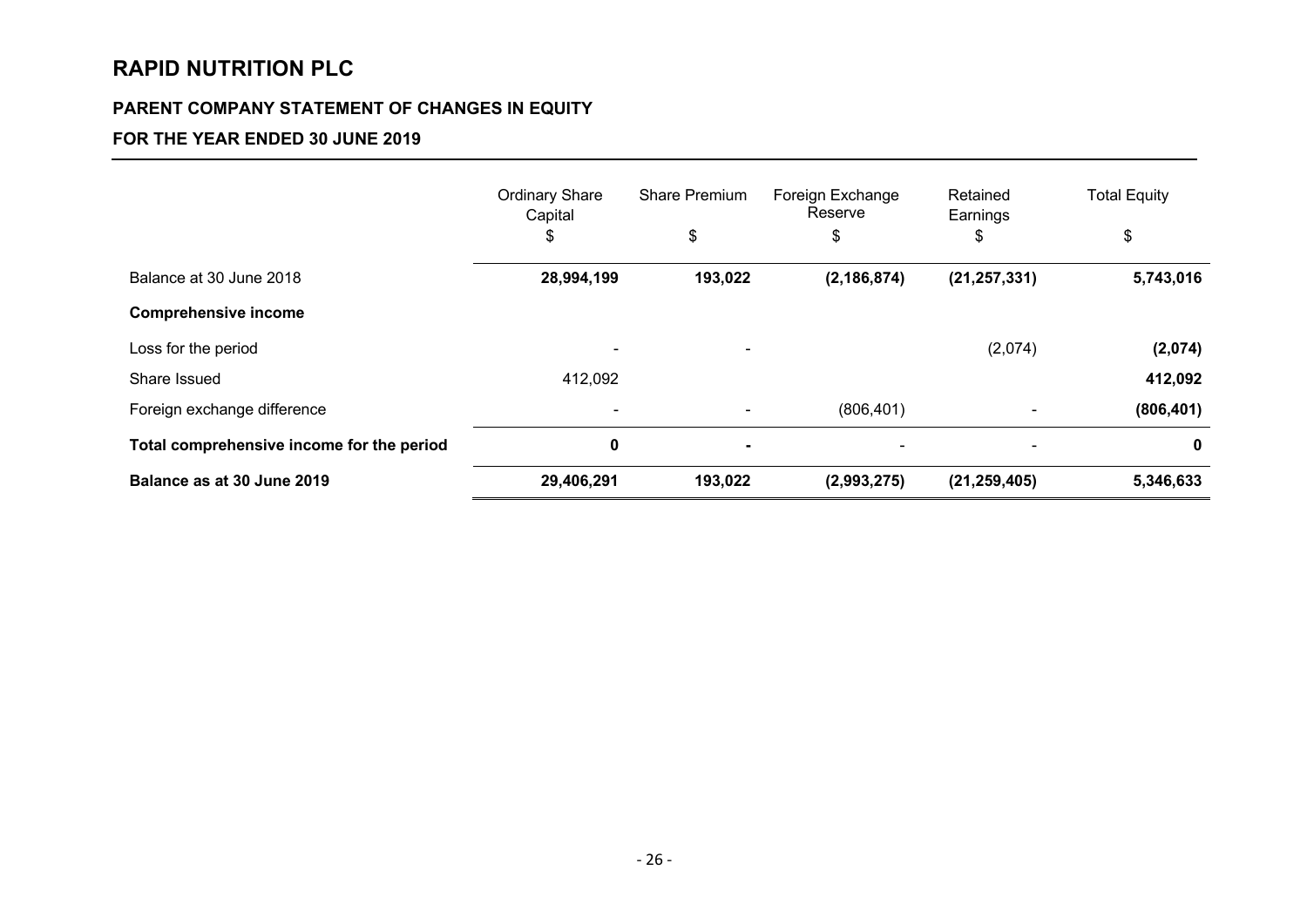# **NOTES TO THE FINANCIAL STATEMENTS**

# **FOR THE YEAR ENDED 30 JUNE 2019**

The consolidated financial statements and notes represent those of Rapid Nutrition PLC and its subsidiary ("the consolidated group" or "group"), for the year to 30 June 2019.

### **1. Significant accounting policies**

#### **1.1 Basis of accounting**

The financial statements have been prepared in accordance with International Financial Reporting Standards (IFRS) as adopted by the European Union and with those parts of the Companies Act 2006 applicable to companies reporting under IFRS. The financial statements are drawn up under the historical cost convention, except for the revaluation of financial assets.

IFRS, issued by the International Accounting Standards Board (IASB) set out accounting policies that the IASB has concluded would result in financial statements containing relevant and reliable information about transactions, events and conditions. Material accounting policies adopted in the preparation of the financial statements are presented below and have been consistently applied unless otherwise stated.

#### **Adoption of new and revised standards**

The Group has adopted all of the new and revised Standards and Interpretations issued by the Australian Accounting Standards Board (the AASB) that are relevant to their operations and effective for the current year. Any new or amended Accounting Standards or Interpretations that are not yet mandatory have not been early adopted.

The following Accounting Standards and Interpretations are most relevant to the Group: *AASB 9 Financial Instruments*

The Group has adopted AASB 9 from 1 July 2018. The standard introduced new classification and measurement models for financial assets. A financial asset shall be measured at amortised cost if it is held within a business model whose objective is to hold assets in order to collect contractual cash flows which arise on specified dates and that are solely principal and interest. A debt investment shall be measured at fair value through other comprehensive income if it is held within a business model whose objective is to both hold assets in order to collect contractual cash flows which arise on specified dates that are solely principal and interest as well as selling the asset on the basis of its fair value. All other financial assets are classified and measured at fair value through profit or loss unless the entity makes an irrevocable election on initial recognition to present gains and losses on equity instruments (that are not held-for-trading or contingent consideration recognised in a business combination) in other comprehensive income ('OCI'). Despite these requirements, a financial asset may be irrevocably designated as measured at fair value through profit or loss to reduce the effect of, or eliminate, an accounting mismatch. For financial liabilities designated at fair value through profit or loss, the standard requires the portion of the change in fair value that relates to the entity's own credit risk to be presented in OCI (unless it would create an accounting mismatch). New simpler hedge accounting requirements are intended to more closely align the accounting treatment with the risk management activities of the entity.

New impairment requirements use an 'expected credit loss' ('ECL') model to recognise an allowance. Impairment is measured using a 12-month ECL method unless the credit risk on a financial instrument has increased significantly since initial recognition in which case the lifetime ECL method is adopted. For receivables, a simplified approach to measuring expected credit losses using a lifetime expected loss allowance is available.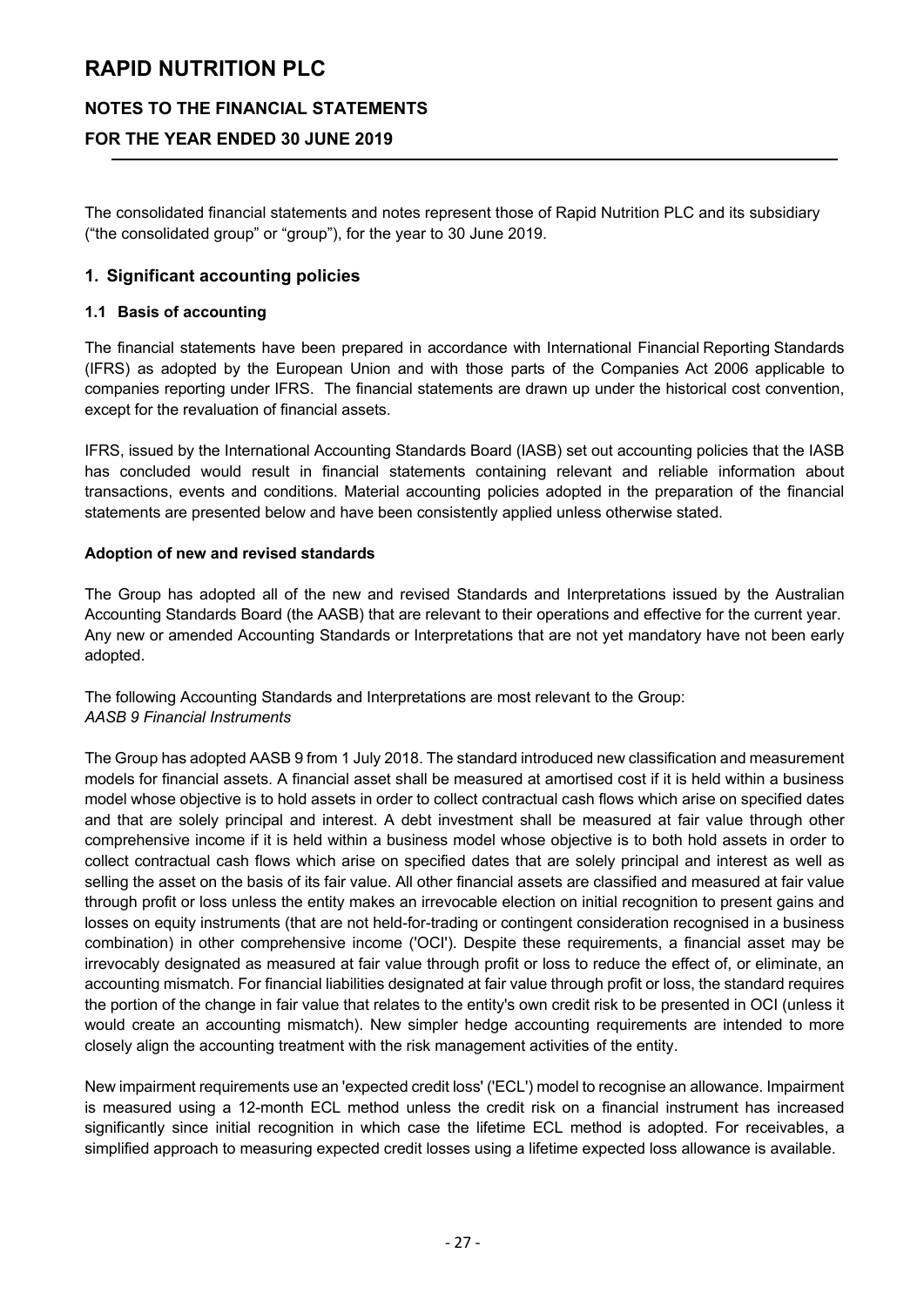# **NOTES TO THE FINANCIAL STATEMENTS**

# **FOR THE YEAR ENDED 30 JUNE 2019**

#### *AASB 15 Revenue from Contracts with Customers*

The Group has adopted AASB 15 from 1 July 2018. The standard provides a single comprehensive model for revenue recognition. The core principle of the standard is that an entity shall recognise revenue to depict the transfer of promised goods or services to customers at an amount that reflects the consideration to which the entity expects to be entitled in exchange for those goods or services. The standard introduced a new contractbased revenue recognition model with a measurement approach that is based on an allocation of the transaction price. This is described further in the accounting policies below. Credit risk is presented separately as an expense rather than adjusted against revenue. Contracts with customers are presented in an entity's statement of financial position as a contract liability, a contract asset, or a receivable, depending on the relationship between the entity's performance and the customer's payment. Customer acquisition costs and costs to fulfil a contract can, subject to certain criteria, be capitalised as an asset and amortised over the contract period.

#### *Impact of adoption*

AASB 9 and AASB 15 were adopted using the modified retrospective approach and as such comparatives have not been restated. There was no impact of adoption on opening retained profits as at 1 July 2018.

### **Adoption of new and revised standards Standards and interpretations in issue not yet adopted**

At the date of authorisation of the financial statements, the Standards and Interpretations listed below were in issue but not yet effective.

#### *AASB 16 Leases*

This standard is applicable to annual reporting periods beginning on or after 1 January 2019. The standard replaces AASB 117 'Leases' and for lessees will eliminate the classifications of operating leases and finance leases. Subject to exceptions, a 'right-of-use' asset will be capitalised in the statement of financial position, measured at the present value of the unavoidable future lease payments to be made over the lease term. The exceptions relate to short-term leases of 12 months or less and leases of low-value assets (such as personal computers and small office furniture) where an accounting policy choice exists whereby either a 'right-of-use' asset is recognised or lease payments are expensed to profit or loss as incurred. A liability corresponding to the capitalised lease will also be recognised, adjusted for lease prepayments, lease incentives received, initial direct costs incurred and an estimate of any future restoration, removal or dismantling costs. Straight-line operating lease expense recognition will be replaced with a depreciation charge for the leased asset (included in operating costs) and an interest expense on the recognised lease liability (included in finance costs). In the earlier periods of the lease, the expenses associated with the lease under AASB 16 will be higher when compared to lease expenses under AASB 117. However, EBITDA (Earnings Before Interest, Tax, Depreciation and Amortisation) results will be improved as the operating expense is replaced by interest expense and depreciation in profit or loss under AASB 16. For classification within the statement of cash flows, the lease payments will be separated into both a principal (financing activities) and interest (either operating or financing activities) component. For lessor accounting, the standard does not substantially change how a lessor accounts for leases. The Company does not have any long term lease agreements (of over one year) therefore, the adoption of the new leases standard will not have a material impact.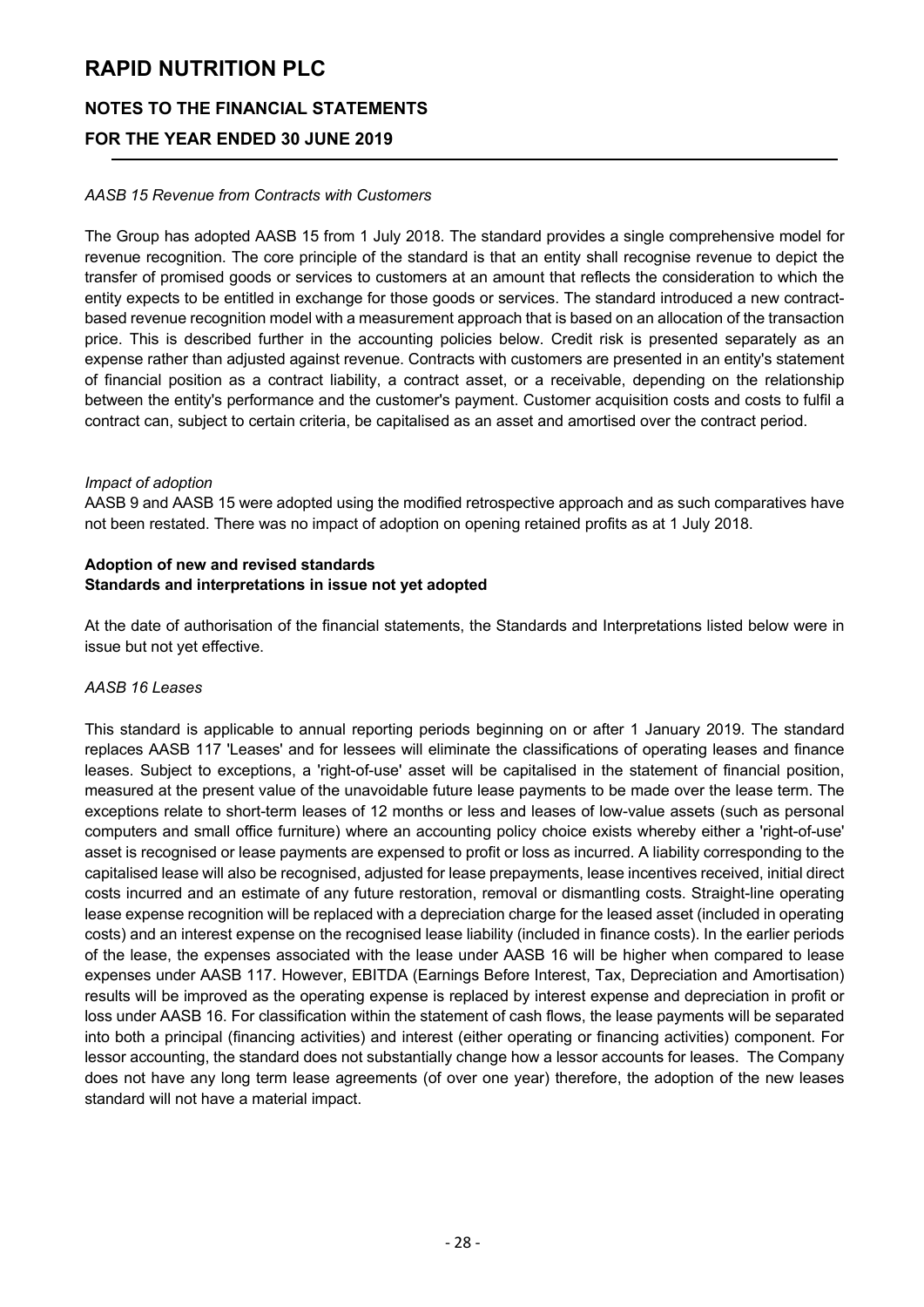# **NOTES TO THE FINANCIAL STATEMENTS**

# **FOR THE YEAR ENDED 30 JUNE 2019**

#### **1.2 Going concern**

This report has been prepared on the going concern basis, which contemplates the continuation of normal business activity and the realization of assets, settlement of liabilities in the normal course of business and the group's ability continue to achieve sales revenue and the successful realisation of future revenue growth via their plans to expand their product lines and distribution partnerships.

The group has also established a trade finance facility and has secured additional institutional investment during the year to further support its forward contracts.

#### **1.3 Principles of Consolidation**

The consolidated financial statements incorporate the assets, liabilities and results of entities controlled by Rapid Nutrition PLC at the end of the reporting period. A controlled entity is any entity over which Rapid Nutrition PLC has the power to govern the financial and operating policies so as to obtain benefits from its activities.

In preparing the consolidated financial statements, all intragroup balances and transactions between entities in the consolidated group have been eliminated in full on consolidation.

In the company statement of financial position investment in subsidiaries is accounted for at the nominal value of the shares issued on acquisition.

#### *Business Combinations*

Business combinations occur where an acquirer obtains control over one or more businesses.

A business combination is accounted for by applying the acquisition method, unless it is a combination involving entities or businesses under common control. The business combination will be accounted for from the date that control is attained, whereby the fair value of the identifiable assets acquired and liabilities (including contingent liabilities) assumed is recognised (subject to certain limited exceptions).

When measuring the consideration transferred in the business combination, any asset or liability resulting from a contingent consideration arrangement is also included. Subsequent to initial recognition, contingent consideration classified as equity is not remeasured and its subsequent settlement is accounted for within equity. Contingent consideration classified as an asset or liability is remeasured in each reporting period to fair value, recognising any change to fair value in profit or loss, unless the change in value can be identified as existing at acquisition date.

All transaction costs incurred in relation to business combinations are expensed to the statement of comprehensive income. The acquisition of a business may result in the recognition of goodwill or a gain from a bargain purchase.

#### **New, revised or amending Accounting Standards and Interpretations adopted**

The company has adopted all of the new, revised or amending Accounting Standards and Interpretations issued by the Australian Accounting Standards Board ('AASB') that are mandatory for the current reporting period.

Any new, revised or amending Accounting Standards or Interpretations that are not yet mandatory have not been early adopted.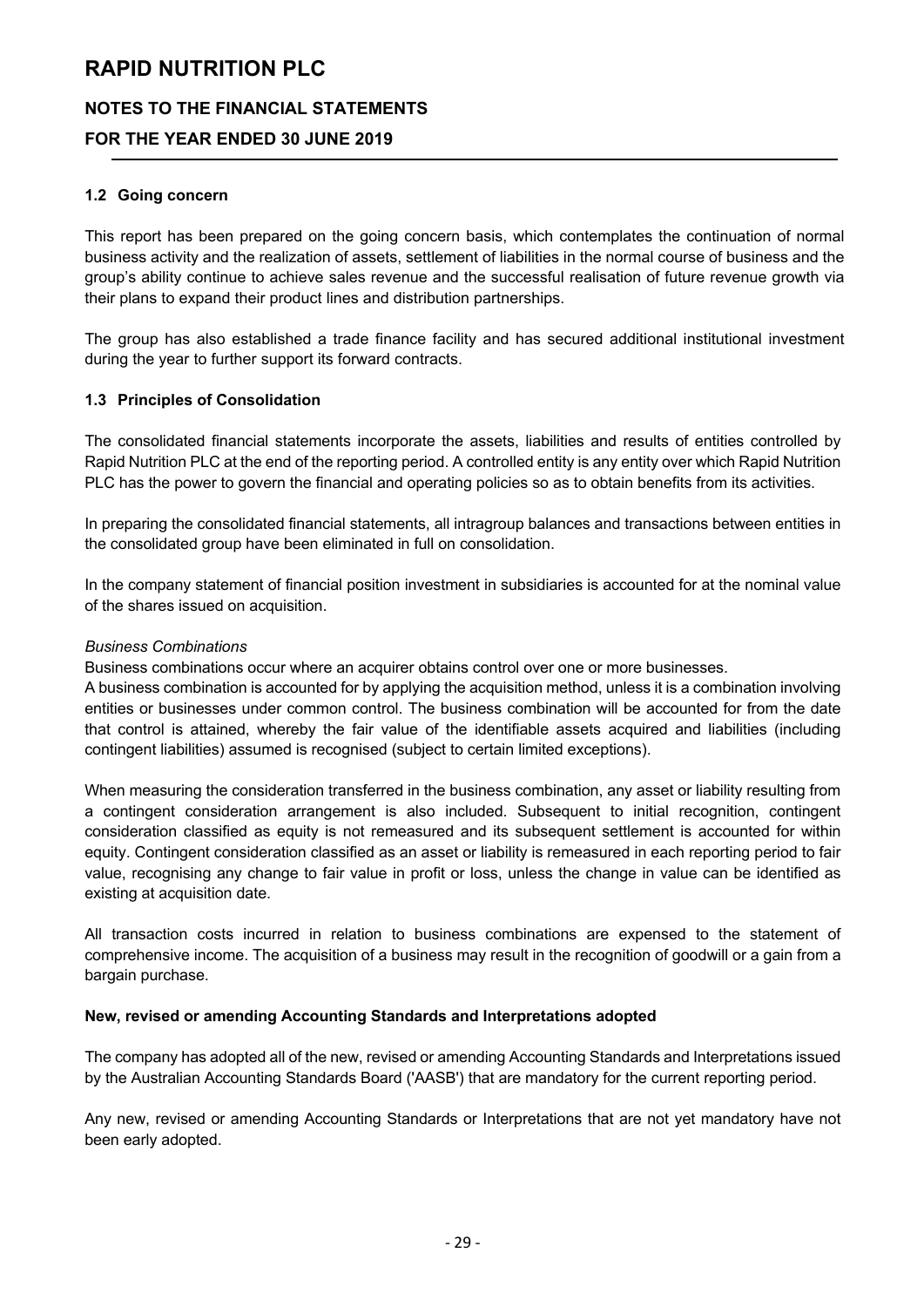## **NOTES TO THE FINANCIAL STATEMENTS**

# **FOR THE YEAR ENDED 30 JUNE 2019**

IFRS 9 and IFRS 15 (which make amendments to AASB 101) were adopted using the modified retrospective approach. There was no impact on opening retained profits as at 30 June 2019 as a consequence of the adoption of the standards.

#### **1.4 Foreign Currencies**

#### *Functional and presentation currency*

An entity's functional currency is the currency of the primary economic environment in which it operates. Due to the importance of Australia as the group's headquarters and base of operations, the directors of the group view Australian Dollars as the group's functional currency.

Since the group has recently announced its dual listing in the US, the board has voluntarily decided in accordance with IAS 21 accounting policy to change the presentation currency back to Australian dollars (AUD) as of July 1, 2018 and which has been applied retrospectively. Therefore, all financial information in this consolidated annual financial statements are in Australian dollars (except if stated separately). Prior year comparative consolidated annual financial statement for the period ended June 30, 2019 has been re-presented to reflect the Group's change in presentation currency from GBP to AUD.

The Group had already changed its functional and reporting currency from Australian Dollars ("AUD") to British Pounds Sterling ("GBP") from 1 July 2016 when considering and working towards a dual listing in the UK and for the benefit of future comparability with its industry peer group. The change in presentation currency represented also a voluntary change in accounting policy. The published full year consolidated financial statements as of June 30, 2018 and 2017 were presented in GBP.

The Group completed this change with reference to IAS 21 *The Effects of Changes in Foreign Exchange Rates* and IAS 8 *Accounting Policies, Changes in Accounting Estimates and Errors*, to calculate the appropriate opening balances and effects on historical balances.

An entity's functional currency is the currency of the primary economic environment in which it operates. Due to the importance of Australia as the group's headquarters and base of operations, which includes but not limited too payroll, insurance, funding raised, majority of cost of sale are incurred and where the board and senior management are based, the directors of the group view Australian Dollars as the group's functional currency. The Group uses Australian bank accounts and all dealings and commercial contracts are through the Australian company.

#### *Transactions and balances*

Foreign currency transactions are translated into the functional currency using the exchange rate prevailing at the dates of the transactions.

Foreign currency monetary assets and liabilities at the reporting date are translated at the exchange rate existing at the reporting date. Exchange differences are recognised in the statement of comprehensive income in the period in which they arise.

#### **1.5 Revenue recognition**

Revenue is measured at the fair value of the consideration received or receivable, and represents amounts receivable for goods supplied, stated net of discounts, returns and value added taxes. The group recognises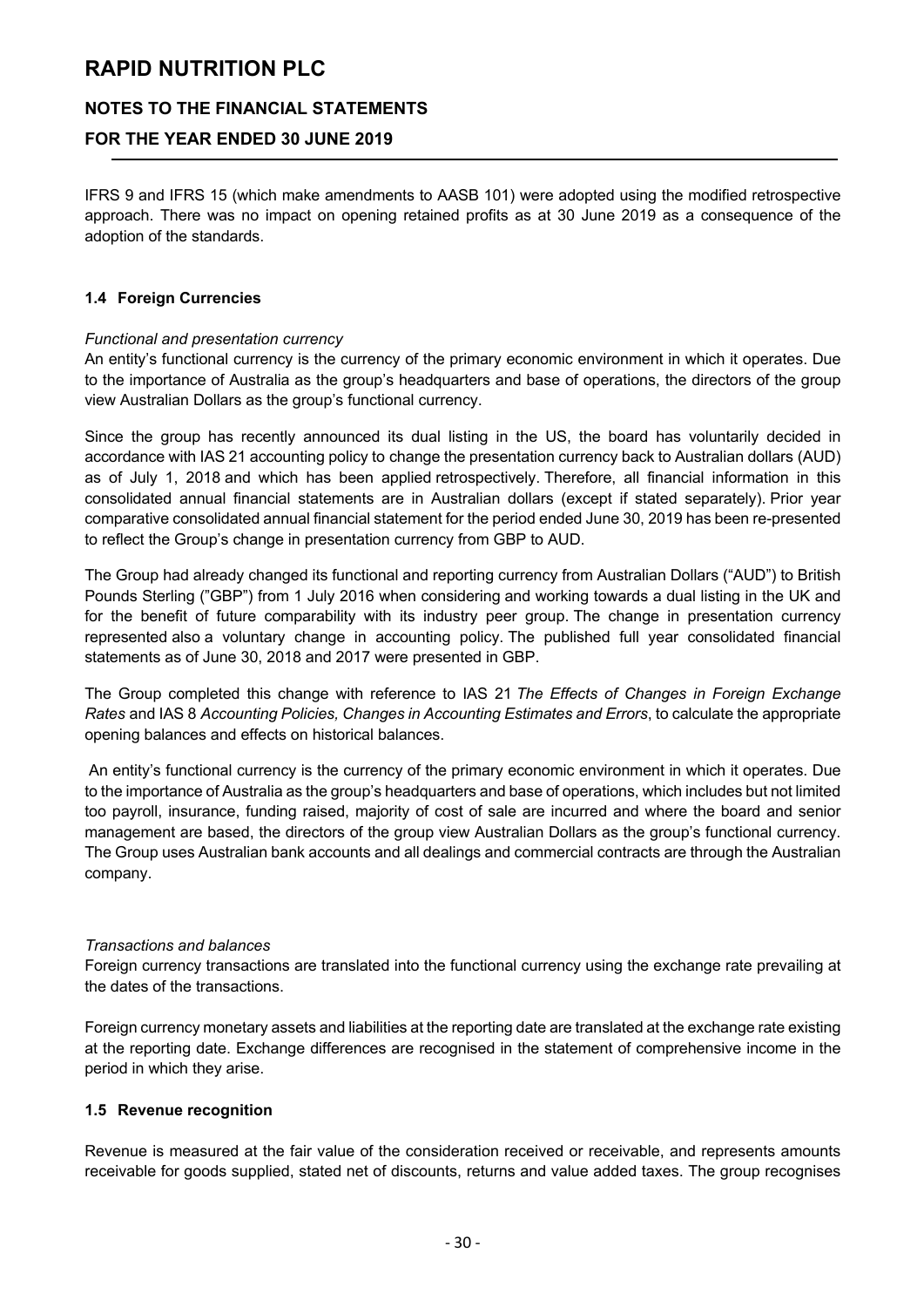## **NOTES TO THE FINANCIAL STATEMENTS**

# **FOR THE YEAR ENDED 30 JUNE 2019**

revenue when the control is transferred to the customer and/or services are performed. The group bases its estimate of return on historical results, taking into consideration the type of customer, the type of transaction and the specifics of each arrangement.

#### *Distribution*

The sale of the Group's products is effected through a distributorship model pursuant to which the Group enters into marketing and distribution license agreements with distributors.

The Group's growth strategy, which consists of three key factors – expanded distribution, increased product offerings and strengthened integration, is intended to build a vertically integrated company with a unique position in the biotechnology and nutraceutical space. The Directors believe that this strategy enables the Group to impose superior standards of quality control for its products, to strengthen its value chain, and to scale up to optimum business efficacy.

#### *Sales of goods – wholesale*

The group manufactures and sells a range of life science nutrition products in the retail market. Sales of goods are recognised when an order is executed and stock is segregated from the group's inventory, ready for collection in accordance with that customer's terms of trade.

The life science products are often sold with volume discounts; customers have a right to return faulty products in the wholesale market. Sales are recorded based on the price specified in the sales contracts, net of the estimated volume discounts and returns at the time of sale. Accumulated experience is used to estimate and provide for the discounts and returns. The volume discounts are assessed based on anticipated annual purchases.

Sales are recorded based on the price specified in the sales contracts, net of the estimated volume discounts and returns at the time of sale. Accumulated experience is used to estimate and provide for the discounts and returns. The volume discounts are assessed based on anticipated annual purchases.

#### *Internet revenue*

Revenue from the provision of the sale of goods on the internet is recognized as at the date that payment is received, because that is the point the buyer accepts legal responsibility for the good being sold. Transactions are settled by credit or payment card.

#### **1.6 Finance income**

Interest income is recognised on a time proportionate basis that takes into account the effective yield on the financial asset.

#### **1.7 Property, plant and equipment**

Items of property, plant and equipment are stated at cost less accumulated depreciation and impairment losses.

Depreciation is charged so as to write off the cost or valuation of assets over their estimated useful lives, using the straight line method, on the following bases:

| Computer equipment              | $30\%$     |
|---------------------------------|------------|
| Motor vehicles                  | <b>20%</b> |
| Fixture, fittings and equipment | $30\%$     |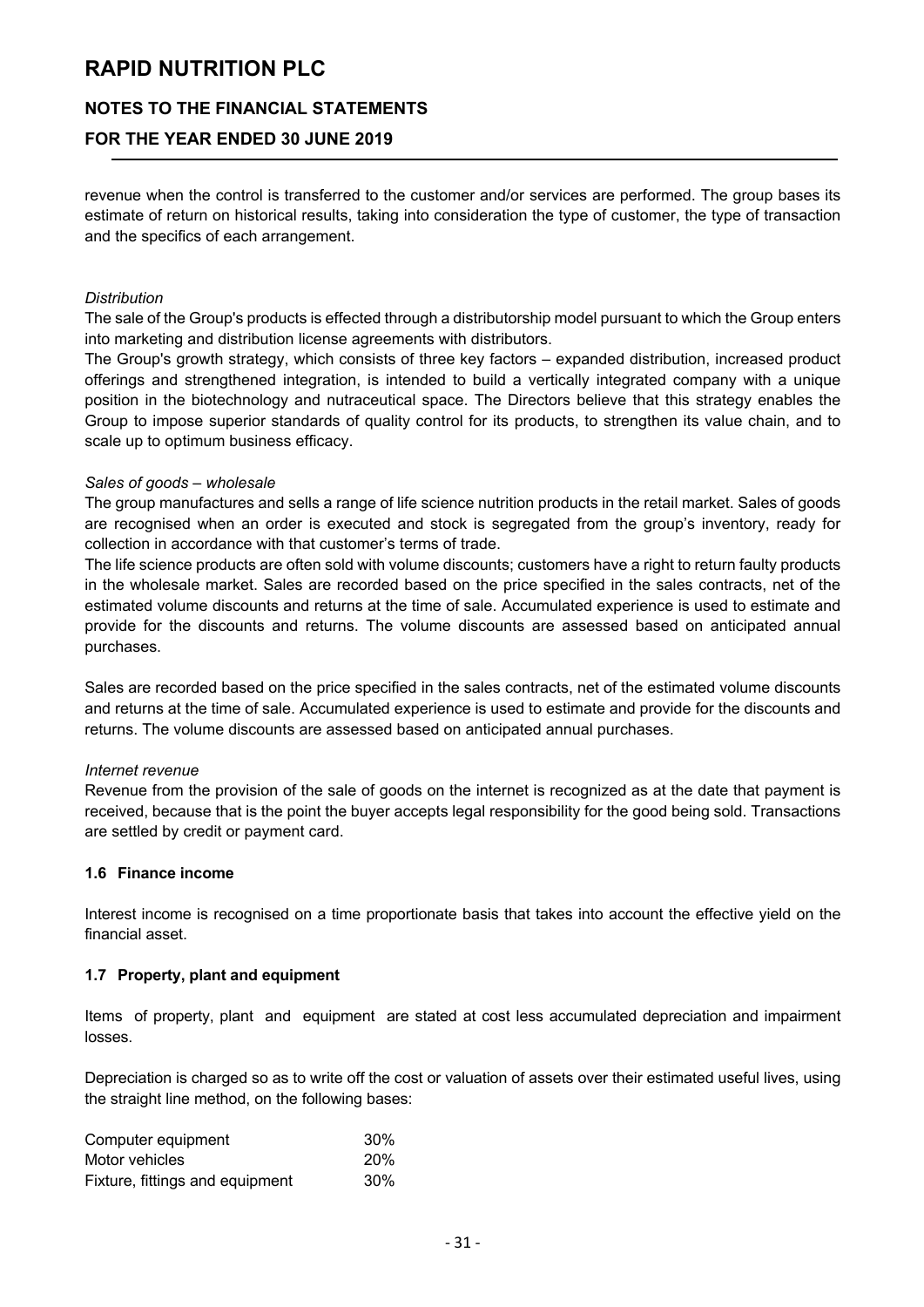# **NOTES TO THE FINANCIAL STATEMENTS**

**FOR THE YEAR ENDED 30 JUNE 2019**

#### **1.8 Intangible Assets**

#### *Trademarks and licences*

Separately acquired trademarks and licences are shown at historical cost. Trademarks and licences acquired in a business combination are recognised at fair value at the acquisition date. Once utilisation commences, trademarks and licences have a finite useful life and are carried at cost less accumulated amortisation. Amortisation is calculated using the straight-line method to allocate the cost of trademarks and licences over their estimated useful lives of 15 to 20 years.

#### **1.9 Research and Development**

Research costs are not viewed as separable from development costs. As such, all of these costs are expensed as incurred.

#### **1.10 Financial Instruments**

#### **Initial recognition and measurement**

Financial assets and financial liabilities are recognised when the Group becomes a party to the contractual provisions to the instrument. For financial assets, this is the date that the Group commits itself to either the purchase or sale of the asset (i.e. trade date accounting is adopted).

Financial instruments (except for trade receivables) are initially measured at fair value plus transaction costs, except where the instrument is classified "at fair value through profit or loss", in which case transaction costs are expensed to profit or loss immediately. Where available, quoted prices in an active market are used to determine fair value. In other circumstances, valuation techniques are adopted.

Trade receivables are initially measured at the transaction price if the trade receivables do not contain significant financing component or if the practical expedient was applied as specified in AASB 15.63.

#### **Classification and subsequent measurement**

Financial assets

Financial assets are subsequently measured at:

- amortised cost:
- fair value through other comprehensive income; or
- fair value through profit or loss

On the basis of the two primary criteria:

- the contractual cash flow characteristics of the financial asset; and
- the business model for managing the financial assets

A financial asset is subsequently measured at amortised cost when it meets the following conditions:

- the financial asset is managed solely to collect contractual cash flows; and
- the contractual terms within the financial asset give rise to cash flows that are solely payments of principal and interest on the principal amount outstanding on specified dates.

A financial asset is subsequently measured at fair value through other comprehensive income when it meets the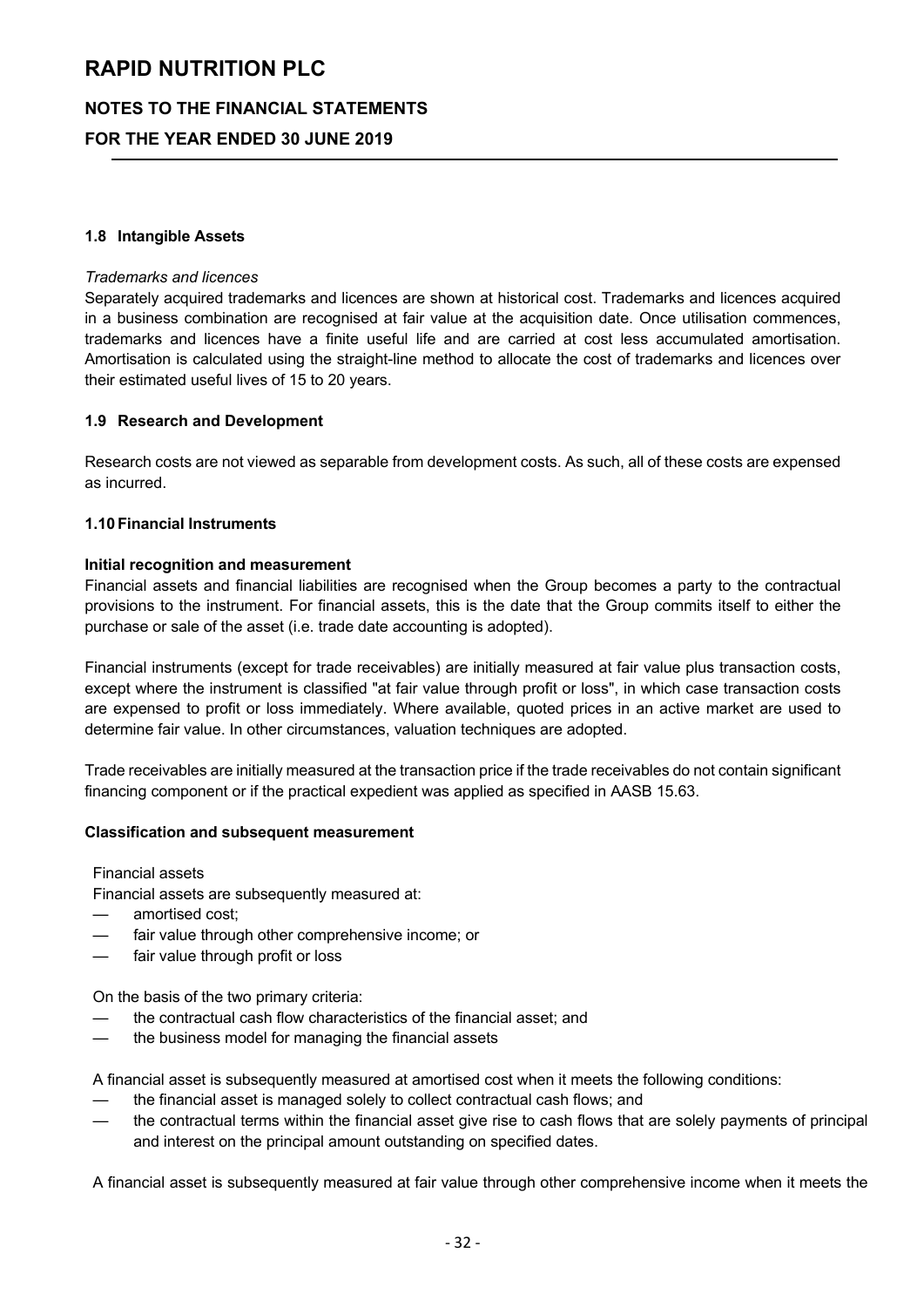# **NOTES TO THE FINANCIAL STATEMENTS**

## **FOR THE YEAR ENDED 30 JUNE 2019**

following conditions:

- the contractual terms within the financial asset give rise to cash flows that are solely payments of principal and interest on the principal amount outstanding on specified dates; and
- the business model for managing the financial asset comprises both contractual cash flows collection and the selling of the financial asset.

By default, all other financial assets that do not meet the measurement conditions of amortised cost and fair value through other comprehensive income are subsequently measured at fair value through profit or loss.

#### **SIGNIFICANT ACCOUNTING POLICIES**

#### Financial liabilities

Financial liabilities are subsequently measured at:

- amortised cost; or
- fair value through profit or loss

A financial liability is measured at fair value through profit and loss if the financial liability is:

- a contingent consideration of an acquirer in a business combination to which AASB 3 applies
- held for trading; or
- initially designated as at fair value through profit or loss

All other financial liabilities are subsequently measured at amortised cost using the effective interest method. The effective interest method is a method of calculating the amortised cost of a debt instrument and of allocating interest expense over in profit or loss over the relevant period.

The effective interest rate is the internal rate of return of the financial asset or liability. That is, it is the rate that exactly discounts the estimated future cash flows through the expected life of the instrument to the net carrying amount at initial recognition.

A financial liability is held for trading if it is:

- incurred for the purpose of repurchasing or repaying in the near term;
- part of a portfolio where there is an actual pattern of short-term profit taking; or

— a derivative financial instrument (except for a derivative that is in a financial guarantee contract or a derivative that is in an effective hedging relationship)

Any gains or losses arising on changes in fair value are recognised in profit or loss to the extent that they are not part of a designated hedging relationship.

#### Ordinary shares

Ordinary shares are classified as equity. Incremental costs directly attributable to the issue of ordinary shares are recognised as a deduction from equity, net of any tax effects.

#### **Derecognition**

Derecognition refers to the removal of a previously recognised financial asset or financial liability from the statement of financial position.

Derecognition of financial liabilities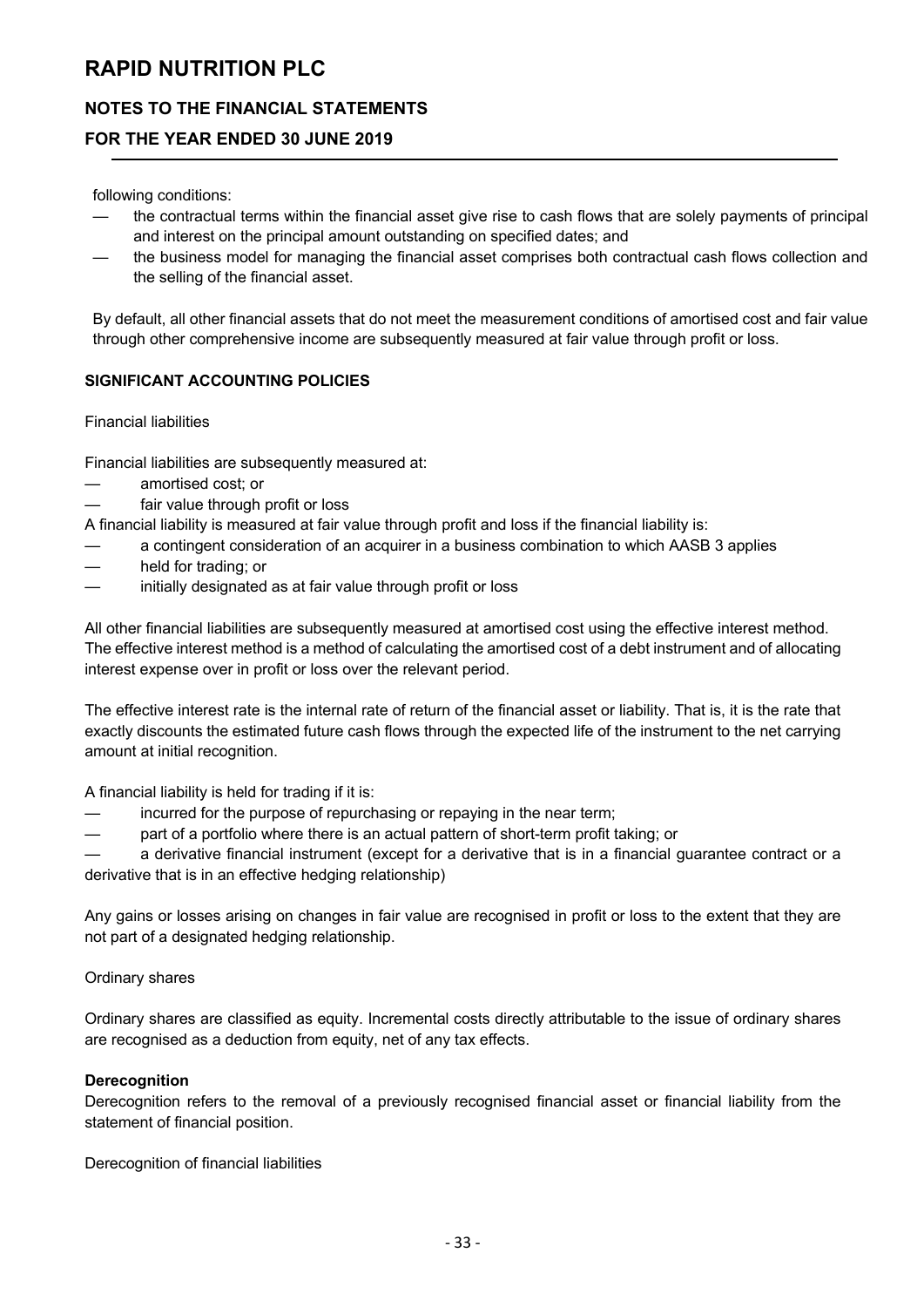# **NOTES TO THE FINANCIAL STATEMENTS**

# **FOR THE YEAR ENDED 30 JUNE 2019**

A liability is derecognised when it is extinguished (i.e. when the obligation in the contract is discharged, cancelled or expires). An exchange of an existing financial liability for a new one with substantially modified terms, or a substantial modification to the terms of a financial liability is treated as an extinguishment of the existing liability and recognition of a new financial liability.

The difference between the carrying amount of the financial liability derecognised and the consideration paid and payable, including any non-cash assets transferred or liabilities assumed, is recognised in profit or loss.

Derecognition of financial assets

A financial asset is derecognised when the holder's contractual rights to its cash flows expires, or the asset is transferred in such a way that all the risks and rewards of ownership are substantially transferred.

All the following criteria need to be satisfied for derecognition of a financial asset:

- the right to receive cash flows from the asset has been expired or been transferred;
- all risk and rewards of ownership of the asset have been substantially transferred; and
- the entity no longer controls the asset (i.e. it has no practical ability to make unilateral decisions to sell the asset to a third party).

On derecognition of a financial asset measured at amortised cost, the difference between the asset's carrying amount and the sum of the consideration received and receivable is recognised in profit or loss.

On derecognition of a debt instrument classified as at fair value through other comprehensive income, the cumulative gain or loss previously accumulated in the investment revaluation reserve is reclassified to profit or loss.

On derecognition of an investment in equity which was elected to be classified under fair value through other comprehensive income, the cumulative gain or loss previously accumulated in the investments revaluation reserve is not reclassified to profit or loss, but is transferred to retained earnings.

#### **Impairment of financial assets**

An impairment loss is recognised for the expected credit losses on financial assets when there is an increased probability that the counterparty will be unable to settle an instrument's contractual cash flows on the contractual due dates, a reduction in the amounts expected to be recovered, or both. The probability of default and expected amounts recoverable are assessed using reasonable and supportable past and forward-looking information that is available without undue cost or effort. The expected credit loss is a probability-weighted amount determined from a range of outcomes and takes into account the time value of money.

For trade receivables, material expected credit losses are measured by applying an expected loss rate to the gross carrying amount. The expected loss rate comprises the risk of a default occurring and the expected cash flows on default based on the aging of the receivable. The risk of a default occurring always takes into consideration all possible default events over the expected life of those receivables ("the lifetime expected credit losses"). Different provision rates and periods are used based on groupings of historic credit loss experience by product type, customer type and location.

For intercompany loans that are repayable on demand, expected credit losses are based on the assumption that repayment of the loan is demanded at the reporting date. If the subsidiary does not have sufficient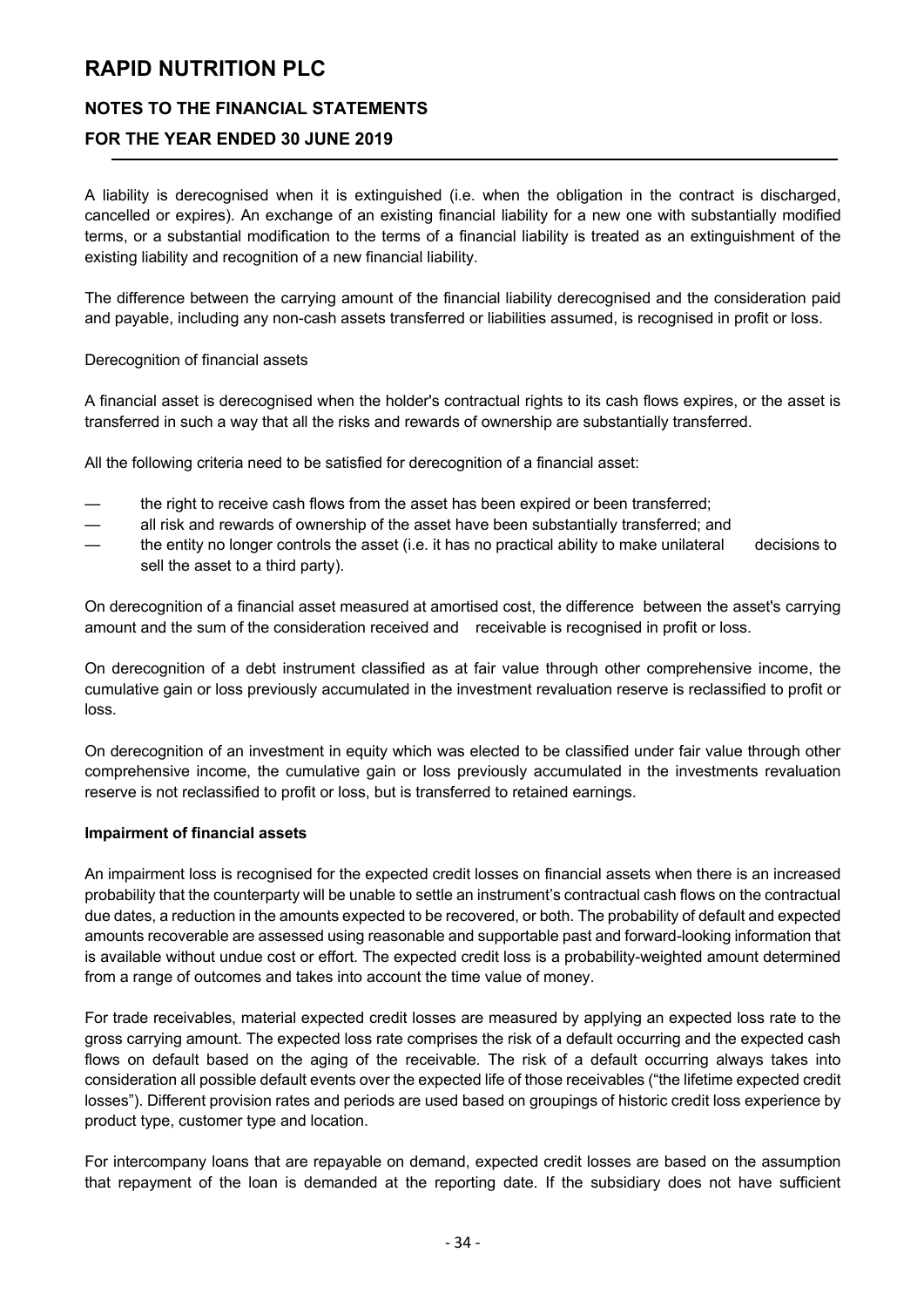# **NOTES TO THE FINANCIAL STATEMENTS**

# **FOR THE YEAR ENDED 30 JUNE 2019**

accessible highly liquid assets in order to repay the loan if demanded at the reporting date, an expected credit loss is calculated. This is calculated based on the expected cash flows arising from the subsidiary, and weighted for probability likelihood variations in cash flows.

#### *Critical accounting – estimates and judgements (financial assets)*

In the valuation of certain financial assets, the group makes estimates and assumptions concerning the future. The resulting accounting estimates will, by definition, seldom equal the related actual results. The estimates and assumption that have a significant risk of causing material adjustment to the carrying amounts of financial assets within the next financial year are addressed as follows:

The fair value of financial instruments that are not traded in an active market is determined by using valuation techniques, and consideration of all available data, to enable the directors to make the best assessment possible. The group uses its judgement to select a variety of methods and make assumptions that are mainly based on market conditions existing at the end of each reporting period.

#### **1.11 Cash & Cash Equivalents**

In the consolidated statement of cash flows, cash and cash equivalents includes cash in hand, deposits held at call with banks, other short-term highly liquid investments with original maturities of three months or less and bank overdrafts. In the consolidated balance sheet, bank overdrafts are shown within borrowings in current liabilities.

#### **1.12 Inventories**

Inventories are stated at the lower of cost and net realisable value. Cost is determined using the first-in, firstout (FIFO) method. The cost of finished goods and work in progress comprises design costs, raw materials, direct labour, other direct costs and related production overheads (based on normal operating capacity). It excludes borrowing costs. Net realisable value is the estimated selling price in the ordinary course of business, less applicable variable selling expenses. Costs of inventories include the transfer from equity of any gains/losses on qualifying cash flow hedges for purchases of raw materials.

#### **1.13 Trade Receivables**

Trade receivables are amounts due from customers for merchandise sold or services performed in the ordinary course of business. If collection is expected in one year or less (or in the normal operating cycle of the business if longer), they are classified as current assets. If not, they are presented as non-current assets.

Trade receivables are recognised initially at fair value and subsequently measured at amortised cost using the effective interest method, less provision for impairment.

### **1.14 Trade Payables**

Trade and other payables are recognised when the group becomes obliged to make future payments resulting from the purchase of goods and services. They are initially recognised at fair value and subsequently at amortised cost using the effective interest rate method. Current liabilities represent those amounts falling due within one year.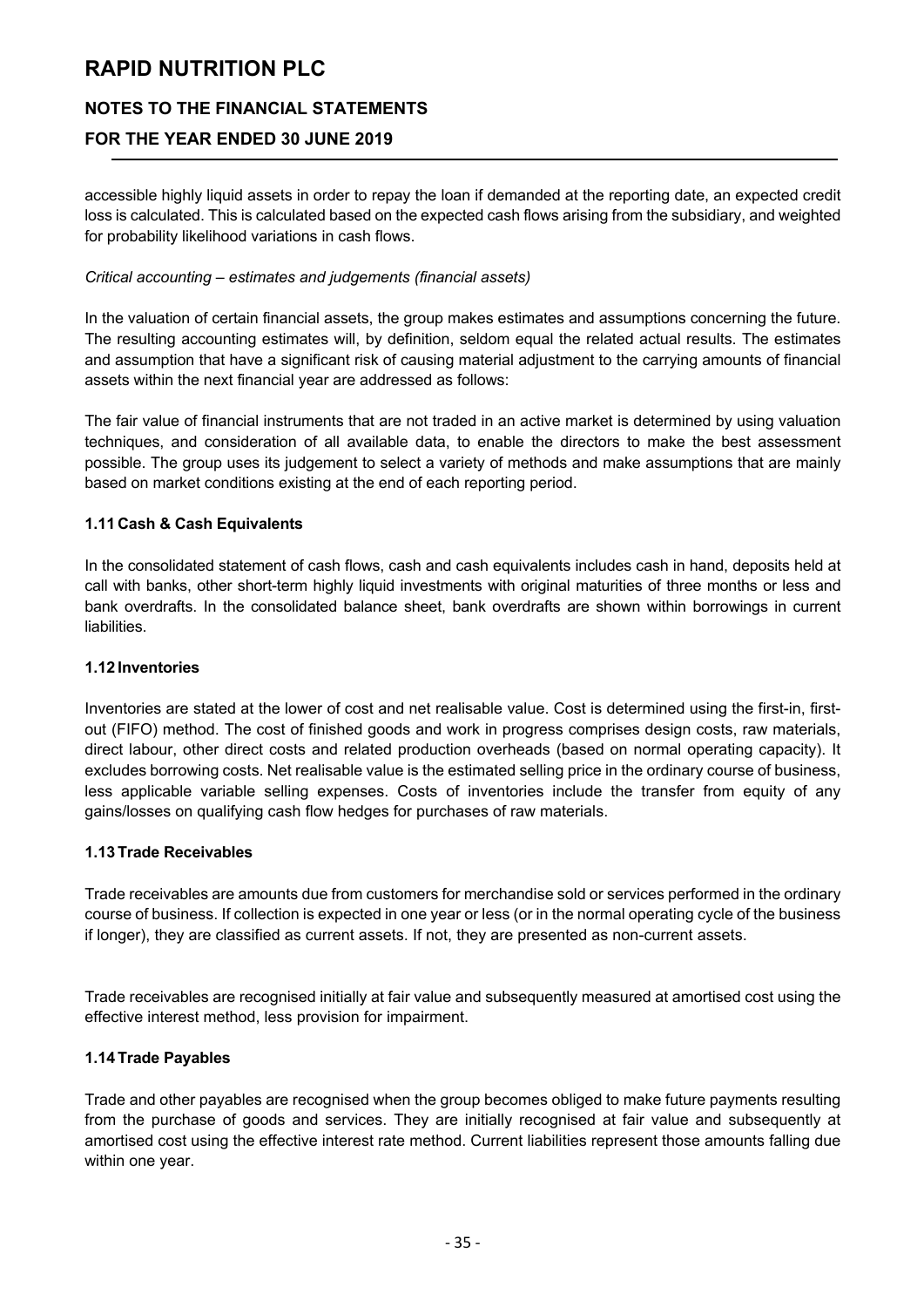# **NOTES TO THE FINANCIAL STATEMENTS**

# **FOR THE YEAR ENDED 30 JUNE 2019**

#### **1.15 Goods and Services Tax (GST)**

Revenues, expenses and assets are recognised net of the amount of GST, except where the amount of GST incurred is not recoverable from the Australian Taxation Office (ATO).

Receivables and payables are stated inclusive of the amount of GST receivable and payable. The net amount of GST recoverable from, or payable to, the ATO is included with the receivables or payables in the statement of financial position.

#### **1.16 Borrowings**

Borrowings are recognised initially at fair value, net of transaction costs incurred. Borrowings are subsequently carried at amortised cost; any difference between the proceeds (net of transaction costs) and the redemption value is recognised in the income statement over the period of the borrowings using the effective interest method.

Fees paid on the establishment of loan facilities are recognised as transaction costs of the loan to the extent that it is probable that some or all of the facility will be drawn down. In this case, the fee is deferred until the draw-down occurs. To the extent there is no evidence that it is probable that some or all of the facility will be drawn down, the fee is capitalised as a pre-payment for liquidity services and amortised over the period of the facility to which it relates.

#### **1.17 Finance Leases**

The group leases certain motor vehicles where the group has substantially all the risks and rewards of ownership; these leases are classified as finance leases. Finance leases are capitalised at the lease's commencement at the lower of the fair value of the leased property and the present value of the minimum lease payments.

Each lease payment is allocated between the liability and finance charges. The corresponding rental obligations, net of finance charges, are included in other long-term payables. The interest element of the finance cost is charged to the statement of profit or loss and other comprehensive income over the lease period so as to produce a constant periodic rate of interest on the remaining balance of the liability for each period. The motor vehicles acquired under finance leases are depreciated over the shorter of the useful life of the asset and the lease term.

#### **1.18 Income Tax**

#### Income 887

tax is calculated using tax rates and laws that have been enacted or substantively enacted at the period-end date.

Deferred tax is recognised in respect of all timing differences that have originated but not reversed at the date of the statement of financial position where transactions or events have occurred at that date that will result in an obligation to pay more, or a right to pay less or to receive more tax, with the following exceptions:

Deferred tax assets are recognised only to the extent that the Directors consider that it is probable that there will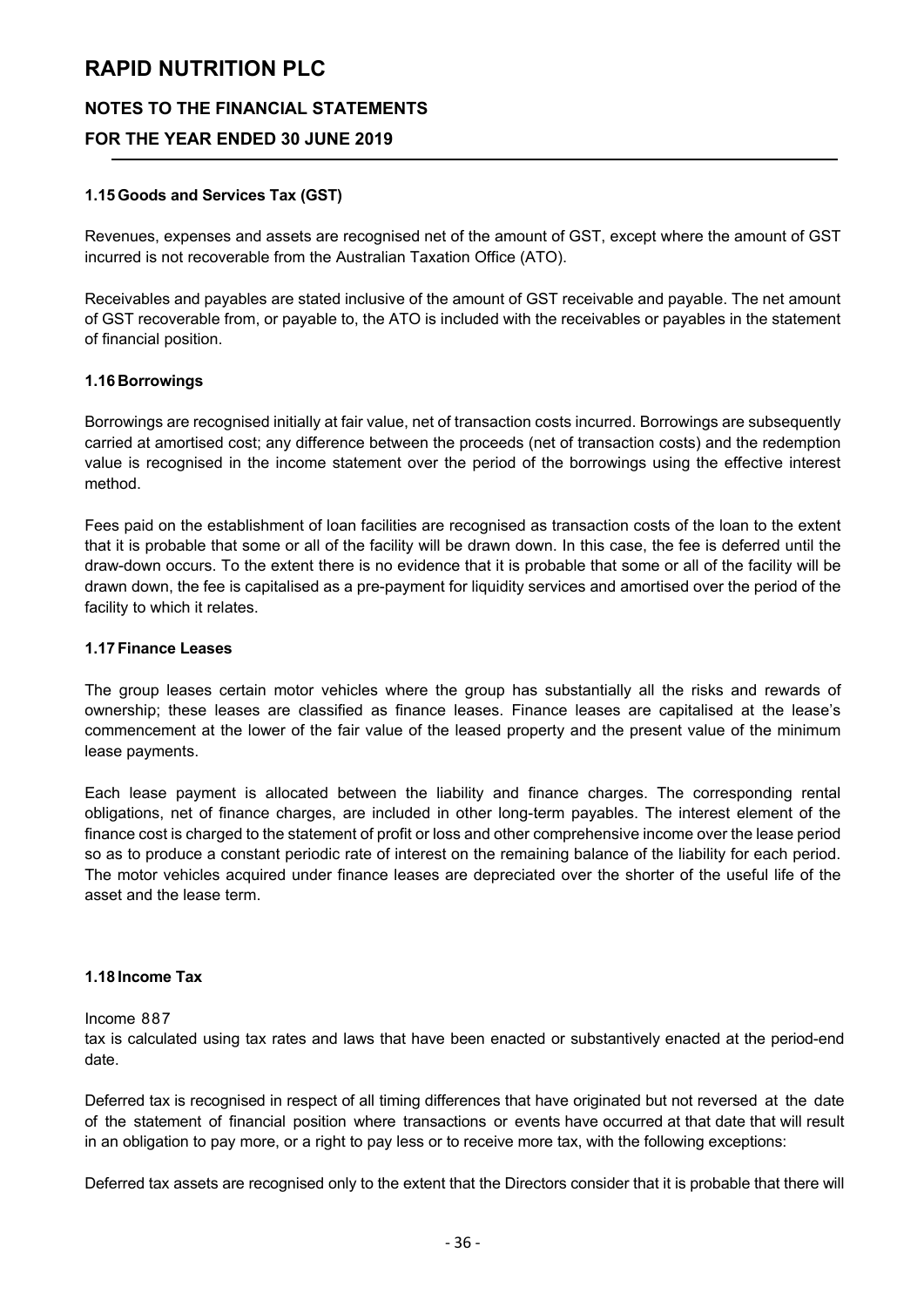# **NOTES TO THE FINANCIAL STATEMENTS**

# **FOR THE YEAR ENDED 30 JUNE 2019**

be suitable taxable profits from which the future reversal of the underlying timing differences can be deducted.

Deferred tax is measured on an undiscounted basis at the tax rates that are expected to apply in the periods in which timing differences reverse, based on tax rates and laws enacted or substantively enacted at the periodend date.

#### **1.19Post Retirement Benefits**

A defined contribution plan is a pension plan under which the group pays fixed contributions into a separate entity. Superannuation – the Australian defined contribution pension scheme – is mandated by Australian law and presently set at 9.5% of gross salary payable to an employee.

The group pays contributions to publicly or privately administered pension insurance plans on a mandatory basis. The group has no further payment obligations once the contributions have been paid. The contributions are recognised as employee benefit expense when they are due.

#### **1.20 Contributed Equity**

Ordinary shares are classified as equity.

Incremental costs directly attributable to the issue of new shares or options are shown in equity as a deduction, net of tax, from the proceeds. Incremental costs directly attributable to the issue of new shares or options for the acquisition of a business are not included in the cost of the acquisition as part of the purchase consideration.

If the Company reacquires its own equity instruments, e.g. as the result of a share buy-back, those instruments are deducted from equity and the associated shares are cancelled. No gain or loss is recognised in the profit or loss and the consideration paid including any directly attributable incremental costs (net of income taxes) is recognise directly in equity.

#### **New accounting standards not applied**

*IFRS 16 is effective for annual reporting periods beginning on or after 1 January 2019, with earlier application permitted (as long as IFRS 15 is also applied).*

The objective of IFRS 16 is to report information that (a) faithfully represents lease transactions and (b) provides a basis for users of financial statements to assess the amount, timing and uncertainty of cash flows arising from leases. To meet that objective, a lessee should recognise assets and liabilities arising from a lease.

IFRS 16 introduces a single lessee accounting model and requires a lessee to recognise assets and liabilities for all leases with a term of more than 12 months, unless the underlying asset is of low value. A lessee is required to recognise a right-of-use asset representing its right to use the underlying leased asset and a lease liability representing its obligation to make lease payments.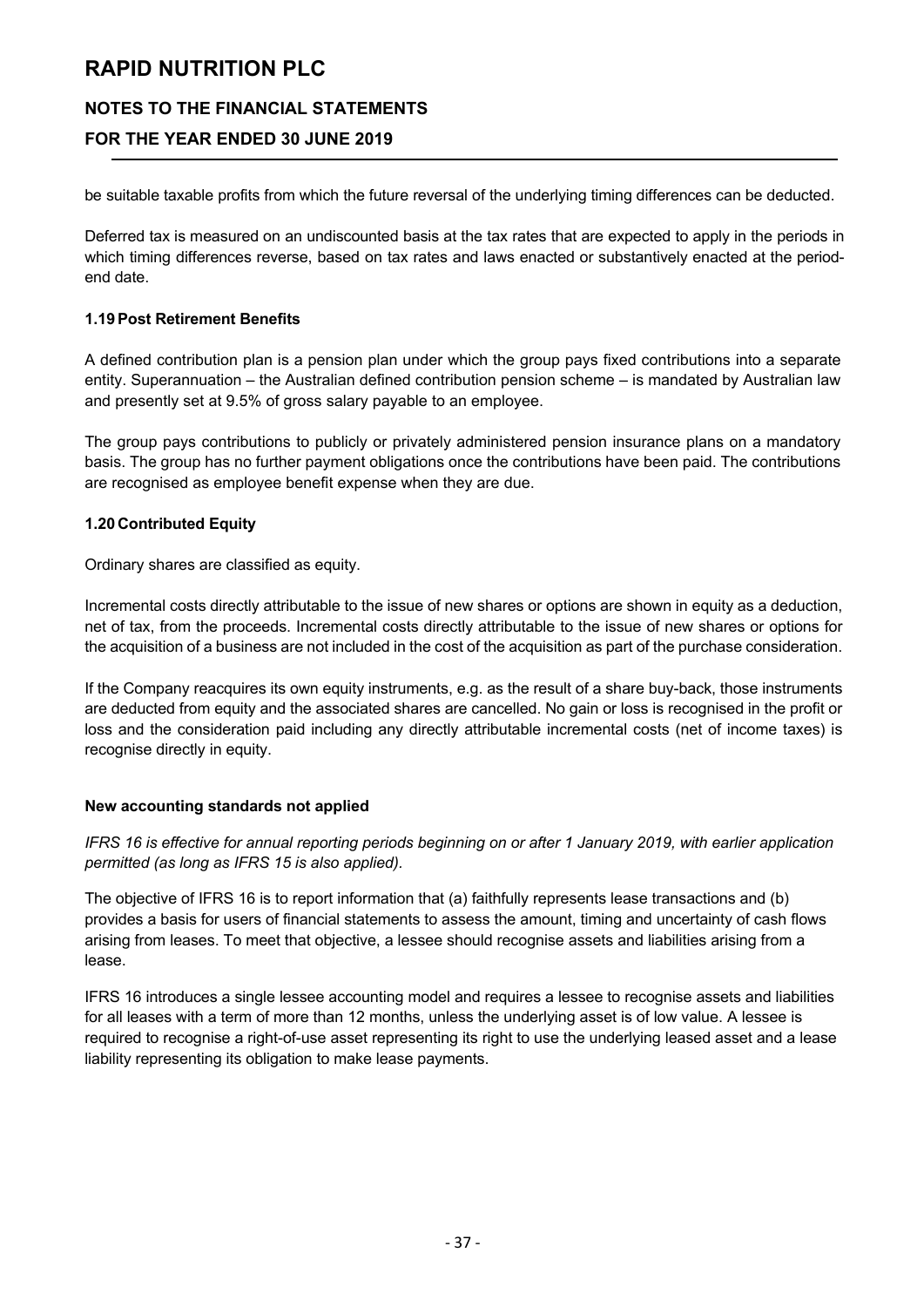# **NOTES TO THE FINANCIAL STATEMENTS**

# **FOR THE YEAR ENDED 30 JUNE 2019**

#### **1.21 Merger Reserve**

The merger reserve account, shown within equity, relates to a historical acquisition by Rapid Nutrition PLC of Rapid Nutrition Pty Ltd. At the time of the acquisition, both entities were under common control and hence scoped out of IFRS accounting standards. The Directors chose to apply merger accounting from UK GAAP in this instance, leading to the creation of the merger reserve.

This balance effectively reduces the share capital value back to its value before the merger, as no increase in assets was achieved through the transaction.

#### **1.22Segment Reporting**

Operating segments were reported in a manner consistent with the internal reporting provided to the chief operating decision-maker. The chief operating decision-maker, who is responsible for allocating resources and assessing performance of the operating segments, has been identified as the steering committee that makes strategic decisions.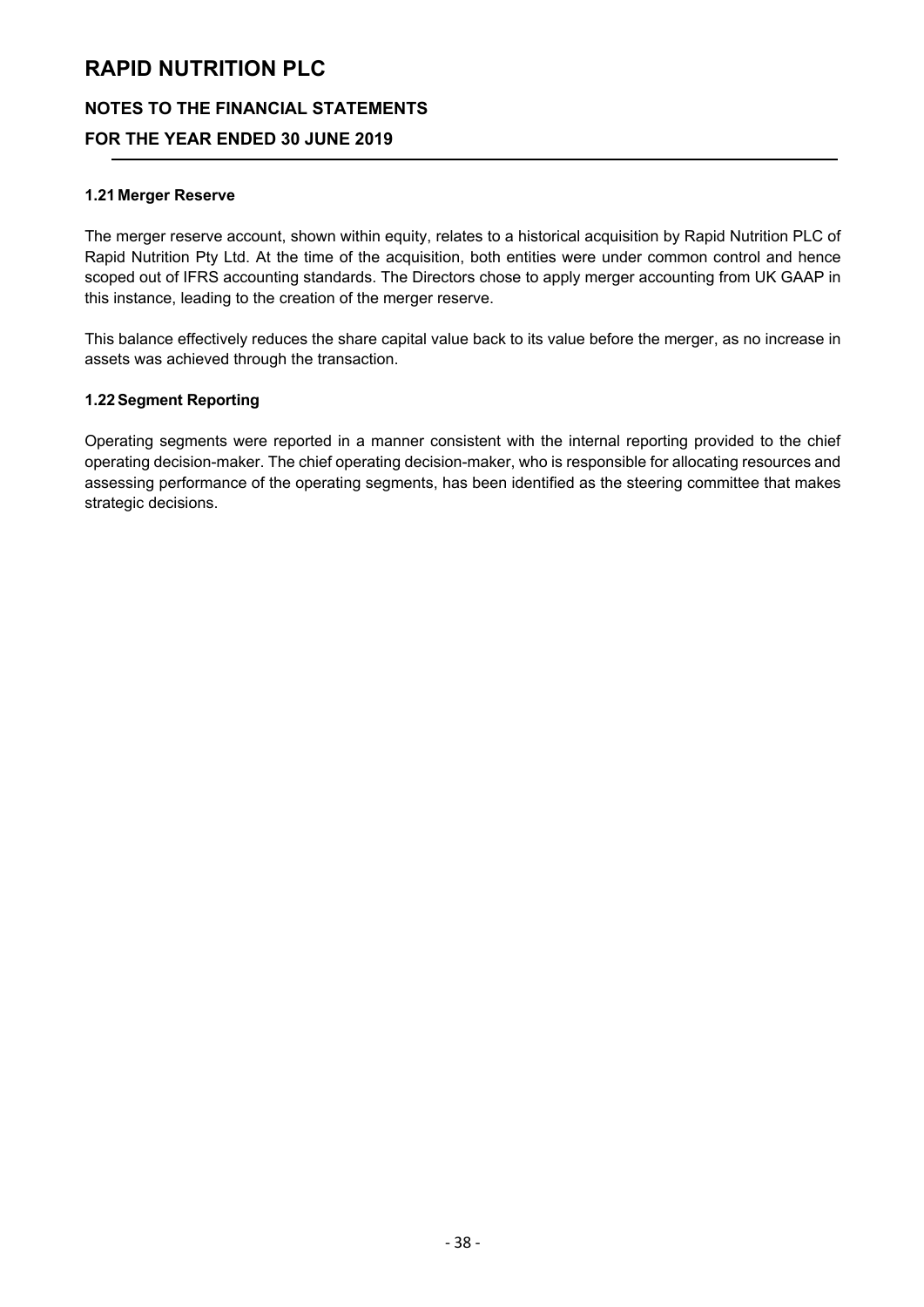# **NOTES TO THE FINANCIAL STATEMENTS**

# **FOR THE YEAR ENDED 30 JUNE 2019**

## **2. Parent Information**

#### **Contingent Liabilities**

At 30 June 2019, Rapid Nutrition PLC did not have any contingent liabilities.

#### **Contractual Commitments**

At 30 June 2019, Rapid Nutrition PLC had not entered into any contractual commitments for the acquisition of property, plant or equipment.

# **3. Operating Segments**

Operating segments must be identified on the basis of internal reports about components of the consolidated entity that are regularly reviewed by the chief operating decision maker in order to allocate resources to the segment and to assess its performance.

The group's main reporting channels are its geographical distribution networks, hence the Board (the group's chief operating decision maker) believe that, at 30 June 2019, there were three main segments, with revenue (the financial variable they evaluate performance via) as follows:

| Location     | Revenue $-$ year to<br>30 June 2019 | Revenue – year to<br>30 June 2018<br>\$ |
|--------------|-------------------------------------|-----------------------------------------|
| Australia    | 840,886                             | 143,095                                 |
| <b>USA</b>   | 2,261,306                           | 3,271,624                               |
| Other        | -                                   | 646,886                                 |
| <b>Total</b> | 3,104,879                           | 4,061,605                               |

The remainder of the group's position and performance are considered on a collective basis by the Board; hence the main financial statements are suitable for their analysis.

As a growth company, the Board's focus is brand expansion, of which they consider revenue their key driver.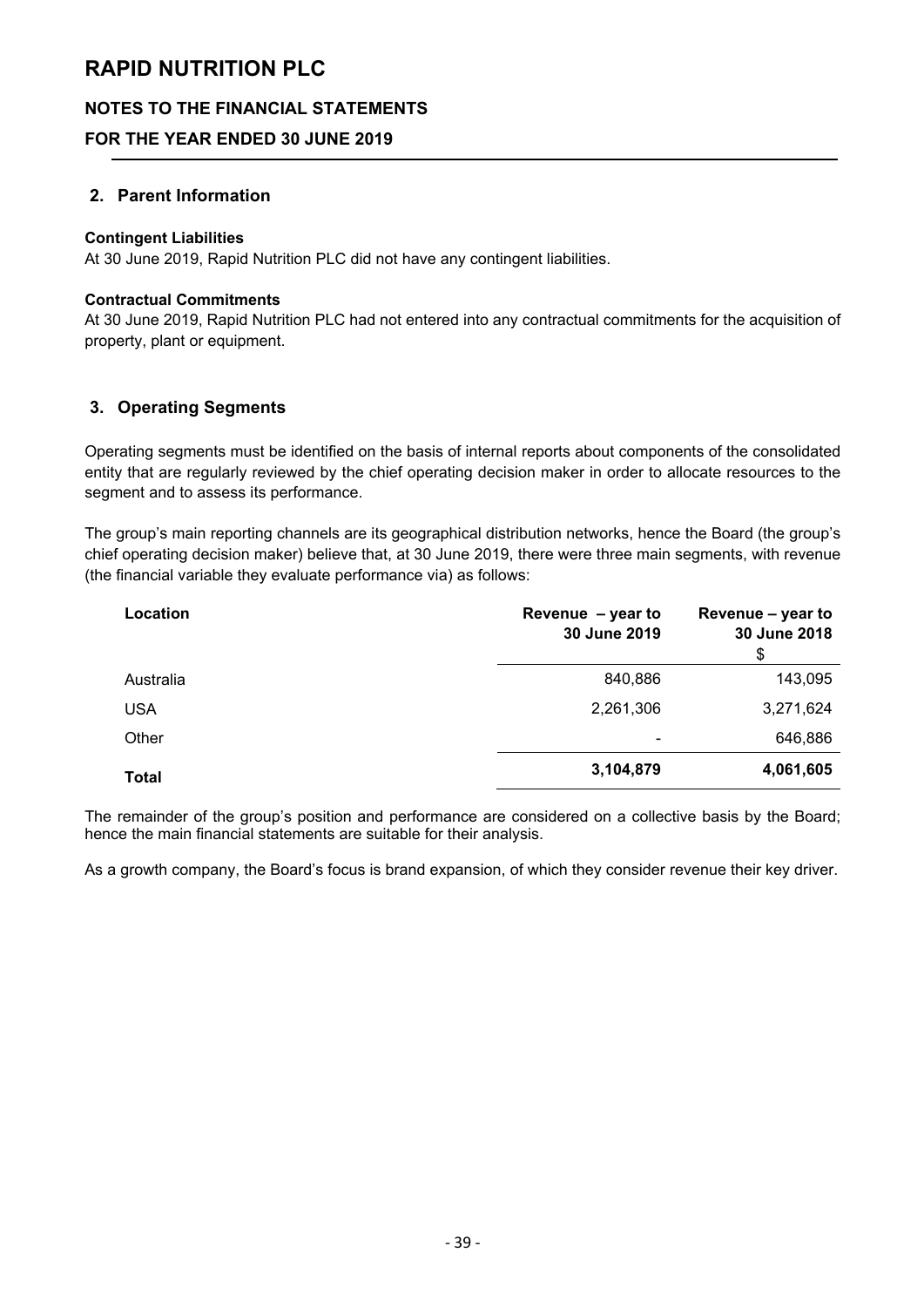# **NOTES TO THE FINANCIAL STATEMENTS**

# **FOR THE YEAR ENDED 30 JUNE 2019**

## **4. Revenue**

|                         | 30 June 2019<br>\$ | 30 June 2018<br>\$ |
|-------------------------|--------------------|--------------------|
| <b>Direct Sales</b>     | 1,253,536          | 2,088,716          |
| <b>Licensing Fees</b>   | 1,850,000          | 1,972,756          |
| <b>Government Grant</b> |                    | 85,441             |
| Interest Income         | 1,343              | 133                |
|                         | 3,104,879          | 4,147,046          |

## **5. Operating profit**

The following items have been included in arriving at the operating profit:

|                                               | 30 June 2019<br>\$ | 30 June 2018<br>\$ |
|-----------------------------------------------|--------------------|--------------------|
| Gains on foreign exchange                     | $-172,224$         | 146,063            |
| Expenses:                                     |                    |                    |
| Depreciation on property, plant and equipment |                    |                    |
| Directors' remuneration                       | 150,000            | 150,000            |
| Superannuation contributions (directors)      | 14,250             | 14,250             |
| Directors' consulting fees                    | 0                  |                    |
| Auditor's remuneration                        |                    |                    |
| As auditors (for group and subsidiary)        | 0                  | $\Omega$           |
| As tax agents (for tax compliance)            | 0                  | 0                  |

All remuneration payable to the auditors has been disclosed above. No other non-audit services have been provided. No benefits in kind are payable to the auditors.

Contributions to superannuation (money purchase pension schemes) are made on behalf of one director of the group.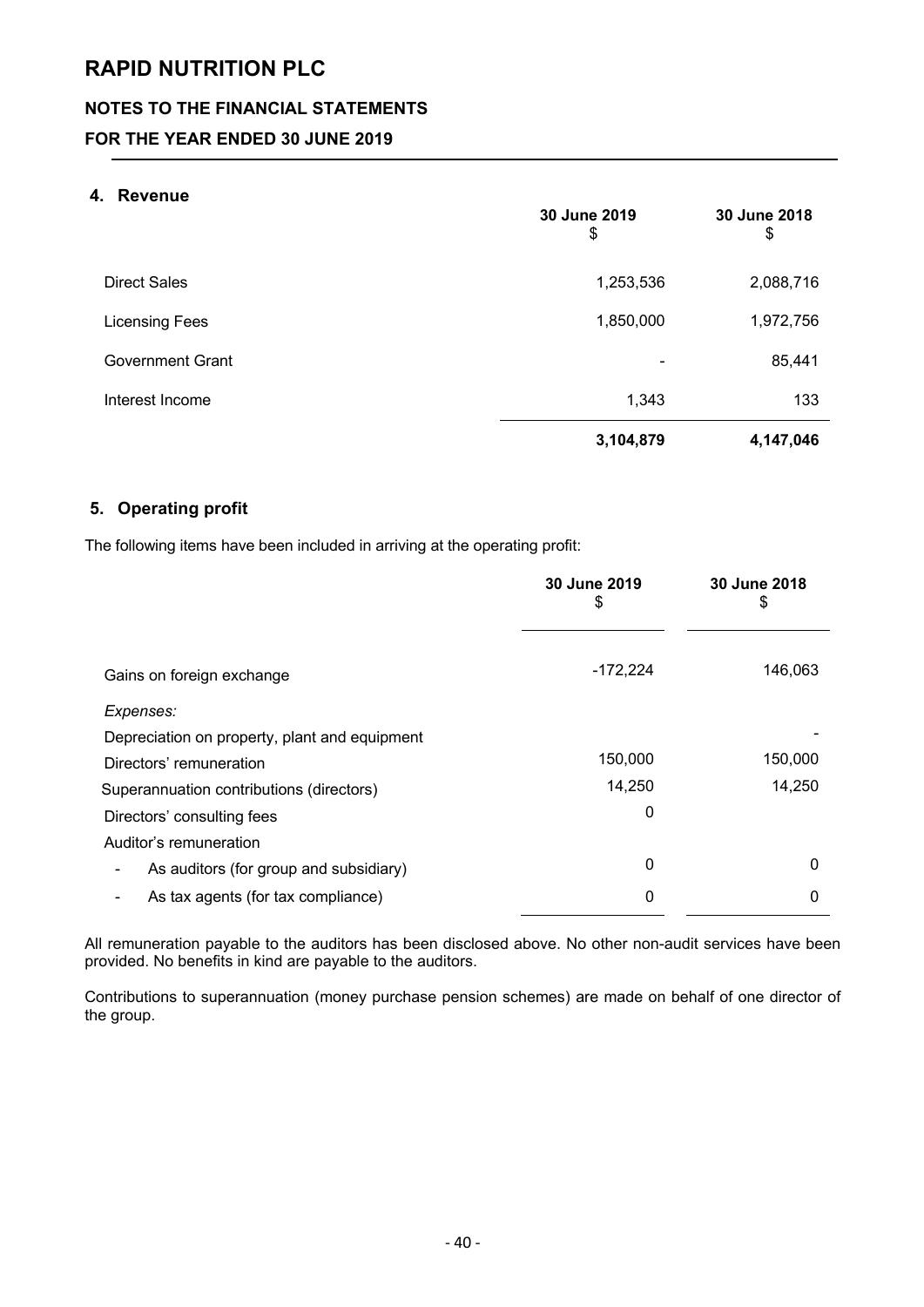# **NOTES TO THE FINANCIAL STATEMENTS**

# **FOR THE YEAR ENDED 30 JUNE 2019**

### **6. Employees**

|                                              | 30 June 2019 | 30 June 2018 |
|----------------------------------------------|--------------|--------------|
| Staff costs for the group during the period: |              |              |
| Wages and salaries                           | 271,692      | 181,093      |
| Other pension costs                          | 25,623       | 14,250       |
|                                              | 297,315      | 195,343      |

The average monthly number of staff (including executive Directors) employed by the group during the period amounted to:

|                  | 30 June<br>2019 | 30 June<br>2018 |
|------------------|-----------------|-----------------|
| Management staff |                 | ⌒               |

The Company retains contract staff on a commission basis as needed. This enables rapid expansion of the Company's presence on the ground in new markets, to establish the sales network and facilitate rapid growth.

# **7. Taxation**

|                                             | 30 June<br>2019<br>\$ | 30 June<br>2018<br>\$ |
|---------------------------------------------|-----------------------|-----------------------|
| <b>Current Tax</b>                          |                       |                       |
| Current tax on profits in the period        | 305,720               | 201,678               |
| Reverse of previous over-accrual            |                       |                       |
| <b>Deferred Tax</b>                         |                       |                       |
| Origination of temporary timing differences |                       | 738,763               |
| <b>Income Tax Expense</b>                   | 305,720               | 940,441               |

The deferred tax charge shown relates to the unrealised gain recognised on financial assets held at 30 June 2019 as disclosed in Note 12. It is due to temporary timing differences between the recognition of the gain and the charging of tax as well as the effective tax rate due to the difference in tax rates in subsidiary jurisdictions. Adjustments for the year also take into account FX and or CTA.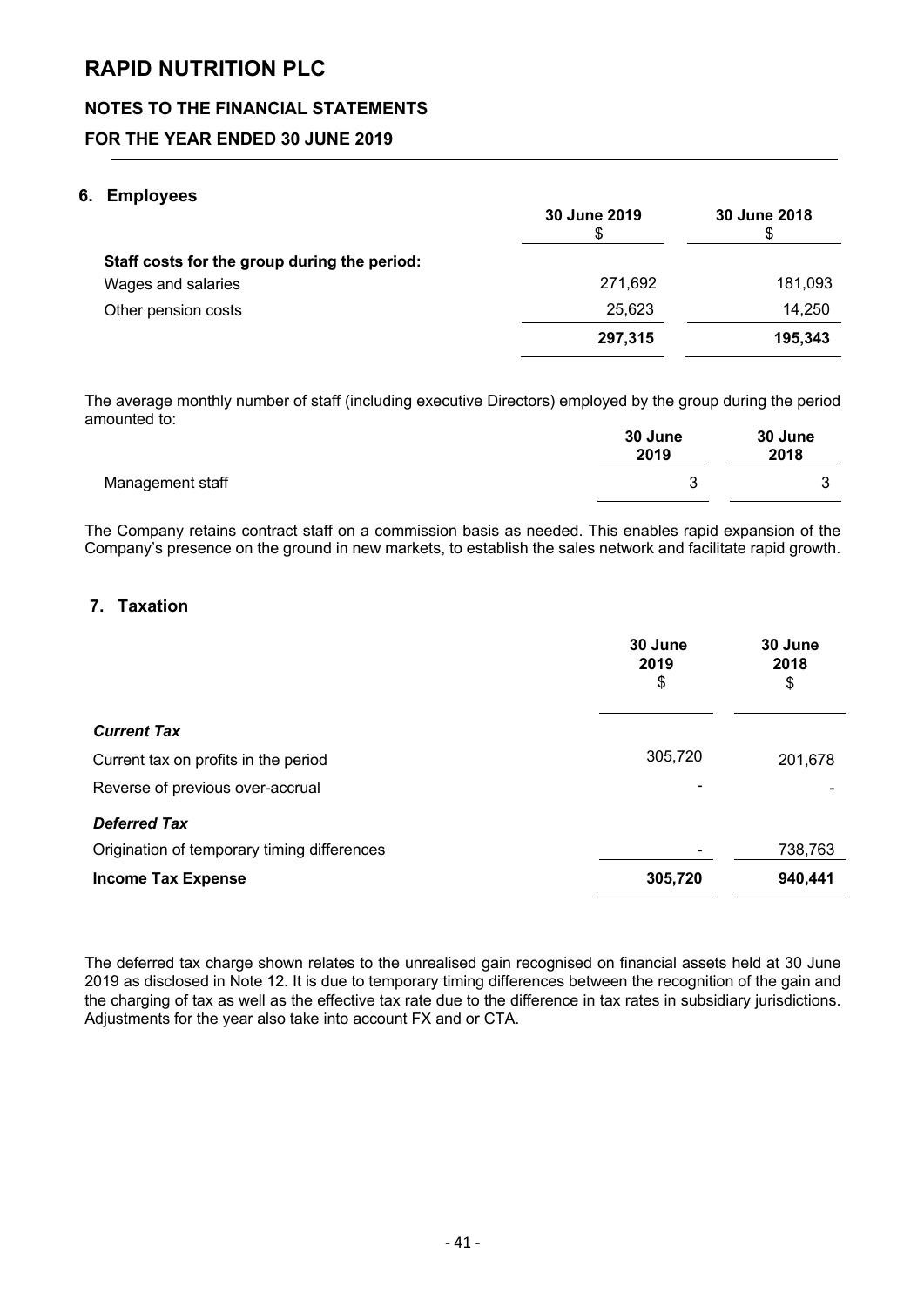## **NOTES TO THE FINANCIAL STATEMENTS**

# **FOR THE YEAR ENDED 30 JUNE 2019**

#### **Factors affecting current tax charge**

All operations are undertaken in Australia, thus 100% of the Group profit is considered taxable under Australian law. The current rate of tax in Australia is 30%.

|                                                                                                             | 30 June<br>2019 | 30 June<br>2018 |
|-------------------------------------------------------------------------------------------------------------|-----------------|-----------------|
|                                                                                                             | \$              | \$              |
| Profit before taxation                                                                                      | 846,844         | 2,058,457       |
| Profit on ordinary activities multiplied by the standard rate of tax in the<br>Australia of 30% (2016: 30%) | (305, 720)      | (201, 678)      |
| Income adjustments (unrealised loss)                                                                        |                 |                 |
| Brought forward losses utilised                                                                             |                 |                 |
| Total current tax                                                                                           | (305, 720)      | (201,678)       |

No change in the corporation tax rate has been announced by the Australian Tax Office for any upcoming period.

#### **8. Cash and cash equivalents – group**

|              | 30 June 2019 | 30 June 2018 |
|--------------|--------------|--------------|
| Cash at bank | 243,576      | 220,221      |

Cash at bank is included as cash and cash equivalents in connection with the statement of cash flows.

When in overdraft, this balance is included in trade and other payables.

#### **9. Trade and other receivables - group**

|                   | 30 June 2019<br>S | 30 June 2018<br>\$ |
|-------------------|-------------------|--------------------|
| Trade receivables | 2,789,950         | 402,041            |
|                   | 2,789,950         | 402,041            |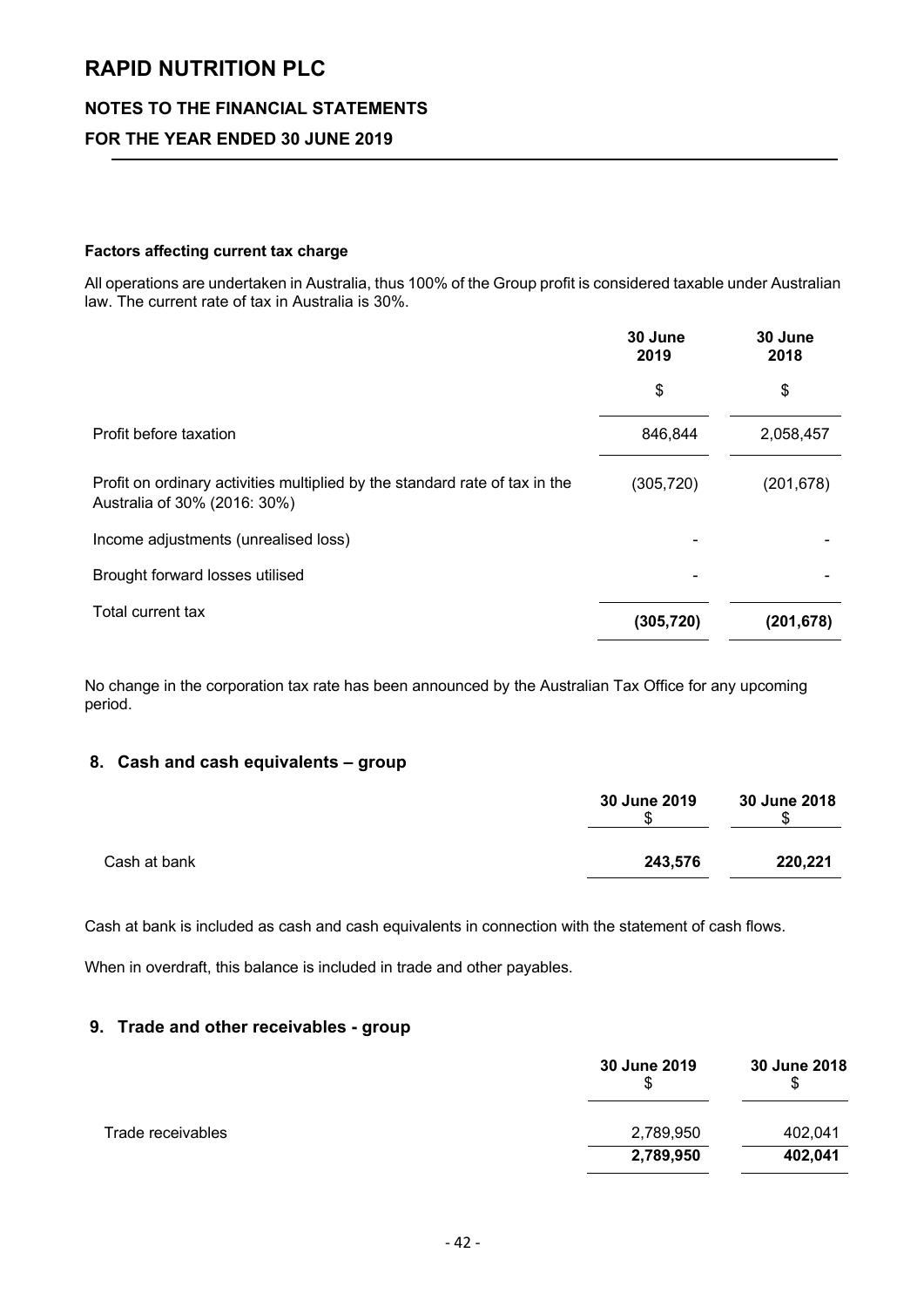# **NOTES TO THE FINANCIAL STATEMENTS**

# **FOR THE YEAR ENDED 30 JUNE 2019**

#### **10. Inventory - group**

|                | 30 June 2019 | 30 June 2018 |
|----------------|--------------|--------------|
| Finished goods | 245,804      | 414.007      |

### **11. Financial assets – group and parent company**

*Financial assets measured at fair value through profit or loss*

Financial assets held for trading:

- Investments in equity instruments

|                                    | 30 June 2019 | 30 June 2018 |
|------------------------------------|--------------|--------------|
| Motivate Health Technologies, Inc. |              |              |
|                                    | 5,951,435    | 6,123,659    |

Shares held for trading are traded for the purpose of profit taking. Changes in fair value are included in the statement of profit or loss and other comprehensive income. The Company received an independent assessment of fair value of its minority investment in Motivate Health Technologies Inc as at 30th June 2019. The valuation was undertaken on a going concern basis. Calculation of the value for the business and equity were prepared on a Discounted Cash Flows basis. The Company holds a 13.9% minority shareholding in Motivate Health Technologies, Inc. (4,450,000 out of 32,035,742 shares).

#### *Reconciliation of year end balance:*

| Unrealised gains:                           | S          |
|---------------------------------------------|------------|
| Brought forward<br>$\overline{\phantom{a}}$ | 6,123,659  |
| Loss to 30 June 2019                        | (471, 533) |
| Foreign exchange Gain                       | 299,309    |
| Value at period end                         | 5,951,435  |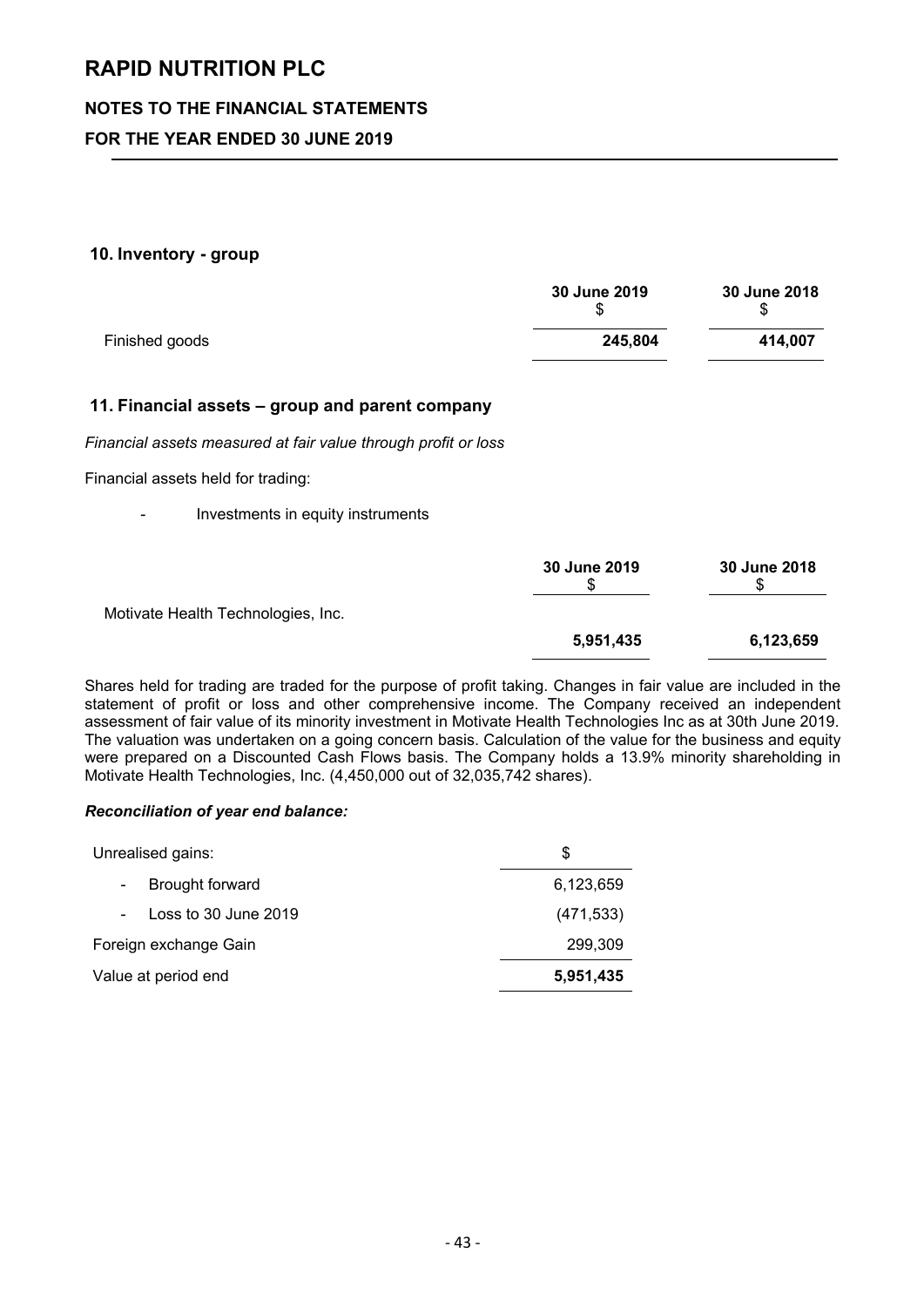# **NOTES TO THE FINANCIAL STATEMENTS**

# **FOR THE YEAR ENDED 30 JUNE 2019**

#### **12. Investments**

- Adopted classification under IFRS 9

|                                        | 30 June 2019 | 30 June 2018 |
|----------------------------------------|--------------|--------------|
| Investment in Vibe Life                | 100          | 100          |
| Investment in Streamcast Marketing LLC | 6,329,247    | 8,414,663    |
|                                        | 6,329,347    | 8,414,663    |

As part of the group's long term vision, and change of business model, the group holds an equity position in the above companies to further support its marketing and distribution efforts in Australia, China and USA. The Company received an independent assessment of fair value of its 19% minority holding in Streamcast Marketing LLC as at 30th June 2019. The valuation was undertaken on a going concern basis. Calculation of the value for the business and equity were prepared in a Discounted Cash Flows basis.

### **13. Property, plant and equipment - group**

|                                    | <b>Motor</b><br><b>Vehicles</b><br>\$ | <b>Computer</b><br><b>Equipment</b><br>\$ | Fixtures,<br>fittings and<br>equipment<br>æ. | Total<br>\$ |
|------------------------------------|---------------------------------------|-------------------------------------------|----------------------------------------------|-------------|
| Cost                               |                                       |                                           |                                              |             |
| As at 1 July 2018                  | 176,927                               | 22,319                                    | 10,860                                       | 210,106     |
| Additions                          |                                       | 1,566                                     |                                              | 1,566       |
| At 30 June 2019                    | 176,927                               | 23,885                                    | 10,860                                       | 211,672     |
| <b>Depreciation</b>                |                                       |                                           |                                              |             |
| As at 1 July 2018                  | 176,927                               | 19,740                                    | 10,860                                       | 207,527     |
| Charge for the period              |                                       | 2,344                                     |                                              | 2,344       |
| At 30 June 2019                    | 176,927                               | 22,084                                    | 10,860                                       | 209,871     |
| Net book amount at 30 June<br>2019 |                                       | 1,800                                     |                                              | 1,800       |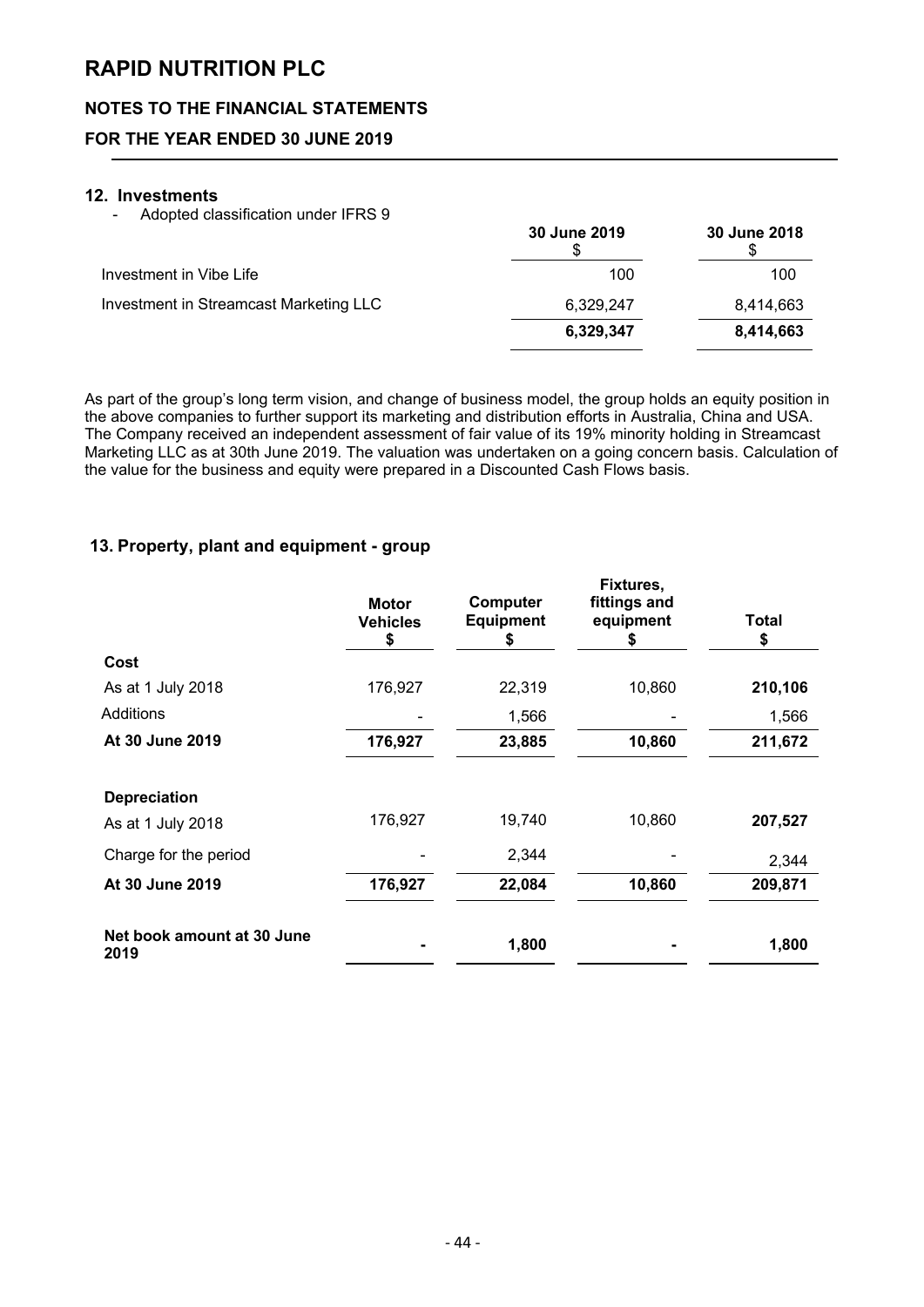# **NOTES TO THE FINANCIAL STATEMENTS**

# **FOR THE YEAR ENDED 30 JUNE 2019**

### **14. Intangible Assets - group**

|                       | 30 June 2019<br>Œ | 30 June 2018 |
|-----------------------|-------------------|--------------|
| Intellectual property | 2,105             | 2,105        |

### **15. Trade and other payables – current - group**

|                       | 30 June 2019 | 30 June 2018<br>\$ |
|-----------------------|--------------|--------------------|
| <b>Trade Payables</b> | 363,035      | 254,063            |
| Other                 | 1,130,079    | 9,189              |
| Accrued wages         | 225,000      | 164,250            |
|                       | 1,718,114    | 427,502            |

The balance of accrued wages is owed to Mr St Ledger, the Executive Chairman, and his related parties.,.

# **16. Borrowings - group**

|             | 30 June 2019 | 30 June 2018 |
|-------------|--------------|--------------|
| Other Loans | 1,172,346    | 1,157,990    |
|             | 1,172,346    | 1,157,990    |

The amount in other loans is a short term loan provided by J&J Smith, shareholders in the Company. The loan is unsecured, subject to interest at 6.5% per annum and has been fully reconciled to recognize all expenses paid on the Company's behalf by the lender. Principle and interest repayments are made on a monthly basis.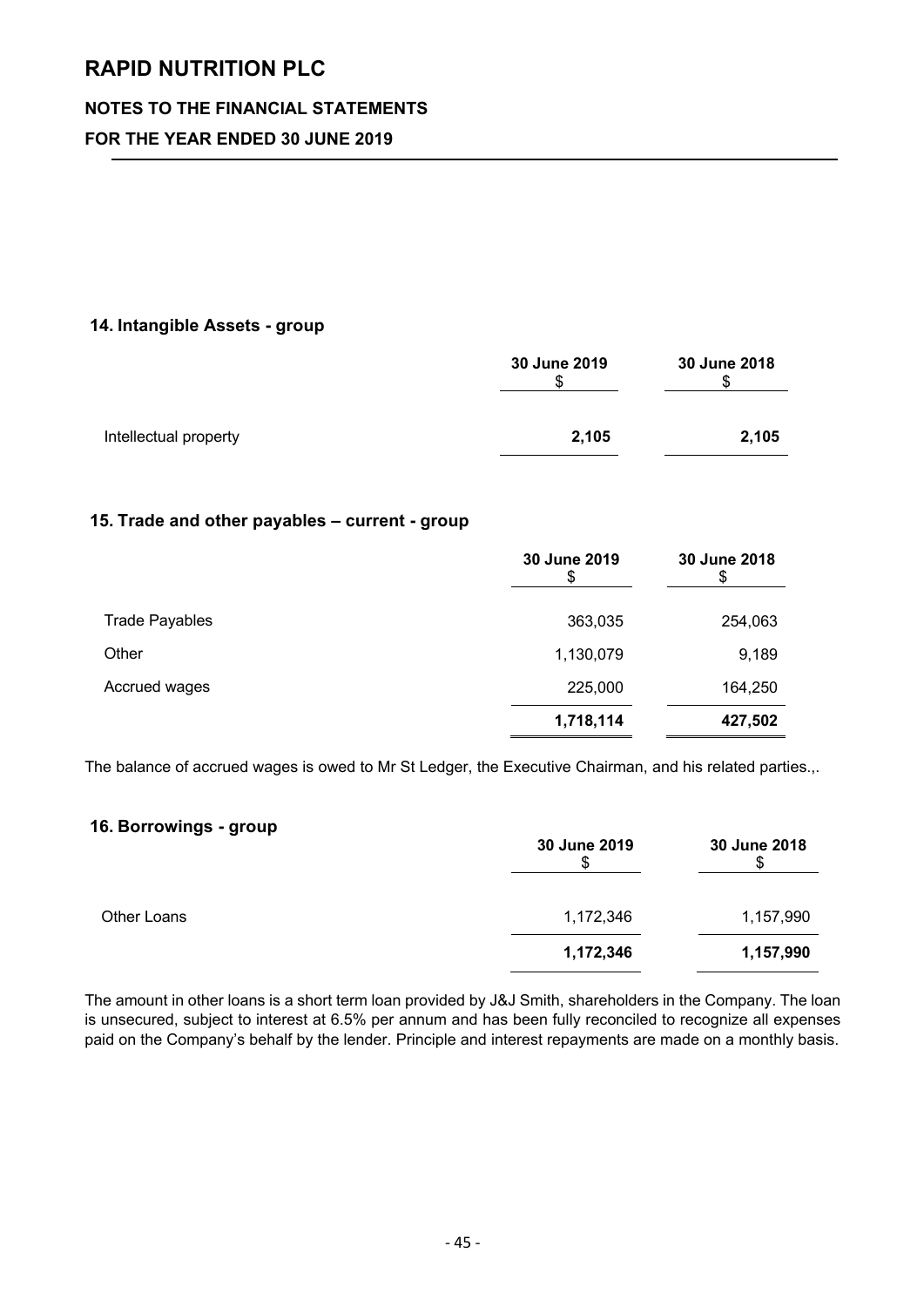## **NOTES TO THE FINANCIAL STATEMENTS**

# **FOR THE YEAR ENDED 30 JUNE 2019**

### **17. Tax and other related**

|                        | 30 June 2019 | 30 June 2018 |
|------------------------|--------------|--------------|
| Deferred tax liability | (9,706)      | 940,441      |
| Tax payable            | 296,014      | 940,441      |

The deferred tax liability has been calculated in relation the financial asset held by the parent company (and group) – see Note 12.

### **18. Non-current borrowings – group**

|                            | 30 June 2019 | 30 June 2018 |
|----------------------------|--------------|--------------|
| Loans from related parties | 1,405,341    | 686,975      |
|                            | 1,405,341    | 686,975      |

Related party loans is a short term loan provided by shareholders in the Company. The loan is unsecured, subject to interest at 6.5% per annum and has been fully reconciled to recognize all expenses paid on the Company's behalf by the lender. Principle and interest repayments are made on a monthly basis.

### **19. Contributed equity – group and parent company**

|                              | 30 June 2019      | 30 June 2018      | 30 June 2019 | 30 June    |
|------------------------------|-------------------|-------------------|--------------|------------|
|                              | <b>Securities</b> | <b>Securities</b> | \$           | 2018       |
|                              |                   |                   |              | \$         |
| Ordinary<br>no. of<br>shares | 34,374,674        | 32,459,824        | 29,503,701   | 29,091,609 |
|                              | 34,374,674        | 32,459,824        | 29,503,701   | 29,091,609 |

The holder of the ordinary shares is entitled to one vote per share at any meeting of the Company whether in person or by proxy. The holder is entitled to receive dividends declared from available profits and to the surplus of assets on a winding up.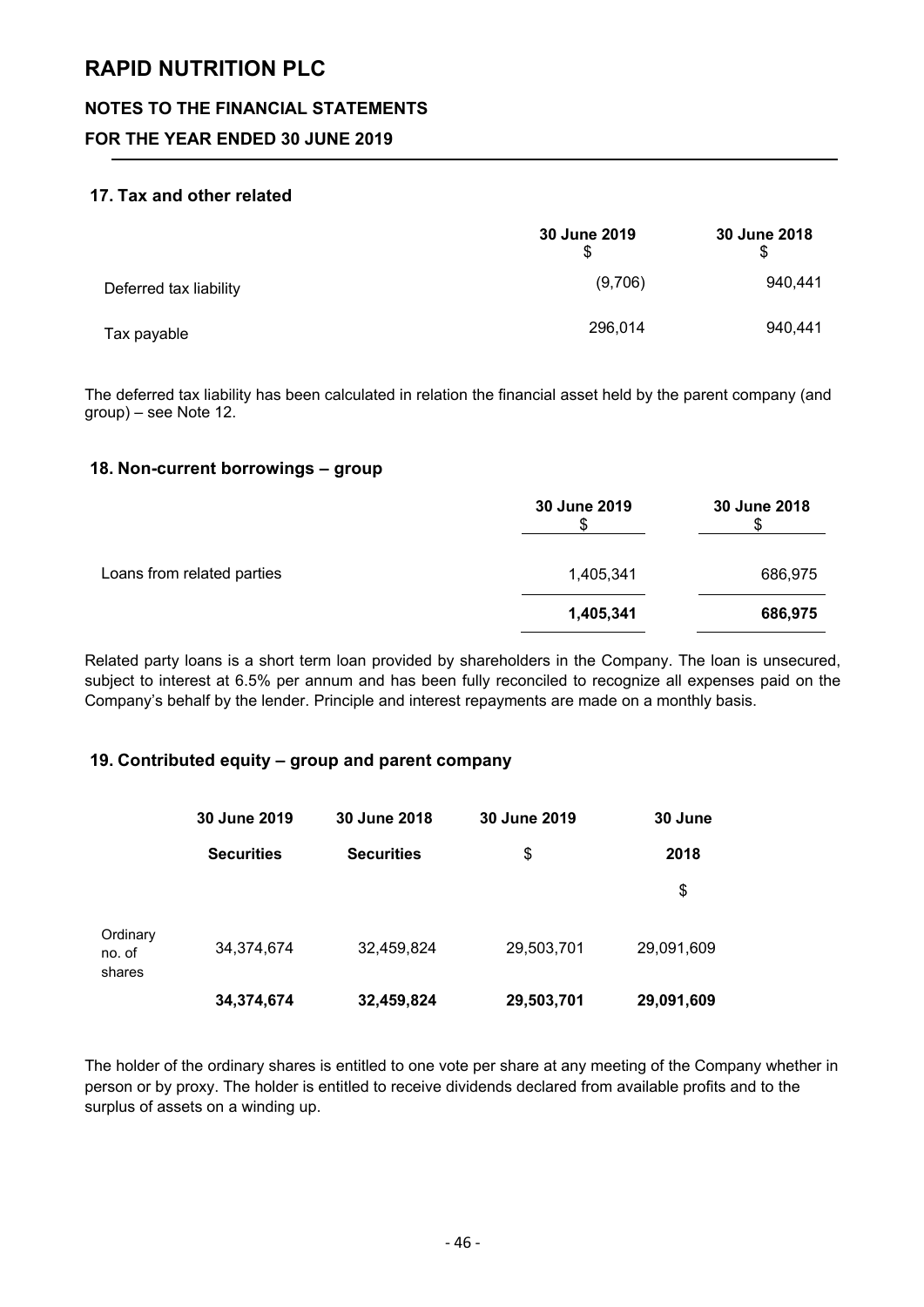# **NOTES TO THE FINANCIAL STATEMENTS**

# **FOR THE YEAR ENDED 30 JUNE 2019**

# **20. Retained Earnings**

# **a) Group**

|                         | 30 June 2019 | 30 June 2018 |
|-------------------------|--------------|--------------|
| Balance brought forward | 8,962,496    | 7,105,717    |
| Profit for the year     | 541,124      | 1,856,779    |
| Balance carried forward | 9,503,620    | 8,962,496    |

# **b) Parent company**

|                         | 30 June 2019   | 30 June 2018<br>S |
|-------------------------|----------------|-------------------|
| Balance brought forward | (21, 257, 331) | (20, 639, 295)    |
| Profit for the year     | (2,074)        | (618,036)         |
| Balance carried forward | (21, 259, 405) | (21, 257, 331)    |

# **21. Intercompany loan – parent company**

|                         | 30 June 2019<br>S | 30 June 2018<br>\$ |
|-------------------------|-------------------|--------------------|
| Balance brought forward | 790,639           | (673, 238)         |
| Monies advanced         |                   |                    |
| Other movement          | (224, 159)        | 1,463,877          |
| Balance carried forward | 566,480           | 790,639            |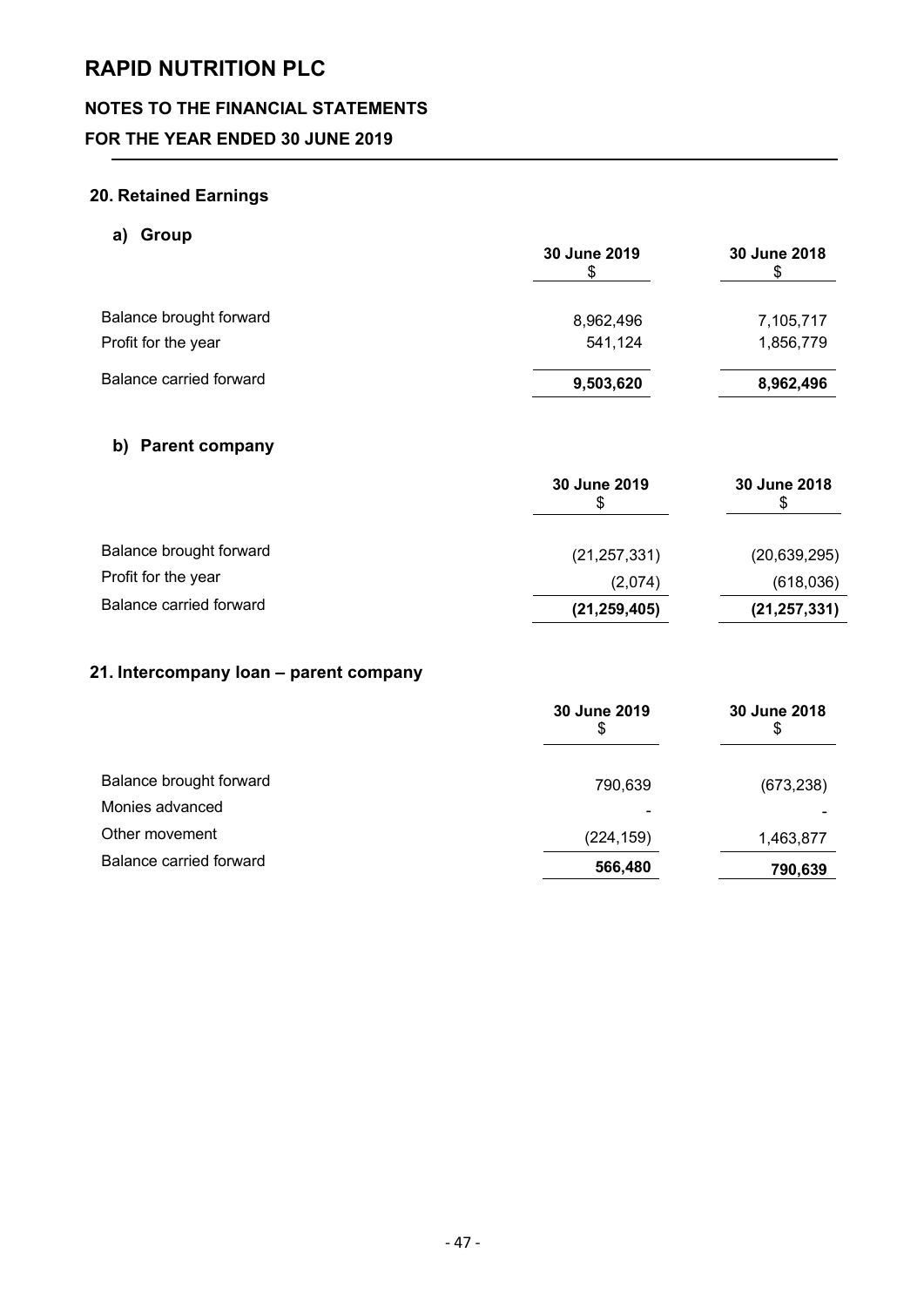### **NOTES TO THE FINANCIAL STATEMENTS**

### **FOR THE YEAR ENDED 30 JUNE 2019**

#### **22. Investment in subsidiary**

#### **a) Group**

The group controlled 100% of the share capital of its direct subsidiary, Rapid Nutrition Pty Ltd in the current and prior period. The results of this subsidiary have been consolidated on a line by line basis into the consolidated financial statements.

The group also incorporated Rapid Nutrition Asia Pty Ltd, Rapid Nutrition Australia Pty Ltd and Rapid Nutrition Canada Inc, during the period which remains a subsidiary of the Company. The results of this subsidiary have been consolidated on a line by line basis into the consolidated financial statements.

#### **b) Parent company**

Value of investment in subsidiary

|                          | 30 June<br>2019 | 30 June<br>2018 |
|--------------------------|-----------------|-----------------|
| Value of shares held     | 26,061,971      | 26,061,971      |
| Provision for impairment | (26,061,971)    | (26,061,971)    |
| Balance at year end date | $\blacksquare$  |                 |

Please note, provisions are reversible in future years, depending on results and growth.

### **23. Related party transactions**

| Name (relationship)     | Transaction        | <b>Amount</b> |            | Amount due from/(to)<br>related party |            |
|-------------------------|--------------------|---------------|------------|---------------------------------------|------------|
|                         |                    | 2019<br>\$    | 2018<br>\$ | 2019<br>\$                            | 2018<br>\$ |
| <b>JBG Corp Pty Ltd</b> | Consulting<br>Fees | $\Omega$      | 20,000     | $\overline{\phantom{0}}$              |            |
|                         | Loan funds         | 206,050       | 53,088     | 142,296                               | (63, 754)  |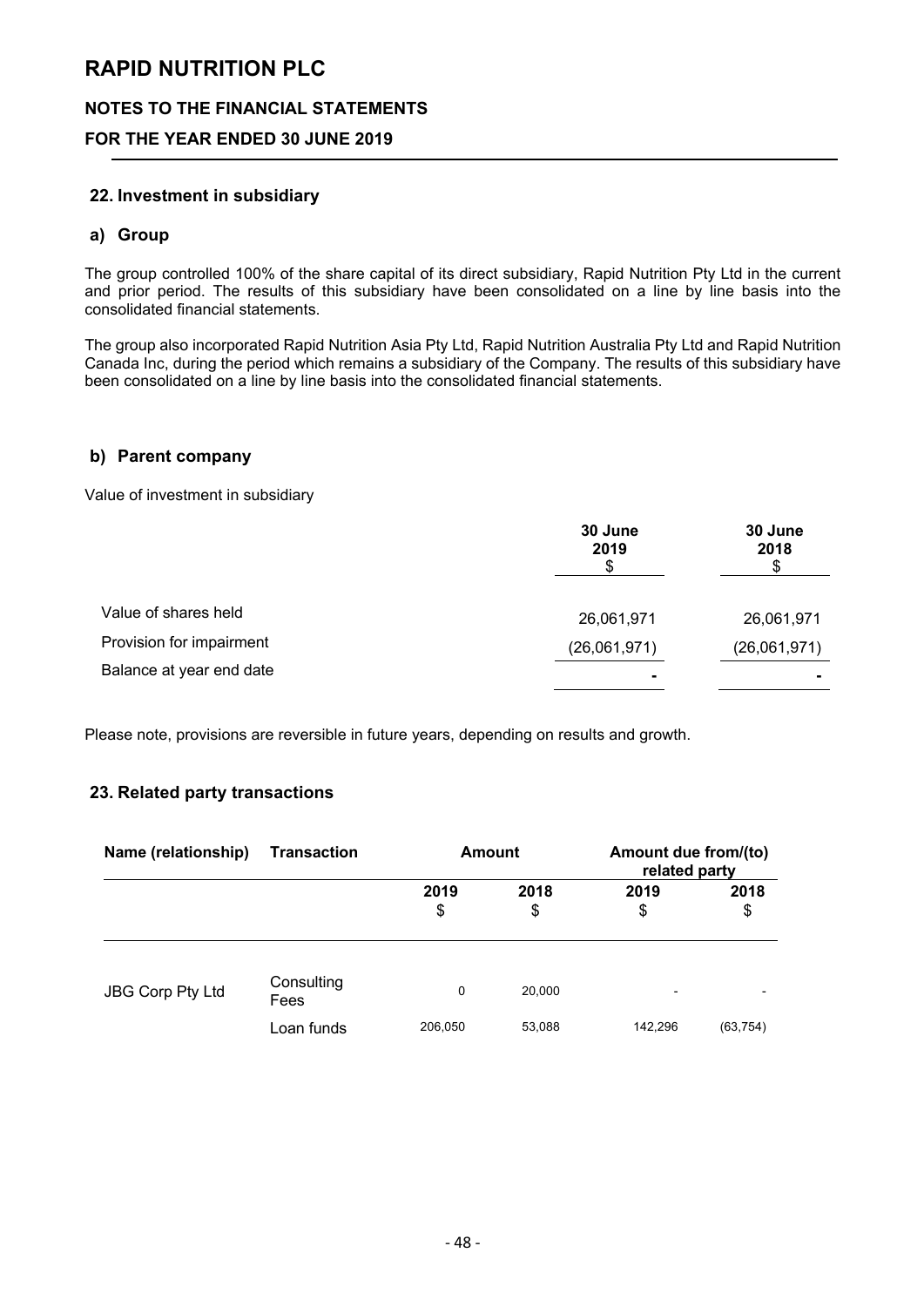# **NOTES TO THE FINANCIAL STATEMENTS**

# **FOR THE YEAR ENDED 30 JUNE 2019**

#### **Nature of related parties**

JBG Corp Pty Ltd is a company controlled by Leisa St Ledger who is a related parties.

#### **Transactions with related parties.**

All transactions between related parties are on normal commercial terms and conditions no more favourable than those available to other parties

#### **Key Management Personnel**

All transactions with key management personnel (the directors) during the year ended 30 June 2019 are disclosed below:

| 2019                           | Salary (\$) | Superannuation<br>( \$) | Consultancy<br>Fees $($ math) | Total $(\$)$ |
|--------------------------------|-------------|-------------------------|-------------------------------|--------------|
| Simon St Ledger <sup>1</sup>   | 150,000     | 14,250                  |                               | 164,250      |
| Shayne Kellow                  | -           |                         |                               |              |
| Vesta Vanderbeken <sup>2</sup> | -           |                         | 16,281                        |              |

<sup>1</sup> – Simon St Ledger's employment terms, as formalised by board resolution, specify a salary of AUD 150,000 per year. During the year to 30 June 2019, nil was paid. The remainder is outstanding at the year end.

 $2 -$  Vesta Vanderbeken's was provided with relevant contract that has been executed prior to the appointment. The fee payable for carrying out her duties is an annual gross amount of GBP12,000 (AUD\$21,680). \$16,281 remains outstanding as at June 30, 2019.

During the period, there were no advances, credits or guarantees subsisting on behalf of the directors.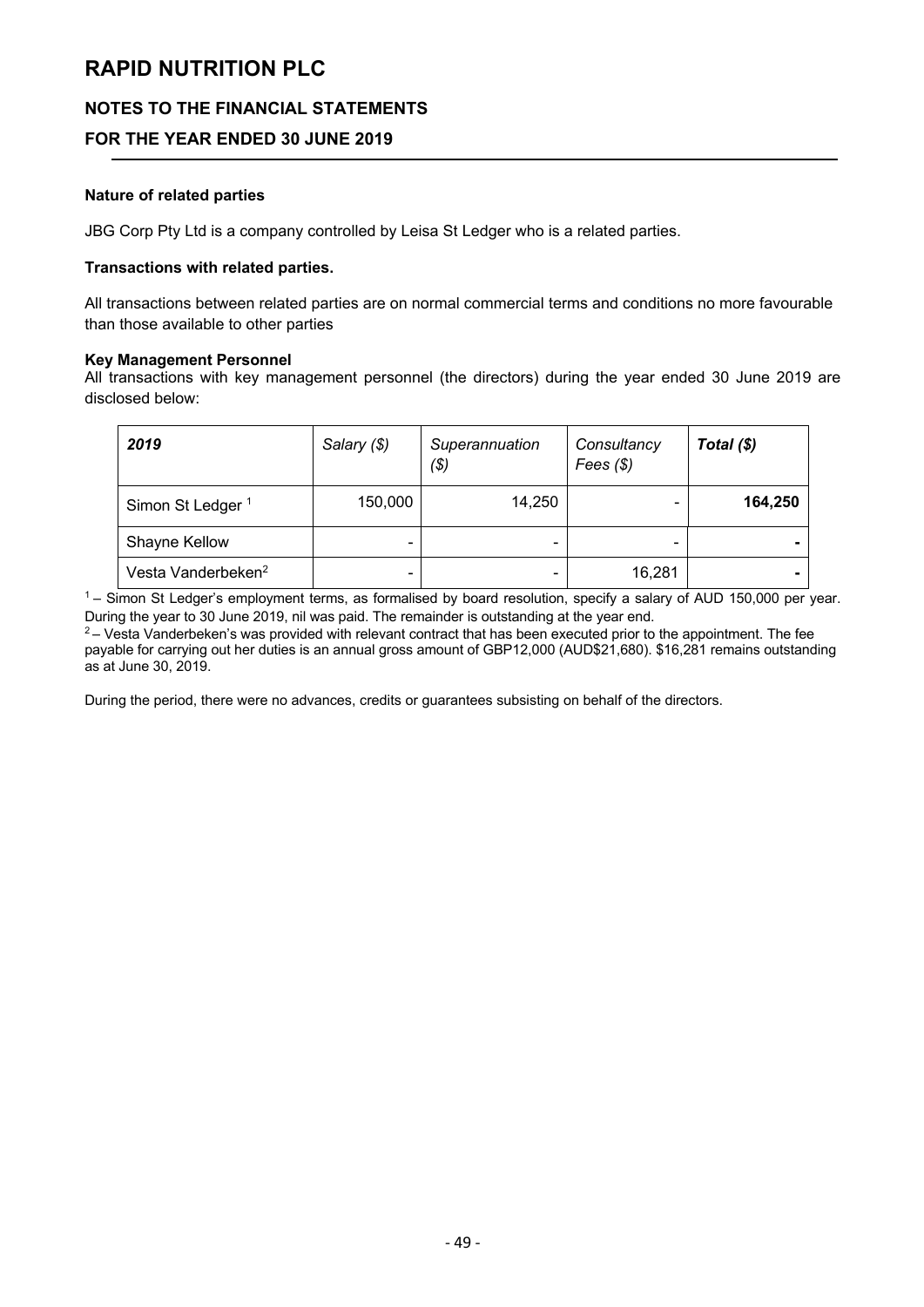# **NOTES TO THE FINANCIAL STATEMENTS**

# **FOR THE YEAR ENDED 30 JUNE 2019**

# **25. Reconciliation of operating profit to net cash outflow from operations**

|                                                 | 30 June 2019  | 30 June 2018<br>S |
|-------------------------------------------------|---------------|-------------------|
| Profit after tax                                | 541,124       | 1,856,779         |
| Adjustments for:                                |               |                   |
| Taxation                                        | 305,720       | 201,678           |
| Depreciation                                    | 2,344         | 343               |
| Unrealised gains/(loss)                         | (172, 224)    | (146, 063)        |
| Impairment of investment                        |               |                   |
| Gain on foreign exchange (non-cash)             |               |                   |
| Share based payments                            |               | (8,299,479)       |
| Decrease/(increase) in Receivables              | (2,387,909)   | 2,302,101         |
| (Increase)/decrease in Inventory                | 293,203       | (414, 762)        |
| (Decrease)/increase in Payables (excluding tax) | 296,281       | (291, 937)        |
| (Decrease)/increase in Deposits                 |               | 2,886,638         |
| Increase in conversion of debt to equity        |               |                   |
| Increase in Other borrowings                    |               |                   |
| Net cash outflow from operations                | (1, 121, 461) | (1,904,702)       |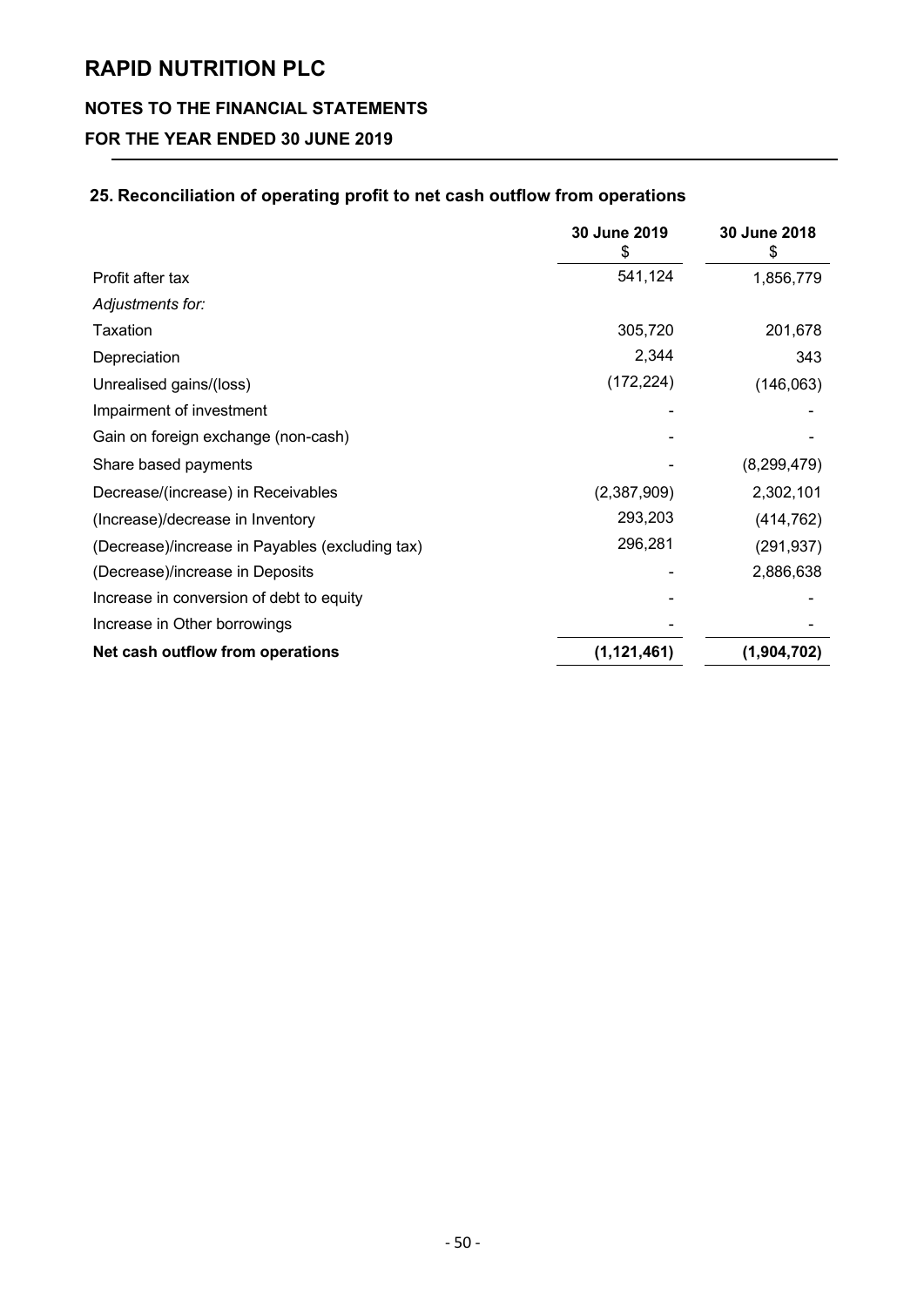# **NOTES TO THE FINANCIAL STATEMENTS**

# **FOR THE YEAR ENDED 30 JUNE 2019**

#### **26. Financial risk management**

The group's financial instruments consist mainly of shares held in other companies, deposits with banks, accounts receivable and payable & loans from related parties.

The group's financial instruments at 30 June 2019 were classified as follows:

|                                                      | <b>Note</b> | 30 June 2019<br>\$ | 30 June 2018<br>\$ |
|------------------------------------------------------|-------------|--------------------|--------------------|
| <b>Financial assets</b>                              |             |                    |                    |
| Cash and cash equivalents                            | 8           | 243,576            | 220,221            |
| Trade and other receivables                          | 9           | 2,789,950          | 402,041            |
| <b>Financial assets</b>                              | 12          | 5,951,435          | 6,123,659          |
| <b>Total financial assets</b>                        |             | 8,984,961          | 6,745,921          |
| <b>Financial liabilities</b>                         |             |                    |                    |
| Trade and other payables<br>$\overline{\phantom{a}}$ | 16          | 842,438            | 495.477            |
| <b>Borrowings</b>                                    | 17, 19      | 1,172,346          | 1,157,990          |
|                                                      |             | 2,017,784          | 1,653,467          |

#### **Fair value versus carrying amounts**

All items shown in the preceding table as either financial assets or financial liabilities are short term instruments whose carrying value is equivalent to the fair value. There is not considered to be a material difference between the fair value and the carrying value.

#### **Specific Financial Risk Exposures and Management**

The group's activities expose it to a number of financial risks that include market risk, credit risk and liquidity risk.

#### **(a) Market Risk**

#### **i) Foreign exchange risk**

The group's main financial asset – shares held at fair value through the profit and loss – are denominated in US dollars, so the risk of any adverse movement in the foreign currency exchange rates is borne by the group.

As at 30 June 2019, if the US dollar had strengthened/weakened by 5% against the Australian dollar with all other variables held constant, comprehensive income for the period and assets would have been adjusted higher/lower, as a result of foreign exchange gains/losses on transaction of the financial asset.

#### **ii) Interest rate risk**

The group had interest-bearing liabilities during the period, but is not exposed to interest rate risk because the interest rates on their liabilities are set by private agreement, not by reference to market rates. The group does not have any liabilities to financial institutions at 30 June 2019. As such, sensitivity analysis with regard to movements in interest rates would not be meaningful.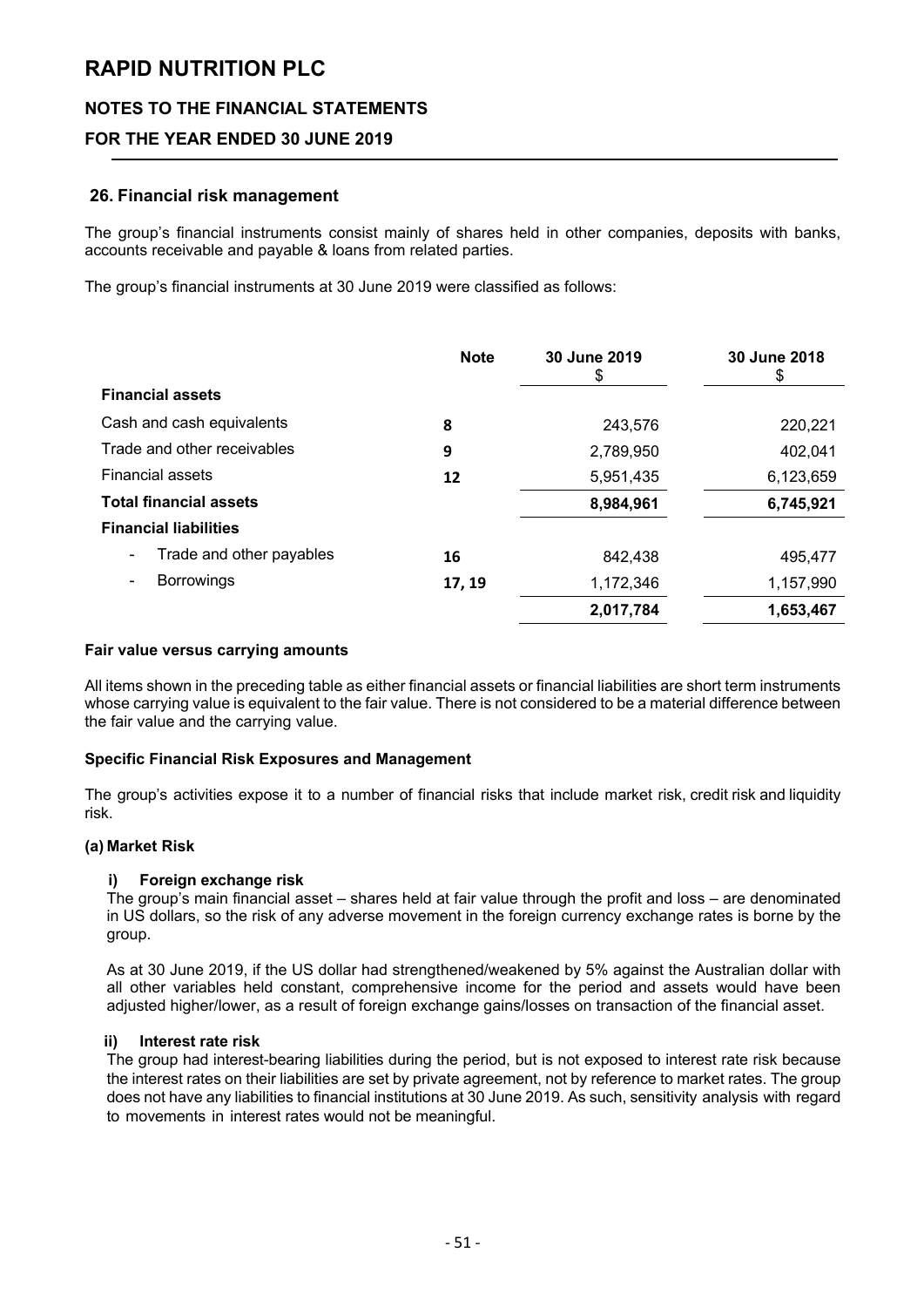## **NOTES TO THE FINANCIAL STATEMENTS**

### **FOR THE YEAR ENDED 30 JUNE 2019**

#### **(b)Credit risk**

Exposure to credit risk relating to financial assets arises from the potential non-performance of counter-parties of contract obligations that could lead to financial losses to the group.

#### *Credit risk exposures*

The group had no significant concentrations of credit risk. For loans receivable and payable, please refer to Note 9 – Trade and Other Receivables & Note 17 & 19 – Borrowings. Loans are unsecured and have no fixed repayment date.

#### **(c) Liquidity risk**

Liquidity risk arises from the possibility that the Group might encounter difficulty in settling its debts or otherwise meeting its obligations related to financial liabilities. The group manages this risk through careful cash management policies. In order to meet its short term obligations, the group has the support of several key shareholders who are willing to provide funds to the group on an as-needed basis.

#### **27. Share Based Payments**

No share options have been granted to employees or directors

### **28. Earnings per share**

The following reflects earnings and share data used in the earnings per share calculation.

|                     | 30 June 2019<br>\$ | 30 June 2018<br>\$ |
|---------------------|--------------------|--------------------|
| Profit for the year | 1,019,068          | 1,912,394          |
| Number of shares    | 34,374,674         | 32,459,824         |

There were no instruments (e.g. redeemable preference shares or share options) in issue as at 30 June 2019 that could potentially dilute earnings per share in the future.

### **29. Subsequent Events**

- As announced on 8 July 2019, the Group successfully obtained Clearing and Depository Services ("CDS") eligibility in North America. CDS eligible often increase trading volume. As Rapid Nutrition moves forward with its business plans, CDS eligibility will extend its reach to a broader audience of investors, both in North America and internationally. The Company incorporated a one hundred percent (100%) owned subsidiary in Canada with the name "Rapid Nutrition Canada Inc."
- The Company announced with reference to its media announcement of 14 June 2019, valid conversion notices from Investors have been received in respect of 1,914,850 new shares. Following the conversion, the total number of share in issue is 34,374,674.
- As announced 24 July, 201, the Company has expanded its distribution partnering with ASX listed pharmaceutical company Sigma Healthcare to launch health and wellness giant GNC further across the Australian pharmacy network.
- As announced 13 August, 2019 the Company has further expanded its distribution network partnering with Australia's largest natural health retailer. Mr Vitamins.